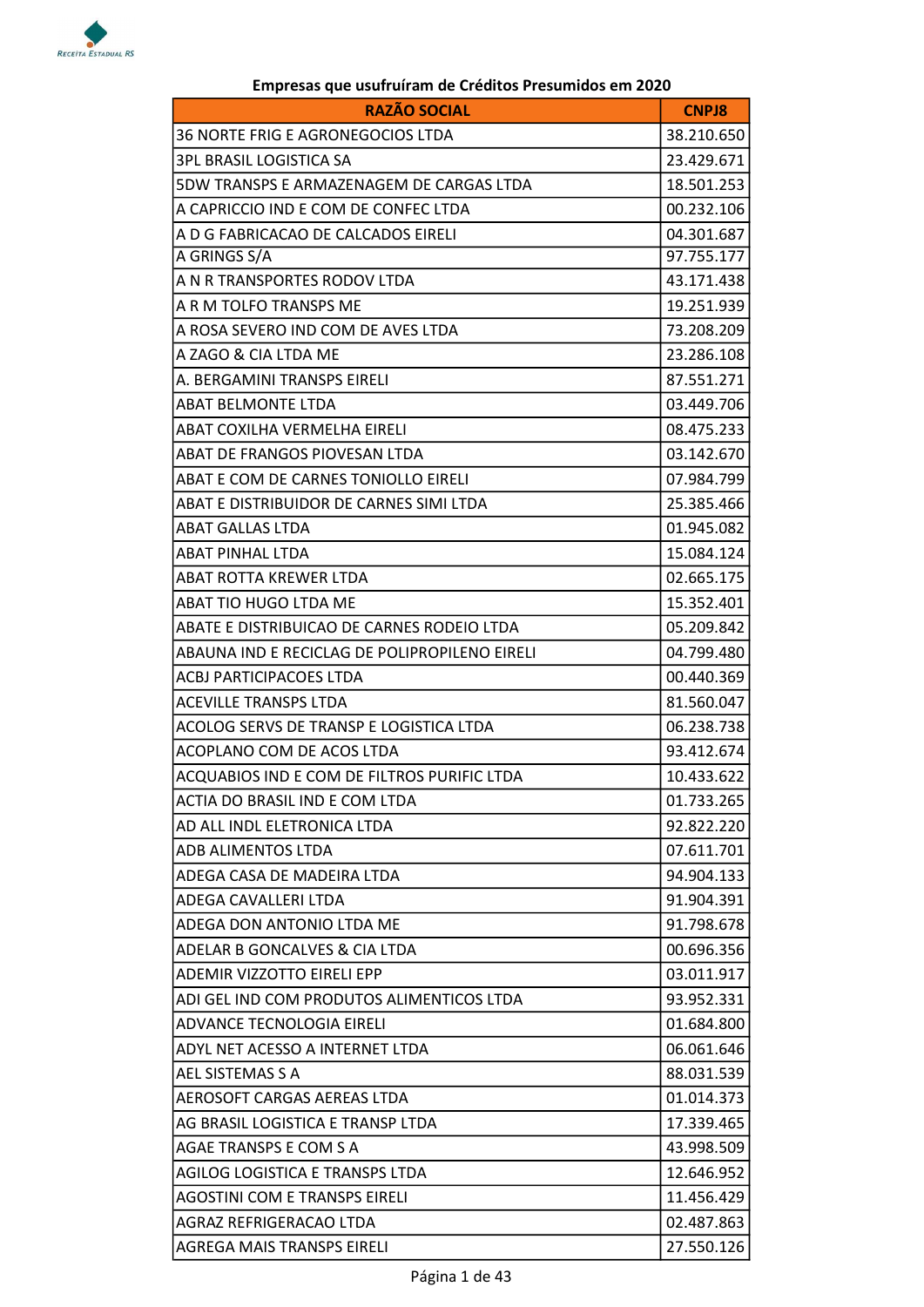

| <b>RAZÃO SOCIAL</b>                          | <b>CNPJ8</b> |
|----------------------------------------------|--------------|
| AGRO IND FRIO SUL LTDA                       | 06.141.327   |
| AGROCAMPO GIORDANI COM DE PROD AGROPECS LTDA | 08.840.469   |
| AGRODANIELI IND E COM LTDA                   | 02.990.334   |
| AGROINDUSTRIAL ELACY LTDA                    | 94.524.162   |
| AGROINDUSTRIAL IRMAOS DALLA COSTA LTDA       | 07.851.247   |
| AGRONNOVA AGROINDUSTRIAL LTDA                | 04.725.954   |
| AGROPEC FAZENDA DAS PALMAS LTDA              | 13.900.281   |
| <b>AGROPEC GUERREIRO LTDA</b>                | 10.214.694   |
| AGROSUL AGROAVICOLA INDL S.A.                | 88.369.889   |
| AGROVITA ASSOC DE APOIO E COM AGRICOLA       | 29.682.996   |
| AGV LOGISTICA S/A                            | 02.905.424   |
| AHLMA IND E COM DE CALCADOS E ACESS LTDA     | 34.927.835   |
| AIPA IND E COM DE CONFEC LTDA                | 08.942.752   |
| AIRFOOD COM DE ALIMENTOS LTDA                | 18.810.974   |
| <b>AIRTON KLEIN</b>                          | 90.427.394   |
| AJR TRANSPS RODOVS LTDA                      | 10.395.335   |
| ALAN SALOMAO FUNES EIRELI ME                 | 26.179.738   |
| ALASKA COM DE ALIMENTOS LTDA                 | 12.556.206   |
| ALBINO NEUMANN & CIA LTDA                    | 88.389.366   |
| ALECRIM TRANSPS E LOGISTICA LTDA             | 01.865.222   |
| ALESSANDRO FORTUNA BRANDAO                   | 18.911.329   |
| ALESSANDRO HARTMANN                          | 04.055.589   |
| ALESTILE IND E COM DE CONFEC LTDA            | 09.379.479   |
| ALEXANDRE DA CUNHA GUARISE                   | 94.668.423   |
| ALEXANDRE LUIS KLEIN TRANSPS ME              | 15.217.105   |
| <b>ALFA TRANSPS EIRELI</b>                   | 82.110.818   |
| ALFRS IND DE MOV LTDA                        | 19.338.456   |
| ALGCOM IND E SERVS EM TELECOMUNICACOES LTDA  | 05.985.391   |
| ALIANCA EXPRESS TRANSPS RODOV LTDA           | 22.939.519   |
| ALIBEM ALIMENTOS S.A                         | 03.941.052   |
| ALIGERA EQUIP DIGITAIS LTDA                  | 05.749.731   |
| ALIMENTOS ESTRELA LTDA                       | 04.279.743   |
| <b>ALISUL ALIMENTOS S A</b>                  | 89.548.523   |
| ALMIR ZANIN TRANSPS LTDA                     | 14.457.026   |
| ALPHA QUIMICA LTDA                           | 93.763.555   |
| ALTUS SISTEMAS DE AUTOMAÇÃO S A              | 92.859.974   |
| ALUMICONTE COMPONENTES DE ALUMINIO EIRELI    | 92.175.892   |
| AMADEO ROSSI IMP DIST ARTS ESPORTIVOS LTDA   | 96.735.105   |
| AMALFI IND DE ALIMENTOS LTDA                 | 08.064.811   |
| AMERICA IND E COM DE EMBALAGENS LTDA         | 31.686.196   |
| ANA VITORIA CALCADOS LTDA                    | 01.843.603   |
| ANDERLE TRANSPORTES LTDA                     | 87.548.038   |
| ANDRADE E LAVARDA TRANSPS LTDA               | 14.789.203   |
| ANDREA L FEINE LTDA                          | 04.094.545   |
| ANDREANI LOGISTICA LTDA                      | 04.887.927   |
| ANDREETTA & CIA LTDA                         | 87.606.372   |
| ANGELO AURICCHIO & CIA LTDA                  | 62.598.586   |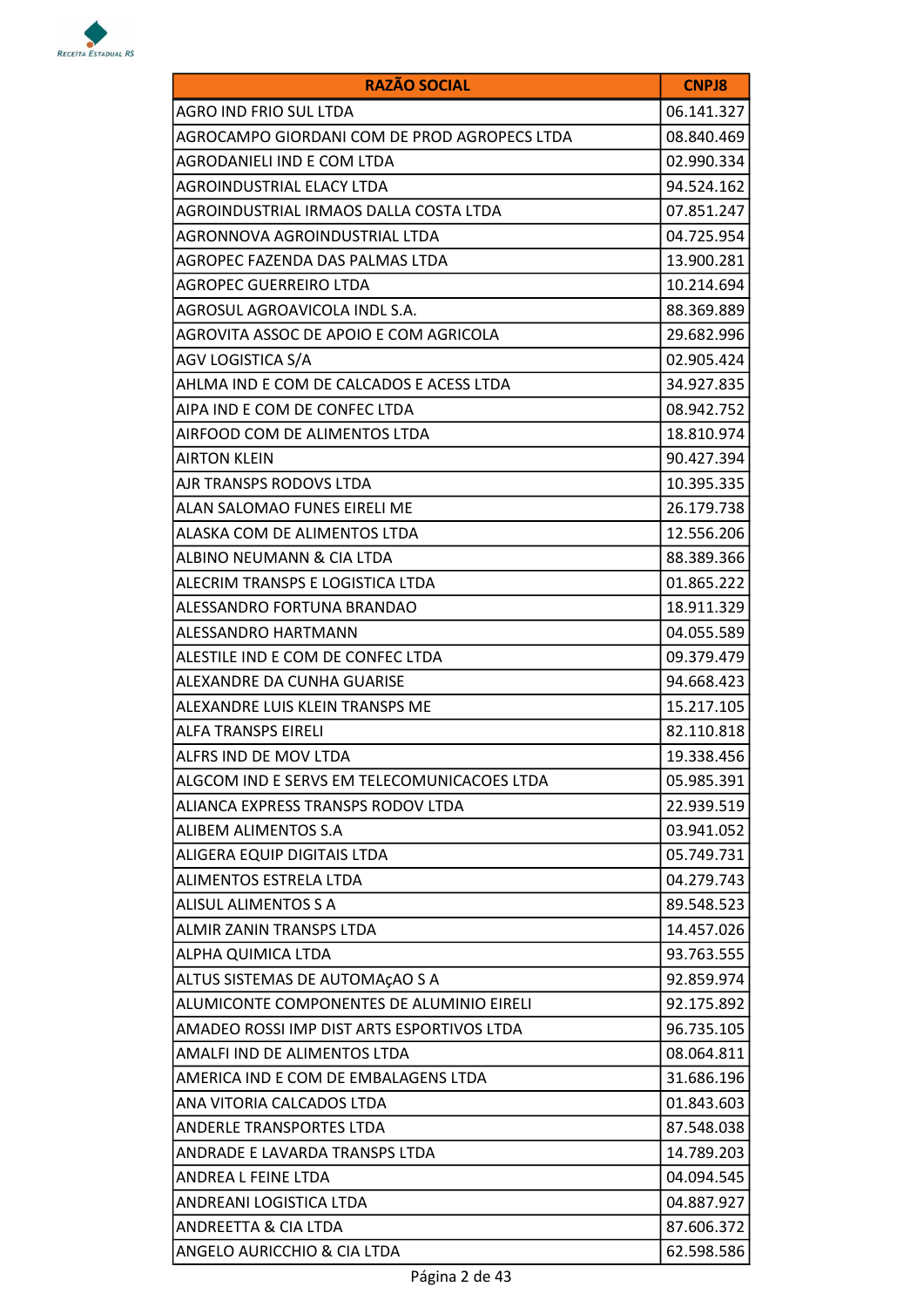

| <b>RAZÃO SOCIAL</b>                           | <b>CNPJ8</b> |
|-----------------------------------------------|--------------|
| <b>ANSELMINI COM E TRANSPS EIRELI</b>         | 05.658.073   |
| <b>ANSUS SERVS LTDA</b>                       | 05.127.846   |
| ANSWER ALIMENTOS LTDA                         | 18.412.859   |
| ANTENOR GONZATTI & CIA LTDA                   | 02.093.624   |
| <b>ANTONIAZZI &amp; CIA LTDA</b>              | 95.597.647   |
| ANTONIAZZI IND E COM DE ALIMENTOS LTDA        | 11.780.083   |
| ANTONINHO MASSAROTTO ME                       | 90.369.299   |
| <b>ANTONIO BASSO &amp; FILHOS LTDA</b>        | 89.968.127   |
| ANTONIO DIAS VINHOS FINOS LTDA                | 08.979.717   |
| ANTONIO RODRIGO DE SOUZA TRINDADE             | 94.623.121   |
| ANZELMO LELES DE LIMA & CIA LTDA              | 87.569.513   |
| APAG COM DE EXTINTORES LTDA                   | 94.378.577   |
| APEBRUN COM DE CARNES EIRELI                  | 97.270.490   |
| APERAM INOX AMERICA DO SUL S A                | 33.390.170   |
| APIARIOS ADAMS AGROINDUSTRIAL COML EXPRA LTDA | 09.388.561   |
| APPUNTO IND E COM DE MOV LTDA                 | 27.974.668   |
| ARBAZA ALIMENTOS LTDA                         | 89.982.177   |
| ARCELORMITTAL BRASIL S.A.                     | 17.469.701   |
| ARCO SUL ARTS DE VEST LTDA                    | 90.603.689   |
| <b>ARIEL GRIEP TIMM</b>                       | 03.306.647   |
| ARLA COOP LTDA - ARLA                         | 91.161.901   |
| ARM BOM PRECO LTDA                            | 91.893.735   |
| ARRZ ALANO LTDA                               | 09.034.011   |
| ARRZ PELOTAS IND E COM DE CEREAIS LTDA        | 97.371.843   |
| <b>ARRZ SANTOS LTDA</b>                       | 90.515.578   |
| ARRZ SEPEENSE S/A                             | 97.223.382   |
| ARSYSTEM FERRAMENTAS E EQUIP LTDA             | 03.245.075   |
| <b>ART IN MOV LTDA</b>                        | 03.741.819   |
| ARTE CUBICA IND DE MOV LTDA                   | 05.074.518   |
| ARTEF DE CONCRETO E CERAMICA ROHR EIRELI      | 93.436.350   |
| ARTEF DE METAIS CONDOR LTDA                   | 90.463.704   |
| ARTEFORMA TECIDOS PARA DECORACOES LTDA        | 91.078.030   |
| <b>ARTICO S/A</b>                             | 02.940.821   |
| <b>ARWI REPR COMERCIAIS LTDA</b>              | 90.364.563   |
| AS IND DE MOV LTDA                            | 09.584.311   |
| ASSOC DOS FREIS CAPUCHINHOS DO RS             | 10.436.934   |
| ASSOTRAN CATANDUVENSE TRANSPS RODOVS LTDA     | 78.489.432   |
| ASTORIA PAPEIS LTDA                           | 90.792.797   |
| ATC DO BRASIL PROD PARA COURO LTDA            | 02.248.063   |
| ATENA COMPONENTES TEXTEIS LTDA                | 07.294.231   |
| ATIVO TRANSPORTES LTDA                        | 94.760.873   |
| ATRAQ LOGISTICA DO BRASIL LTDA                | 21.863.280   |
| ATRHOL AGENCIA E TRANSPS HORIZONTINA LTDA     | 06.208.105   |
| ATUAL CARGAS TRANSPS LTDA                     | 08.848.231   |
| AUDACIA IND E COM DE MODA INTIMA LTDA         | 25.225.877   |
| AUGUSTO LEOPOLDO FAGGION LTDA                 | 07.197.889   |
| AUTO VIACAO CATARINENSE LTDA                  | 82.647.884   |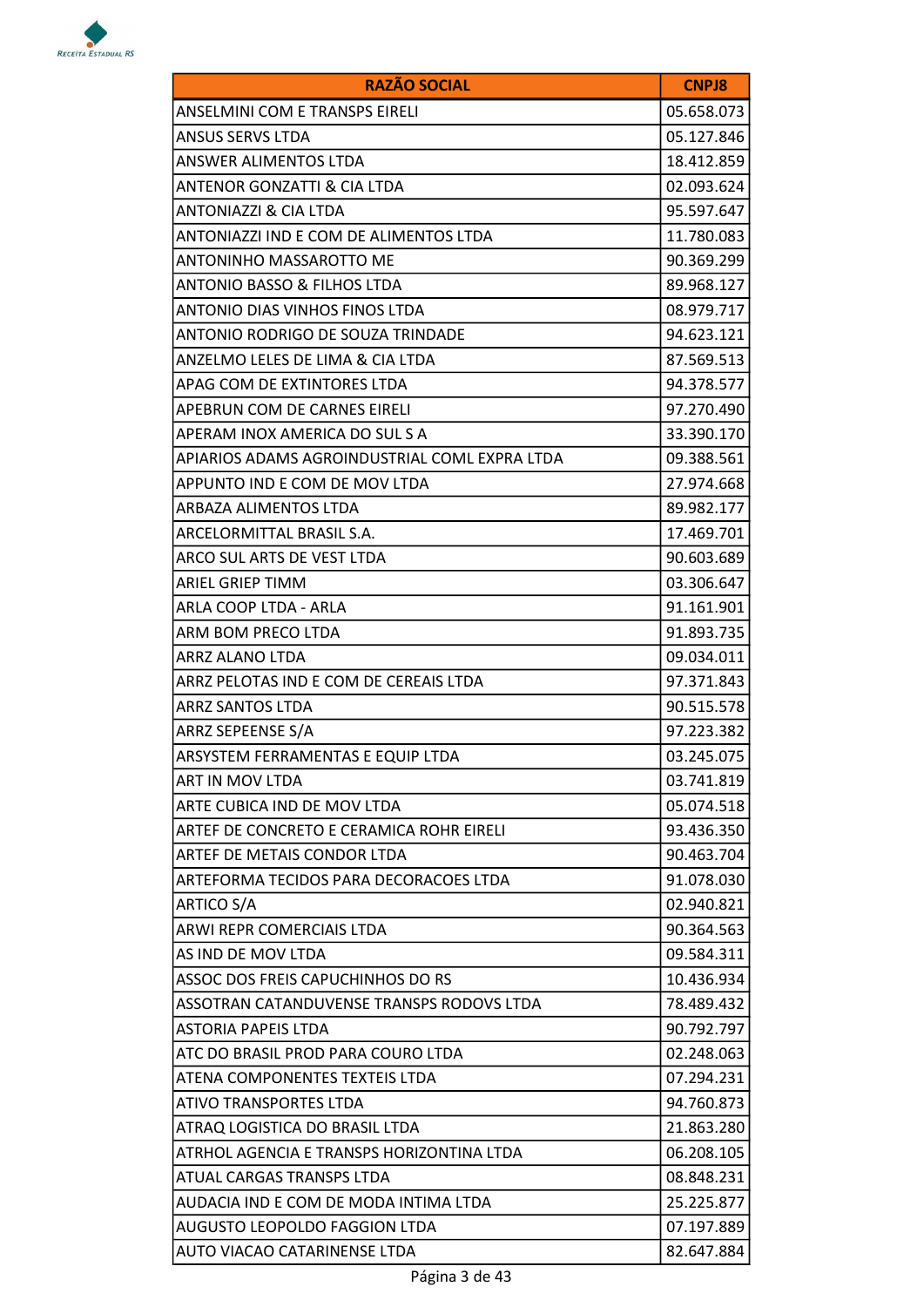

| <b>RAZÃO SOCIAL</b>                            | <b>CNPJ8</b> |
|------------------------------------------------|--------------|
| AUTOLOG TRANSPS LOGISTICA E ARMAZENAGEM EIRELI | 08.875.763   |
| AUTOSERVICE LOGISTICA LTDA                     | 25.436.130   |
| <b>AVANTI LOGISTICA E TRANSPS EIRELI</b>       | 12.985.357   |
| <b>AVANTTI MOV PARA ESCRITORIO LTDA</b>        | 13.653.008   |
| AXELL HIDROSSISTEMAS LTDA                      | 00.980.154   |
| AZURELOG TRANSPS LTDA                          | 85.348.407   |
| <b>B. TRANSPS LTDA</b>                         | 04.353.469   |
| B2B OPERAÇÕES LOGÍSTICAS EIRELI EPP            | 20.977.817   |
| BACKES COMPONENTES PARA CALCADOS LTDA          | 88.264.783   |
| BADUCHI IND E COM DO VEST LTDA                 | 91.722.116   |
| BAESA ENERGETICA BARRA GRANDE S/A              | 04.781.143   |
| <b>BAKOF PLASTICOS LTDA</b>                    | 91.967.067   |
| <b>BAKY ALIMENTOS LTDA EPP</b>                 | 26.554.716   |
| <b>BALDISSERA &amp; FILHO LTDA</b>             | 08.837.771   |
| BALDO S.A. - COM IND E EXP                     | 91.473.678   |
| BARAO COM E IND DE ERVA MATE LTDA              | 92.549.468   |
| BARRFAB IND COM IMP EXP DE EQUIP HOSP LTDA     | 02.836.248   |
| BARRIL IND E COM DE FERRO E ACO LTDA           | 07.174.480   |
| <b>BARZ &amp; CIA LTDA</b>                     | 00.079.826   |
| BASALTEAR IND DE MINERAIS LTDA                 | 94.458.684   |
| <b>BASALTO SAO CRISTOVAO LTDA</b>              | 89.791.891   |
| BASE IND E COM DE OLEOS E PROTEINAS LTDA       | 04.543.188   |
| <b>BASEI &amp; CIA LTDA</b>                    | 05.255.063   |
| <b>BASSO &amp; PANCOTTE LTDA</b>               | 92.341.312   |
| <b>BASSO VINHOS E ESPUMANTES LTDA</b>          | 87.843.660   |
| <b>BATATAS GUADAGNIN EIRELI</b>                | 08.945.166   |
| BATISTA & MOREIRA LTDA                         | 04.664.467   |
| <b>BBM LOGISTICA S A</b>                       | 01.107.327   |
| <b>BCM ENGENHARIA LTDA</b>                     | 87.237.830   |
| <b>BEBIDAS FRUKI S/A</b>                       | 87.315.099   |
| <b>BEBIDAS KOLLER LTDA</b>                     | 89.420.673   |
| <b>BEBIDAS LAGOABELA LTDA</b>                  | 00.253.316   |
| <b>BEBIDAS MUTERLE LTDA ME</b>                 | 21.458.743   |
| BELASUL IND E COM DE MOV LTDA                  | 06.256.585   |
| BELLUUNO IND DE ALIMENTOS LTDA                 | 08.916.193   |
| <b>BENEDETTI FELTROS LTDA</b>                  | 90.052.820   |
| <b>BENINI TRANSPS LTDA</b>                     | 07.706.796   |
| BERBIGIER MATS DE CONSTRUCAO LTDA              | 90.034.364   |
| BERGABUS - EMPRESA DE TRANSPS LTDA             | 09.432.662   |
| <b>BERNARDI CALCADOS LTDA</b>                  | 93.989.200   |
| BERTEX PROD PARA CALCADOS LTDA                 | 07.893.101   |
| BERTOLINI IND QUIMICA LTDA                     | 90.051.996   |
| <b>BEST SHAPE BAGS EIRELI EPP</b>              | 25.327.936   |
| <b>BETTO S GRILL LTDA</b>                      | 15.401.419   |
| <b>BEVIANI TRANSPS LTDA ME</b>                 | 16.464.947   |
| <b>BFBO ALIMENTOS LTDA ME</b>                  | 16.956.311   |
| BHIO SUPPLY IND E COM DE EQUIP MEDICOS LTDA    | 73.297.509   |
|                                                |              |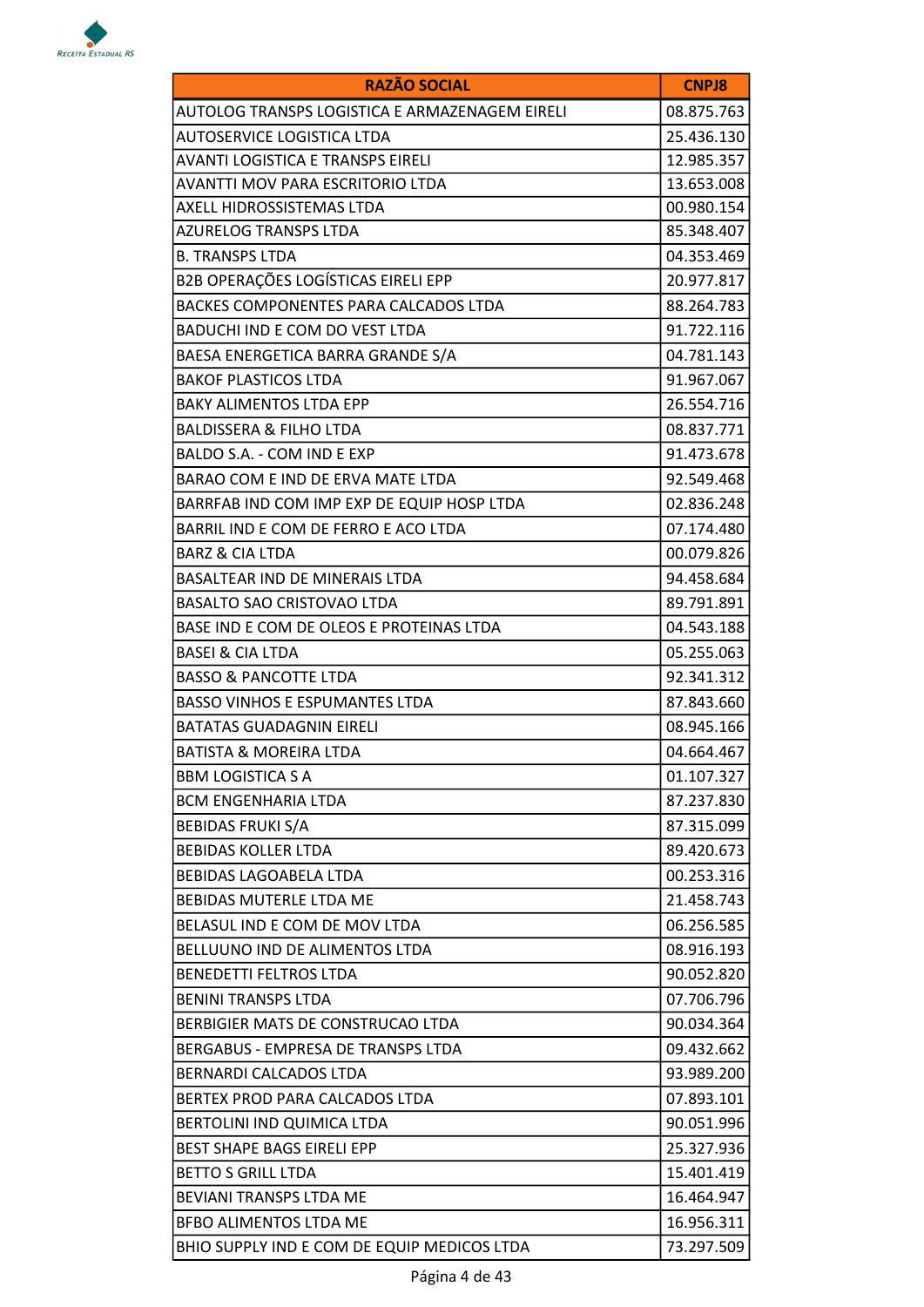

| <b>RAZÃO SOCIAL</b>                                           | <b>CNPJ8</b>             |
|---------------------------------------------------------------|--------------------------|
| BIAMAR MALHAS E CONFEC LTDA                                   | 91.037.952               |
| BIANCHIN & BIANCHIN LTDA                                      | 09.666.980               |
| BIANCHINI IND DE PLASTICOS LTDA                               | 00.373.732               |
| <b>BIANCHINI LOGISTICA LTDA</b>                               | 11.113.293               |
| BIANCHINI S A IND COM E AGRIC                                 | 87.548.020               |
| BIGFER IND E COM DE FERRAGENS LTDA                            | 92.534.593               |
| BINDA COM DE PROD ALIMENT LTDA                                | 07.146.642               |
| BINSIT COMPONENTES AUTOMOTIVOS LTDA                           | 12.423.710               |
| BIOETAL COM E TRANSPS LTDA                                    | 06.636.959               |
| BIOIDEAL DISTRIB DE PROD PARA SAUDE LTDA                      | 24.793.688               |
| BIRIBA IND DE BEBIDAS LTDA ME                                 | 02.132.820               |
|                                                               | 02.912.086               |
| <b>BISCOBOM ALIMENTOS LTDA</b>                                |                          |
| <b>BISTEX ALIMENTOS LTDA</b>                                  | 92.262.146               |
| BITCOM PROVEDOR DE SERVS DE INTERNET LTDA                     | 00.413.707               |
| <b>BLACK SUL PROD INDS E AUTOMOTIVOS EIRELI</b>               | 14.870.829               |
| BLAUTH BIER MICROCERVEJARIA LTDA                              | 11.657.501               |
| BLESSED IND E COM DE CALCADOS LTDA                            | 28.027.097               |
| BMT IND COM MAQ EQUIP ELETRO ELETRONICO LTDA                  | 01.518.767               |
| BOCCHI IND E COM DE CEREAIS LTDA                              | 02.987.873               |
| BOFF & FABBRIS TRANSPS E SERVS LTDA                           | 10.462.988               |
| BOFF IND DE AUTO PECAS LTDA                                   | 90.510.397               |
| BOHRER E SCHEID FABRICACAO DE ALFAJORES LTDA                  | 21.487.894               |
| <b>BOI NA BRASA EIRELI</b>                                    | 04.910.098               |
| <b>BOISUL CARNES LTDA</b>                                     | 93.733.293               |
| BONAMAKER IND E COM DE MAT P/POLIMENTO LTDA                   | 94.743.341               |
| BONATO DISTRIBUICAO E LOGISTICA LTDA ME                       | 00.969.333               |
| <b>BONATTI &amp; SILVEIRA LTDA</b>                            | 08.986.444               |
| BONDMANN QUIMICA LTDA                                         | 94.984.796               |
| <b>BONO EXPRESS TRANSP E LOGISTICA LTDA</b>                   | 10.829.776               |
| BONOMI BRASIL ATUADORES E VALVULAS LTDA                       | 04.818.414               |
| BORGHETTI TURBOS E SISTEMAS AUTOMOTIVOS LTDA                  | 05.488.253               |
| BORROTTA TRANSPS LOGISTICA LTDA                               | 00.389.602               |
| <b>BORRUSSIA TRANSPS LTDA</b>                                 | 29.391.445               |
| <b>BORSATO INDL LTDA</b>                                      | 87.625.406               |
| <b>BORSOI COM E TRANSPS LTDA</b>                              | 79.408.084               |
| BORTOLINI IND DE MOV LTDA<br><b>BOSCATO VINHOS FINOS LTDA</b> | 90.051.160               |
| BOSENBECKER E BELONI LTDA                                     | 88.845.276<br>14.401.872 |
| BOX DISTRIBUIDOR LTDA                                         | 00.138.093               |
| BR LOGISTICA RODO E AEREO EIRELI                              | 07.407.573               |
| BRASIL SUL ENCOMENDAS RAPIDAS LTDA                            | 09.629.689               |
| BRASIL SUL LINHAS RODOVIARIAS LTDA                            | 05.233.521               |
| BRASILATA S/A EMBALAGENS METALICAS                            | 61.160.438               |
| <b>BRASKEM S/A</b>                                            | 42.150.391               |
| BRASPRESS TRANSPS URGENTES LTDA                               | 48.740.351               |
| BRASTELHA INDL LTDA                                           | 04.167.283               |
| BRAUN E REICHERT OPERACOES LOGISTICAS LTDA                    | 10.930.744               |
| <b>BRAVO SERVS LOGISTICOS LTDA</b>                            | 00.950.001               |
| BRAZUL TRANSPS DE VEICULOS LTDA                               | 60.395.589               |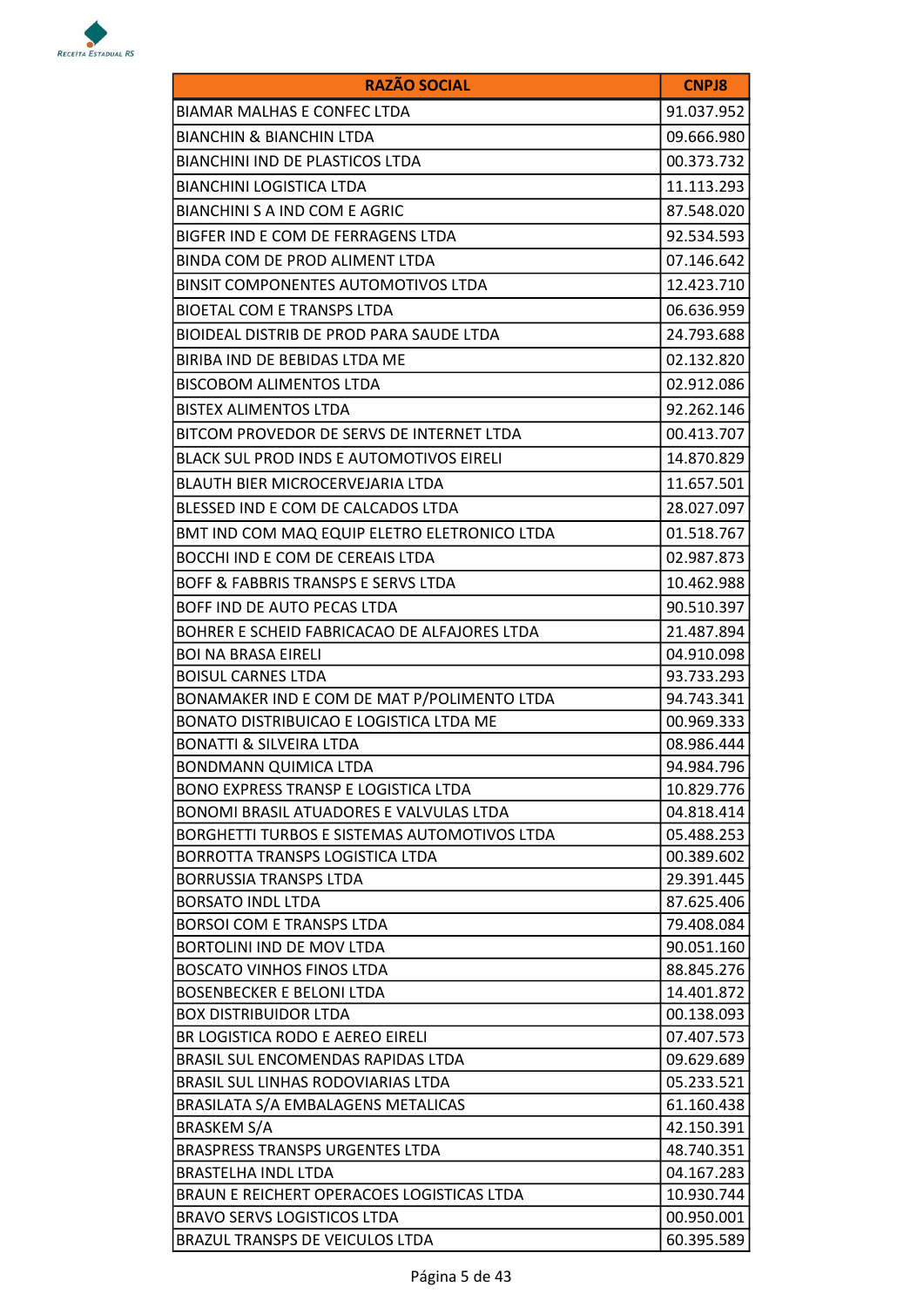

| <b>RAZÃO SOCIAL</b>                           | <b>CNPJ8</b> |
|-----------------------------------------------|--------------|
| BRESSIANI ESTOFADOS LTDA                      | 74.085.549   |
| <b>BRF S A</b>                                | 01.838.723   |
| BRINCASA BRINQUEDOS E UTILIDADES LTDA         | 05.730.719   |
| BRINGER DO BRASIL AGENC CARGAS NAC E INT LTDA | 94.001.641   |
| BRINKS SEGURANCA E TRANSP DE VALORES LTDA     | 60.860.087   |
| BRINOX METALURGICA S A                        | 92.038.108   |
| <b>BROS LOGISTICA E TRANSPS EIRELI</b>        | 24.953.072   |
| <b>BRPHONIA PROVEDOR IP LTDA</b>              | 10.431.131   |
| BRS IND DE MOV LTDA                           | 10.234.646   |
| BRS IND E COM DE SISTEMAS ELETRONICOS LTDA    | 07.030.867   |
| <b>BRUDER CALCADOS LTDA</b>                   | 14.059.090   |
| BSBIOS IND E COM DE BIODIESEL SUL BRASIL S A  | 07.322.382   |
| BSM TEDESCO CONST E PAVIMENTACOES EIRELI      | 25.534.742   |
| BTL SOLUCOES LOGISTICAS EIRELI                | 13.733.693   |
| BTZ IND E COM DE MOV LTDA                     | 97.340.640   |
| <b>BULKY LOG TRANSPS LTDA</b>                 | 32.705.849   |
| BUMMER IND E COM DE ARTS ESPORTIVOS LTDA      | 91.776.534   |
| <b>BUNGE ALIMENTOS S/A</b>                    | 84.046.101   |
| <b>BWT TRANSP E LOGISTICA S A</b>             | 25.102.812   |
| C A F LOGISTICA E TRANSP EIRELI               | 01.560.502   |
| C C TRANSPS LTDA                              | 10.414.122   |
| C H P TRANSPS LTDA                            | 08.214.350   |
| C H TRANSPS EIRELI                            | 00.551.745   |
| C HEUSER FRIG EIRELI                          | 88.792.890   |
| C J DULLIUS & CIA LTDA                        | 02.716.214   |
| C S MENDES TRANSPS LTDA                       | 07.735.944   |
| C VEIGA DA SILVA & CIA LTDA                   | 10.928.645   |
| C W IND DE CALCADOS LTDA ME                   | 10.964.710   |
| CACULA MATS PARA CONST LTDA                   | 89.323.893   |
| CADEMA MOV LTDA                               | 91.188.953   |
| CADERODE MOV PARA ESCRITORIO LTDA             | 00.366.257   |
| CADORE TRANSPORTES E COM LTDA                 | 90.394.107   |
| CALBRAS EQUIP DE PROTECAO LTDA                | 12.030.223   |
| CALCADOS ASLD IND E COM LTDA                  | 01.348.510   |
| <b>CALCADOS BEBECE LTDA</b>                   | 90.445.206   |
| CALCADOS BEIRA RIO S/A                        | 88.379.771   |
| CALCADOS BIBI LTDA                            | 97.748.958   |
| CALCADOS BOTTERO LTDA                         | 90.312.133   |
| <b>CALCADOS DARELA LTDA</b>                   | 91.290.411   |
| CALCADOS DEVES LTDA                           | 10.822.668   |
| CALCADOS DIVALORI EIRELI                      | 07.502.869   |
| CALCADOS FEISTAUER IND E COM LTDA             | 01.830.262   |
| CALCADOS FURLANETTO LTDA                      | 90.314.758   |
| CALCADOS KARYBY LTDA                          | 89.615.116   |
| CALCADOS KILLANA LTDA                         | 01.631.904   |
| CALCADOS MARTE LTDA                           | 88.887.021   |
| CALCADOS NATORE RAPERE LTDA                   | 03.174.868   |
| CALCADOS PEGADA NORDESTE LTDA                 | 06.269.953   |
| <b>CALCADOS PERES LTDA</b>                    | 06.174.129   |
| CALCADOS RAMARIM LTDA                         | 88.104.328   |
| CALCADOS SANDRA LTDA                          | 87.366.746   |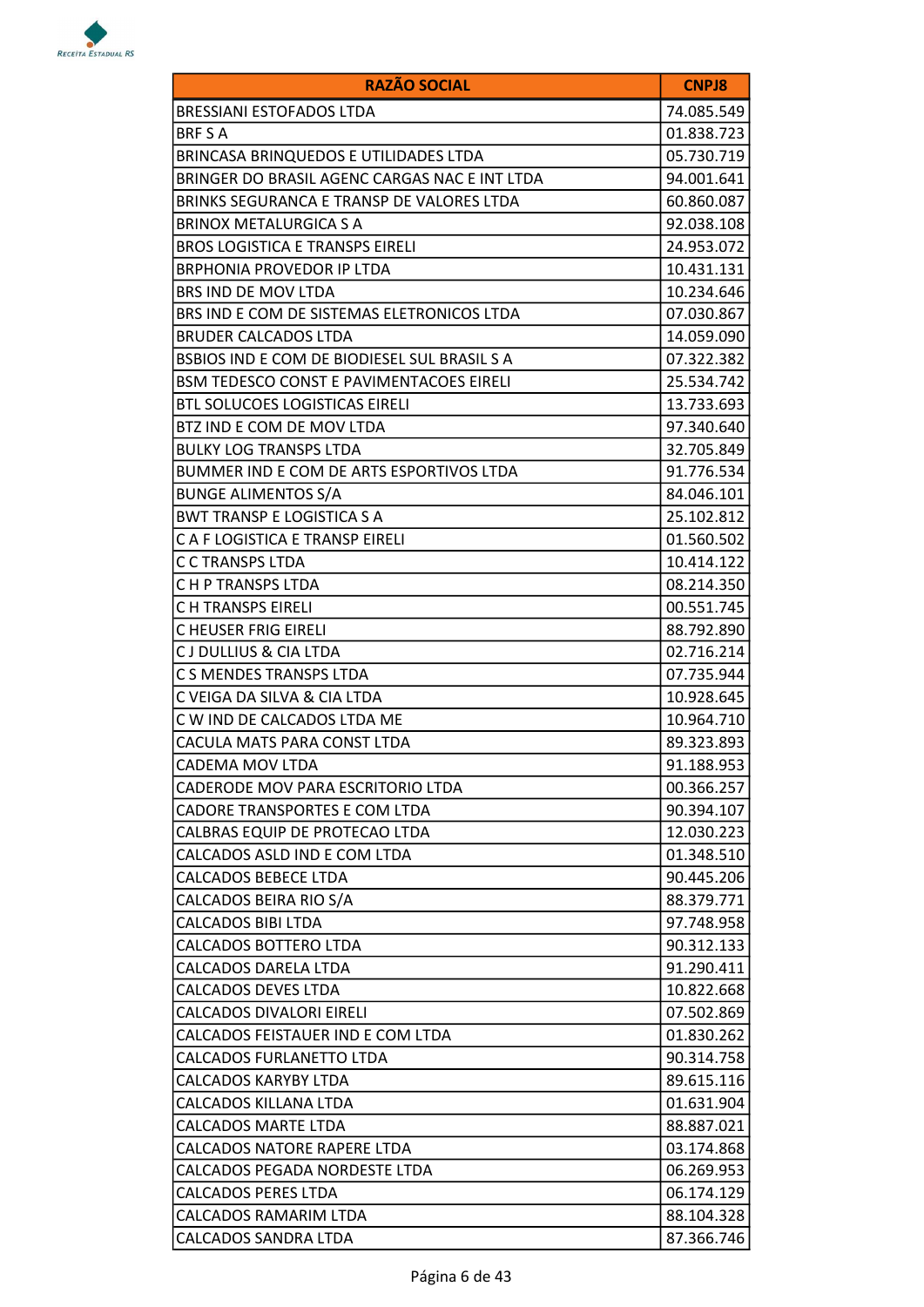

| <b>RAZÃO SOCIAL</b>                            | <b>CNPJ8</b> |
|------------------------------------------------|--------------|
| CALCADOS VICENZA LTDA                          | 92.505.916   |
| CALIZA SUPERMERCADO LTDA                       | 02.258.599   |
| CALLEGARO & IRMAOS LTDA                        | 02.999.886   |
| CAMAQUA DISTRIBUIDORA LTDA                     | 07.061.124   |
| CAMBAI IND DE SEMENTES LTDA                    | 19.208.148   |
| CAMERA AGROINDUSTRIAL S.A.                     | 98.248.644   |
| CAMIL ALIMENTOS S.A.                           | 64.904.295   |
| CAMPEOL COM DE PROD HORTIGRANJEIROS LTDA       | 93.675.031   |
| CAMPO BRANCO IND E COM DE MADEIRAS LTDA        | 04.260.476   |
| CAMPO LIMPO ALIMENTOS ORGANICOS LTDA           | 24.967.132   |
| CANTELLE VIAGENS E TURISMO LTDA                | 88.327.960   |
| CANTINA DE VINHO ZANELLA LTDA                  | 92.230.366   |
| CANTINA DE VINHOS DO MINGO LTDA                | 13.098.052   |
| CANTINA DI BACO LTDA                           | 05.977.505   |
| CANTINA DI PAOLO COM DE ALIMENTOS LTDA         | 33.920.488   |
| CANTINA VENEZA LTDA                            | 91.368.647   |
| CAPEBRAS INDL ELETRONICA LTDA                  | 05.095.600   |
| CAPINGUIU COM ATAC DE MAT DE CONSTRUCAO EIRELI | 06.965.619   |
| CAPPRYS IND DE LATICINIOS LTDA                 | 92.322.890   |
| CARAUNO MADEIRAS LTDA                          | 02.058.184   |
| CARGOCENTER AGENCIA DE CARGAS LTDA             | 00.702.501   |
| CARGOLIFT LOGISTICA S/A                        | 82.270.711   |
| CARGOSOFT SERVS LOGISTICOS LTDA                | 05.443.883   |
| CARRER ALIMENTOS LTDA                          | 07.520.001   |
| CARVALIMA TRANSPS LTDA                         | 33.070.814   |
| CASA DA MUDANCA EIRELI                         | 19.835.285   |
| CASA DAS CARNES NOVA PRATA LTDA                | 87.216.966   |
| CASA DI PAOLO AEROPORTO REST EIRELI            | 23.382.804   |
| CASA NOSTRA FRIG LTDA                          | 30.161.139   |
| CASA VALDUGA VINHOS FINOS LTDA                 | 87.848.180   |
| CASAGRANDA IND E COM DE SUCOS LTDA             | 93.158.905   |
| CASSOL TRANSPORTE DE CARGAS LTDA               | 93.527.406   |
| CASSOLOG TRANSPS RODOVS LTDA                   | 28.812.690   |
| CASSUL DISTRIB DE PROD AGROPECS LTDA           | 89.131.189   |
| <b>CASTELO MAGICO REST EIRELI</b>              | 25.194.869   |
| CASTELO PACK COM DE EMBALAGENS LTDA            | 07.834.794   |
| CASTERTECH FUNDICAO E TECNOLOGIA LTDA          | 08.304.706   |
| CATAFESTA IND DE VINHOS LTDA                   | 88.624.499   |
| CAUDURO IND E COM DO VEST LTDA                 | 02.566.698   |
| CAVALETTI S/A CADEIRAS PROFISSIONAIS           | 88.709.621   |
| CAVALLI TRANSPS E LOGISTICA LTDA               | 72.383.284   |
| CAXIAS CARGAS AEREAS LTDA                      | 02.463.394   |
| CELISTICS TRANSATLANTIC TRANSPA LTDA           | 13.162.015   |
| CELOIR MACHADO DE BORBA                        | 07.505.637   |
| CENCI & CIA LTDA                               | 89.341.127   |
| CENCI UNIFORMES PROFISSIONAIS LTDA             | 72.247.737   |
| CENTL DAS COOP DA SERRA GAUCHA CENECOOP SERRA  | 08.436.729   |
| CENTRAIS ELETRICAS DE CARAZINHO S/A            | 88.446.034   |
| <b>CENTRAL DE RACOES EIRELI</b>                | 05.262.215   |
| CENTRAL GAUCHA DE LOGISTICA E TRANSPS LTDA     | 06.203.813   |
| CENTRO DE COMPRAS ZALESKI LTDA                 | 89.944.912   |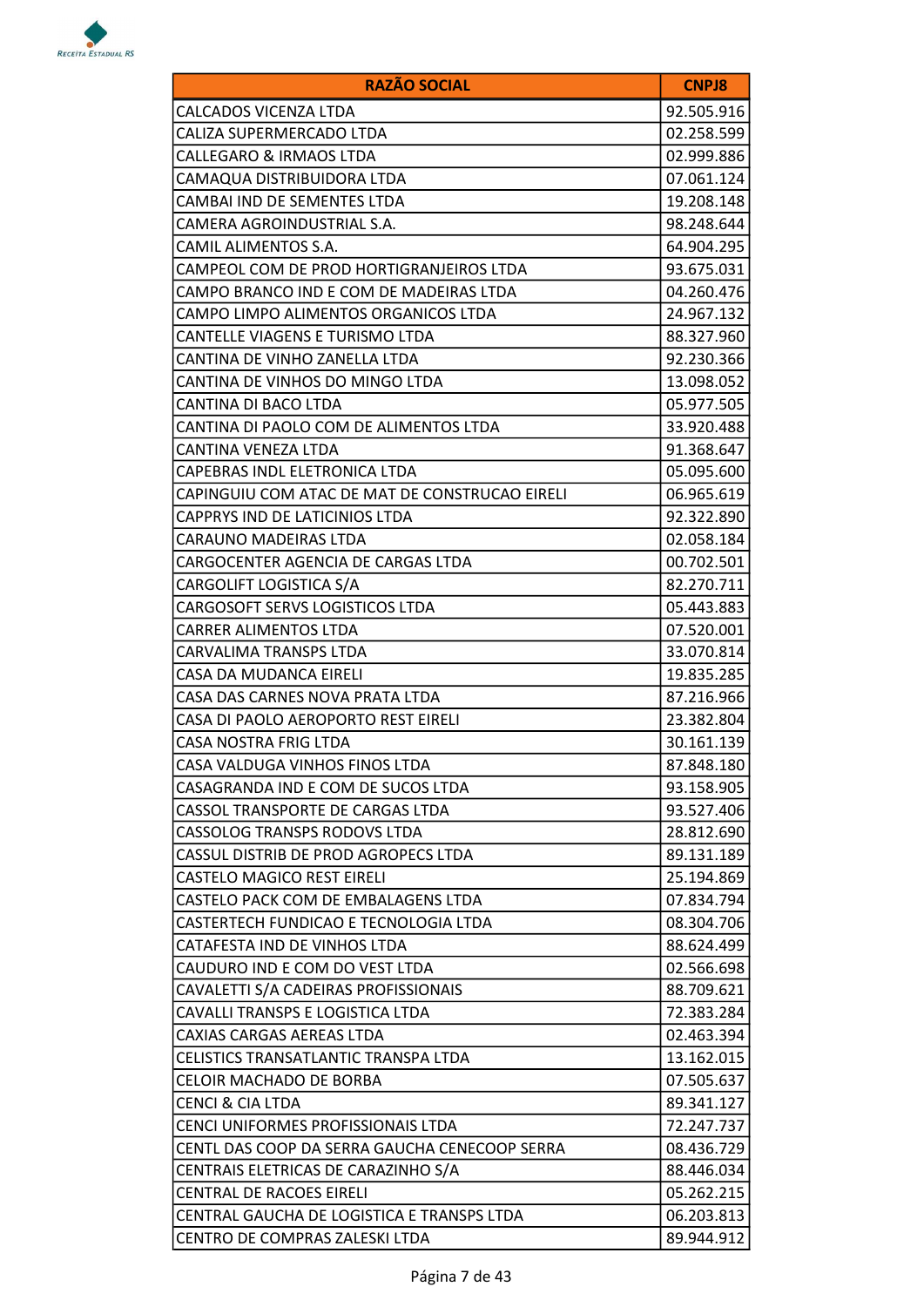

| <b>RAZÃO SOCIAL</b>                           | <b>CNPJ8</b> |
|-----------------------------------------------|--------------|
| CERCENA S/A IND METALURGICA                   | 89.423.040   |
| <b>CEREAIS FAROTTI LTDA</b>                   | 26.642.431   |
| CEREALISTA RIGON & CERETTA LTDA               | 03.522.692   |
| <b>CEREALISTA RIGON LTDA</b>                  | 09.202.940   |
| CERFOX - COOP DISTRIB ENERGIA FONTOURA XAVIER | 97.505.838   |
| CERVEJARIA ALEMOA LTDA                        | 28.872.037   |
| CERVEJARIA FARRAPOS LTDA                      | 11.773.339   |
| CERVEJARIA LEOPOLDINA LTDA                    | 22.226.696   |
| CERVEJARIA PARALELO 30 LTDA                   | 12.564.139   |
| CERVEJARIA PETER VON BRUTSCHEN LTDA           | 09.459.721   |
| CERVEJARIA SALVA LTDA                         | 20.701.495   |
| CERVEJARIA SUDBRAU LTDA                       | 08.387.899   |
| CERVEJARIA TUPINIQUIM S A                     | 02.663.432   |
| CERVOSUL DISTRIB DE MEDIC LTDA                | 89.543.078   |
| <b>CEVA LOGISTICS LTDA</b>                    | 43.854.116   |
| CHA PRENDA DO BRASIL IND E COM EIRELI         | 06.170.932   |
| CHAPADAO DO SUL LOGISTICA LTDA                | 73.931.248   |
| CHAPECO LOGISTICA E CARGAS LTDA               | 04.580.790   |
| <b>CHARQUEADAS TRANSPS LTDA</b>               | 94.012.481   |
| CHURRASCARIA GARFO E BOMBACHA LTDA            | 92.040.690   |
| CHURRASCARIA SCHNEIDER LTDA                   | 88.915.970   |
| CIA DE GAS DO ESTADO DO RIO GRANDE DO SUL     | 72.300.122   |
| CIA MINUANO DE ALIMENTOS                      | 84.430.800   |
| CIA SIDERURGICA NACIONAL                      | 33.042.730   |
| CIA ZAFFARI COM E IND                         | 93.015.006   |
| <b>CIAGRO ALIMENTOS LTDA</b>                  | 09.435.342   |
| CIAMED DISTRIB DE MEDIC LTDA                  | 05.782.733   |
| <b>CIBER EQUIP RODOVS LTDA</b>                | 92.678.093   |
| CICLO LOGISTICA LTDA                          | 13.393.220   |
| CINEX IND DO MOBILIARIO LTDA                  | 93.993.731   |
| CIRURGICA SANTA CRUZ COM DE PROD HOSPLS LTDA  | 94.516.671   |
| CISBRA AGROINDUSTRIAL LTDA                    | 94.669.611   |
| <b>CISIUM TRANSPS EIRELI</b>                  | 01.444.189   |
| CIT EXPRESS ENCOMENDAS LTDA                   | 05.040.004   |
| CLANEL IND E COM DE CONFECÇÕES LTDA           | 90.994.732   |
| CLARA BELLA CONFEC LTDA                       | 26.123.268   |
| CLARAMAX IND E COM DE PAPEIS LTDA             | 03.871.187   |
| CLARO S/A                                     | 40.432.544   |
| CLEAN PLAST IND E COM LTDA                    | 09.602.227   |
| CLEBER FERNANDO DE CONTO & CIA LTDA           | 13.844.989   |
| CODE IND DE CALCADOS LTDA                     | 32.311.142   |
| COFIX CAXIAS TRANSPS EIRELI ME                | 04.381.275   |
| COIN IND E COM DE PLASTICOS LTDA              | 00.077.074   |
| COLOR TINTAS LAJEADO LTDA                     | 16.740.518   |
| COLORGRAF GRAFICA E EDITORA LTDA              | 73.291.536   |
| <b>COLUMBUS TRANSPS EIRELI</b>                | 34.260.303   |
| COM DE CARNES DIETER LTDA                     | 73.718.322   |
| COM DE INSUMOS AGRICOLAS B F C LTDA           | 11.427.169   |
| COM DE MEDIC BRAIR LTDA                       | 88.212.113   |
| <b>COMANDO TRANSPS EIRELI</b>                 | 31.937.049   |
| COMAR TRANSPS E LOGISTICA EIRELI              | 20.275.520   |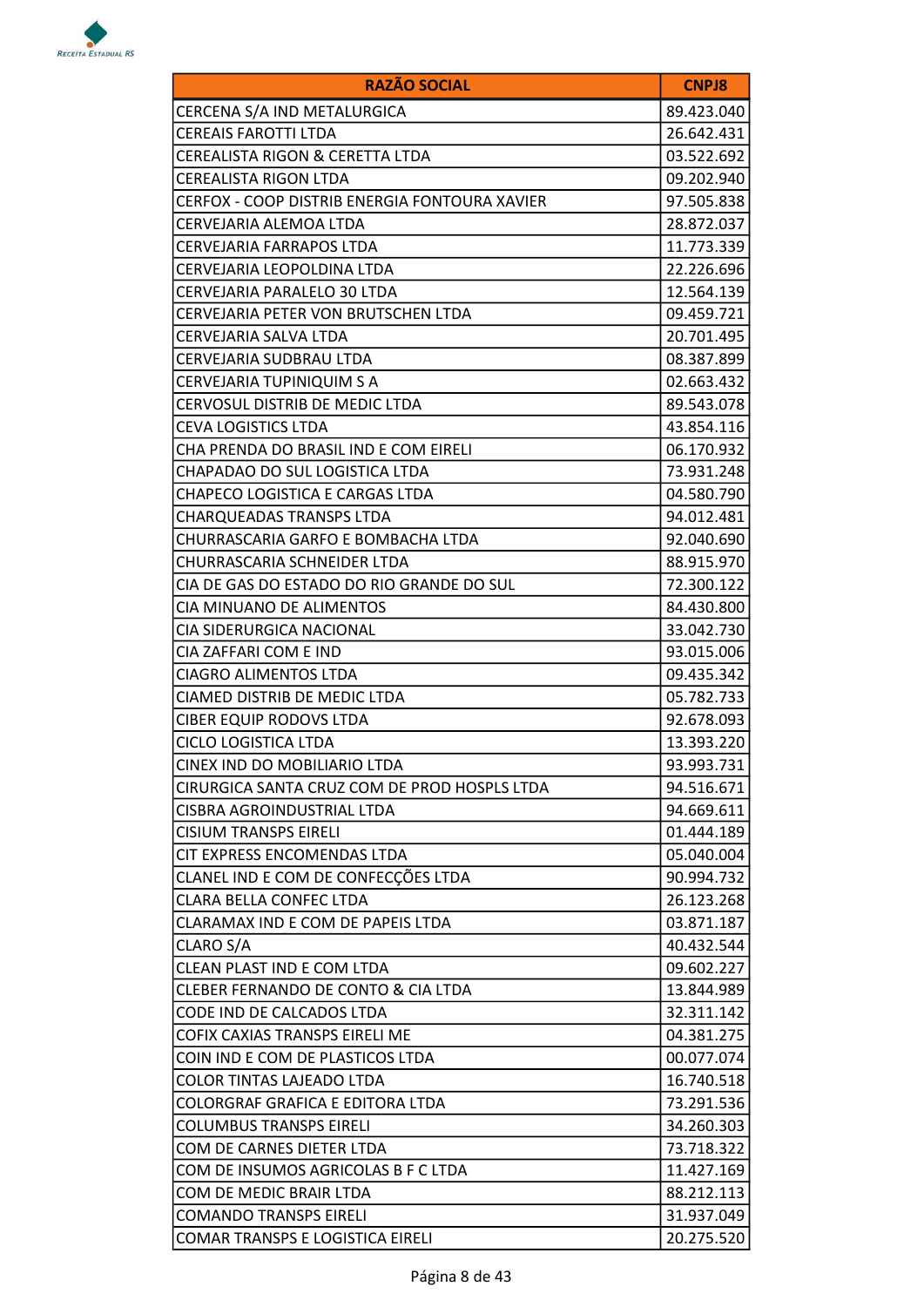

| <b>RAZÃO SOCIAL</b>                            | <b>CNPJ8</b> |
|------------------------------------------------|--------------|
| COMEL COM DE MATS ELETRICOS E HIDRAULICOS LTDA | 04.123.471   |
| COMESUL BEEF AGRO INDL EIRELI                  | 15.548.956   |
| COMETA IND E COM LTDA                          | 91.502.500   |
| <b>COMIL ONIBUS S A</b>                        | 00.940.956   |
| COML 3 LETRAS LTDA                             | 04.963.836   |
| COML DE ALIMENTOS BOTUCARAI LTDA               | 05.129.995   |
| COML DE ALIMENTOS E RAÇOES VANAZ LTDA          | 90.174.103   |
| COML DE CARNES CARNEIROSUL EIRELI              | 10.716.429   |
| COML DE CARNES DE BONA LTDA                    | 00.878.581   |
| COML DE CEREAIS E TRANSP FUGA LTDA             | 87.138.392   |
| COML DE MANGUEIRAS SANTA ROSA                  | 01.458.655   |
| COML LAC MAX LTDA                              | 04.438.188   |
| COML NOVO DE ALIMENTOS LTDA                    | 06.980.538   |
| COMMBOX TECNOLOGIA EIRELI                      | 07.662.932   |
| <b>COMODITA ACESS LTDA</b>                     | 06.168.778   |
| COMPANYTEC AUTOMACAO E CONTROLE LTDA           | 05.041.647   |
| COMPLETA IND DE MOV LTDA                       | 08.246.219   |
| COMUNICARE COM DE APAR AUDITIVOS LTDA          | 06.023.259   |
| CONCEITO LOGISTICA LTDA ME                     | 08.922.687   |
| CONEXLOG TRANSP DE CARGAS EXPRESSAS EIRELI     | 26.091.064   |
| <b>CONEXPORT IMP E EXP EIRELI</b>              | 93.635.175   |
| CONFEC DI SELEN S/A                            | 93.936.987   |
| <b>CONFEC SIMON BRAUN LTDA</b>                 | 95.433.231   |
| CONFEITARIA Q DELICIA LTDA                     | 93.997.963   |
| CONFORTO ARTEF DE COURO LTDA                   | 90.217.308   |
| <b>CONSERVAS COBLENS LTDA</b>                  | 03.130.542   |
| CONSERVAS JANAINA LTDA                         | 74.726.969   |
| <b>CONSERVAS ODERICH S A</b>                   | 97.191.902   |
| CONSTRUSINOS IND COM DE ARTEF DE CIMENTO LTDA  | 91.852.087   |
| CONTINENTAL FERRAMENTAS E EQUIP LTDA           | 01.625.708   |
| <b>CONTISUL TRANSPS EIRELI</b>                 | 94.515.772   |
| <b>COOCAGRAO TRANSPS S A</b>                   | 33.031.679   |
| COOP AGRARIA SAO JOSE LTDA                     | 90.993.783   |
| COOP AGRICOLA AGUA SANTA LTDA                  | 93.458.222   |
| COOP AGRICOLA ALFREDO CHAVENSE LTDA            | 98.670.003   |
| COOP AGRICOLA MISTA GENERAL OSORIO LTDA        | 90.657.289   |
| COOP AGRICOLA MISTA NOVA PALMA LTDA CAMNPAL    | 91.022.632   |
| COOP AGROINDUSTRIAL ALFA                       | 83.305.235   |
| COOP AGROINDUSTRIAL NOVA ALIANÇA LTDA          | 88.612.486   |
| COOP AGROINDUSTRIAL PRADENSE                   | 87.276.721   |
| COOP AGROPEC PETROPOLIS LTDA PIA               | 91.589.507   |
| COOP ALTOS DA SERRA AGROINDUSTRIAL CASA        | 26.606.464   |
| COOP CATARINENSE DE TRANSPS DE CARGAS          | 06.308.626   |
| COOP CAXIAS DE MOV LTDA                        | 03.996.735   |
| COOP CENTRAL AURORA ALIMENTOS                  | 83.310.441   |
| COOP CENTRAL DE COOP UNIMED DO RS LTDA         | 02.494.715   |
| COOP CENTRAL GAUCHA LTDA CCGL                  | 88.933.114   |
| COOP DALIA ALIMENTOS LTDA                      | 89.305.239   |
| COOP DE DISTRIB DE ENERGIA ENTRE RIOS LTDA     | 98.042.963   |
| COOP DE DISTRIBUICAO DE ENERGIA TEUTONIA       | 09.257.558   |
| COOP DE ELETRIFICACAO CENTRO JACUI LTDA        | 87.776.043   |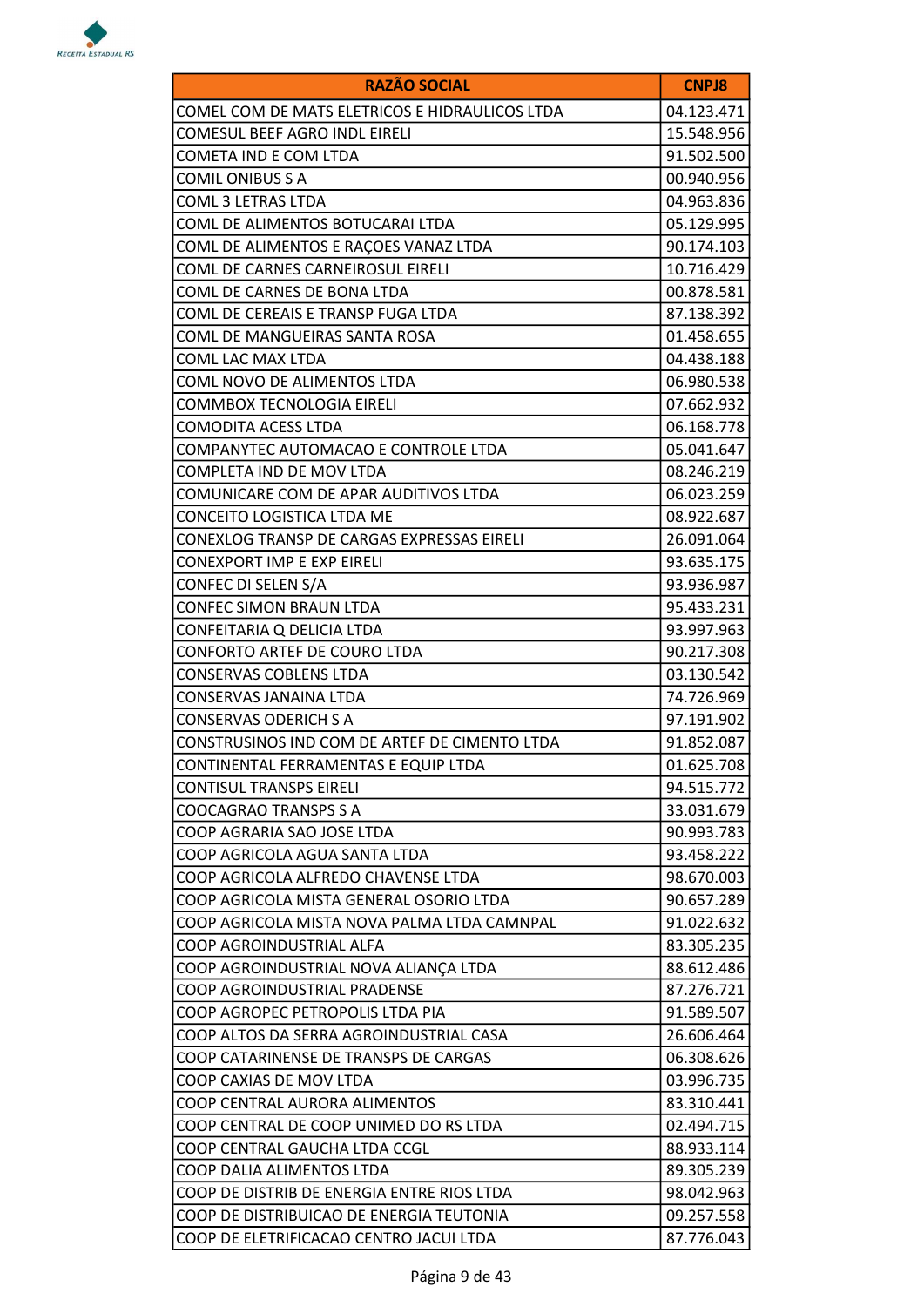

| <b>RAZÃO SOCIAL</b>                            | <b>CNPJ8</b> |
|------------------------------------------------|--------------|
| COOP DE LATICINIOS GENERAL NETO LTDA           | 90.876.749   |
| COOP DE PROD AGROPEC CASCATA LTDA              | 93.305.308   |
| COOP DE PRODUC AGROPEC NOVA SANTA RITA LTDA    | 00.861.664   |
| COOP DE PRODUC AGROPEC TERRA E VIDA LTDA       | 03.034.075   |
| COOP DE SUCOS MONTE VENETO                     | 08.841.296   |
| COOP DE TRABALHO TEXT GALOPOLIS LTDA COOTEGAL  | 03.222.609   |
| COOP DE TRANSP ALEGRETENSE LTDA COOPTAL        | 08.151.058   |
| COOP DE TRANSP DE PROD LIQUIDOS COOPERLIQUIDOS | 26.666.614   |
| COOP DE TRANSPORTADORES AUT LOGISTICA E ARM    | 10.266.189   |
| COOP DE TRANSPORTES DE BENS DE MARAU LTDA      | 94.511.987   |
| COOP DE TRANSPS DO VALE DO TAQUARI LTDA        | 09.911.217   |
| COOP DOS AGRICULTORES DE CHAPADA LTDA          | 91.288.399   |
| COOP DOS AGRICULTORES DE SANTO CRISTO LTDA     | 73.698.367   |
| COOP DOS APICULTORES FAMILIARES DO BRASIL      | 35.794.019   |
| COOP DOS SUINOCULTORES DO CAI SUPERIOR LTDA    | 91.360.420   |
| COOP DOS TRANSP DE CARGA DE ERECHIM LTDA       | 04.418.867   |
| COOP DOS TRANSPORTADORES DO VALE COOTRAVALE    | 00.680.933   |
| COOP GER ENER DES TAQUARI JACUI CERTAJA DES    | 09.285.738   |
| COOP LANGUIRU LTDA                             | 89.774.160   |
| COOP MISTA DOS PEQUENOS AGRIC DA REG SUL LTDA  | 94.890.266   |
| COOP MISTA SAO LUIZ LTDA                       | 98.338.072   |
| COOP PROD DE LEITE DO MUN DE TIO HUGO COPROLAT | 08.830.664   |
| COOP REDE SUL DE LOGISTICA                     | 27.221.173   |
| COOP REG DE DISTRIB DE ENERG DO LIT NORT       | 88.022.918   |
| COOP REG DE ENERGIA E DESENV IJUI LTDA         | 87.656.989   |
| COOP REG DE ENERGIA TAQUARI JACUI              | 97.839.922   |
| COOP REG SANANDUVA DE CARNES E DERIVADOS LTDA  | 95.323.275   |
| COOP RUR MACIEIRA LTDA COOPEMA                 | 14.404.103   |
| COOP SANTA CLARA LTDA                          | 88.587.357   |
| COOP SUL RIO GRAND DE LATIC LTDA EM LIQUIDACAO | 87.455.432   |
| COOP SULRIO BUBALIN IND COM LTDA COOPERBUFALO  | 03.412.254   |
| COOP TRANS CARGAS MEIO OESTE CATARINENSE LTDA  | 85.393.783   |
| COOP TRANSP ROD CARGAS T C COOPERTRAC          | 17.163.084   |
| COOP TRANSPORTADORES DO OESTE                  | 05.551.625   |
| COOP TRANSPS CARGAS PLANALTO MEDIO LTDA        | 12.627.036   |
| COOP TRINUS LOGISTICA E TRANSPS LTDA           | 28.548.603   |
| COOP TRITA FREDERICO WESTPHALEN LTDA COTRIFRED | 89.982.268   |
| COOP TRITICOLA CACAPAVANA LTDA                 | 87.678.132   |
| COOP TRITICOLA DE ESPUMOSO LTDA - COTRIEL      | 89.677.595   |
| COOP TRITICOLA MISTA CAMPO NOVO LTDA COTRICAMP | 88.094.701   |
| COOP TRITICOLA REG SAOLUIZENSE LTDA COOPATRIGO | 97.078.463   |
| COOP TRITICOLA SANTA ROSA LTDA                 | 95.821.310   |
| COOP TRITICOLA SEPEENSE LTDA COTRISEL          | 97.225.346   |
| COOP UNIAO AUT TRANSP ROD CARGAS E DESC P F LT | 02.671.633   |
| COOP VINICOLA AURORA LTDA                      | 87.547.188   |
| COOP VINICOLA GARIBALDI LTDA                   | 90.049.156   |
| COOP VINICOLA SAO JOAO LTDA                    | 89.844.047   |
| COOP VINICOLA VICTOR EMANOEL LTDA              | 88.614.045   |
| COOPEG COOP DE PROD ECOLOGISTAS GARIBALDI LTDA | 04.642.568   |
| COOPERCARGA S/A                                | 81.800.849   |
| COOPERFAR COOP TRANSP AUTONOMOS FARROUPILHA    | 07.312.871   |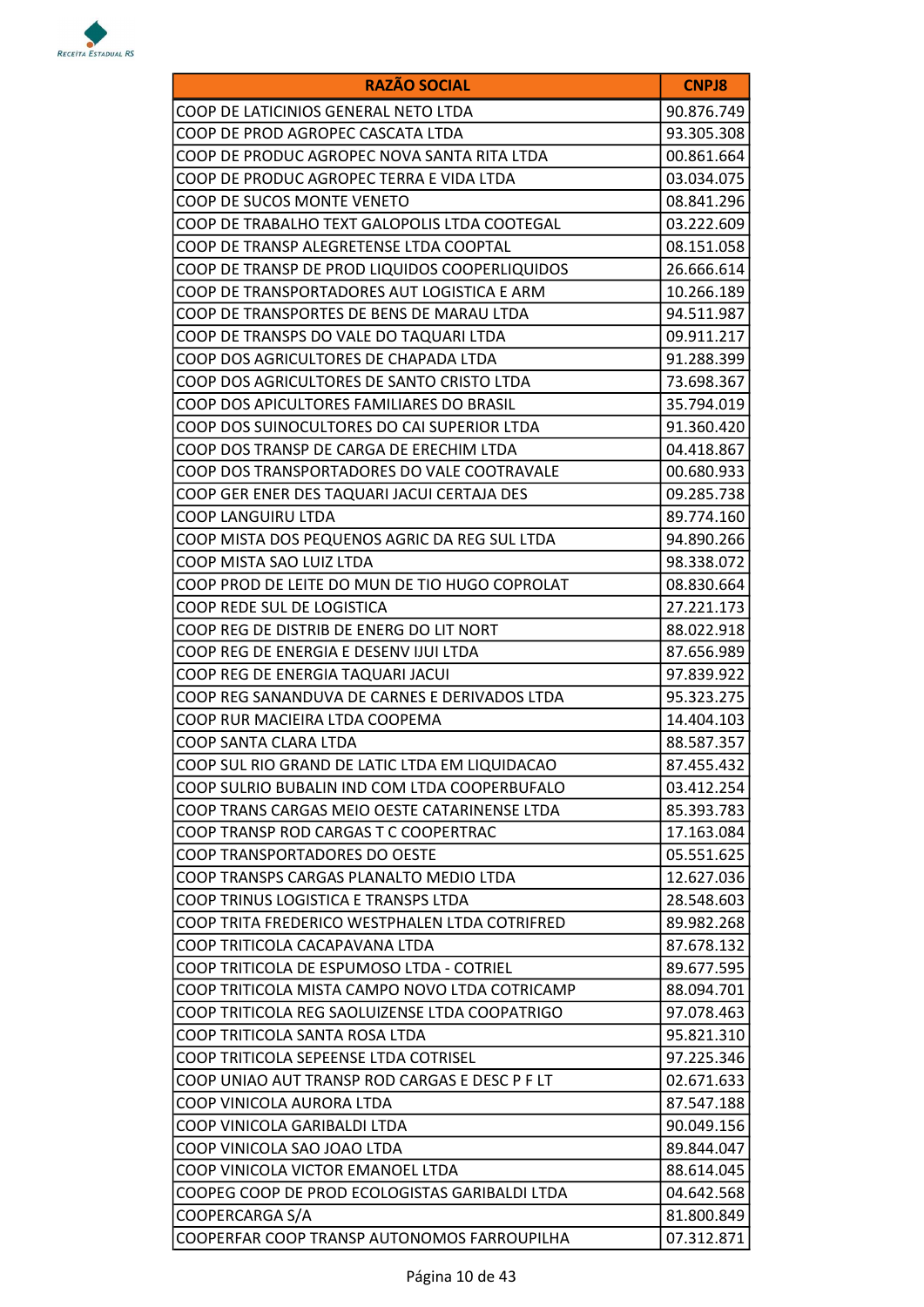

| <b>RAZÃO SOCIAL</b>                            | <b>CNPJ8</b> |
|------------------------------------------------|--------------|
| COOPERFOX COOP DE TRANSP LTDA                  | 29.821.513   |
| COOPERLOG10 COOP TRANS RODOV CARGAS LOG10 LTDA | 34.327.498   |
| COOPERLUZ COOP DISTRIB DE ENERGIA FRONT NORO   | 95.824.322   |
| COOPERSHOES COOP TRAB IND CALC JOANETENSE LTDA | 02.675.611   |
| COOPERTAP COOP DOS TRANS DE TAPEJARA LTDA      | 32.994.358   |
| COORAL COOP DE TRANSP DE CARGAS GERAL LTDA     | 04.982.637   |
| COPAGRIL COML AGRICOLA PICCOLI LTDA            | 90.234.972   |
| COPREL TELECOM LTDA                            | 12.388.471   |
| COR DO CEU IND DO VEST LTDA                    | 00.346.063   |
| CORAL IND DE EQUIP OLEODINAMICOS LTDA          | 26.100.938   |
| CORDATO FABRICACAO DE CALCADOS LTDA            | 36.170.698   |
| CORELOG LOGISTICA LTDA                         | 33.767.574   |
| CORENSA IND E COM DE CONFEC LTDA               | 91.611.210   |
| CORRIERI ALIMENTOS LTDA                        | 95.592.697   |
| COSTA & TAVARES TRANSPS RODOVS DE CARGAS LTDA  | 14.752.202   |
| COTRACAR COOP DE PRESTACAO DE SERVS DE TRANSPS | 10.304.875   |
| COTRAIBI COOP DOS TRANSPS DE IBIRAIARAS LTDA   | 07.441.985   |
| COTRILAC COM TRANSP E IND DE LACTEOS LTDA      | 02.875.405   |
| COTRIPAL AGROPEC COOP                          | 91.982.496   |
| COURMAYEUR DO BRASIL VINHOS LTDA               | 88.999.230   |
| CP ELETRONICA LTDA                             | 88.330.592   |
| CRELUZ COOP DE DISTRIBUICAO DE ENERGIA         | 91.950.261   |
| CRERAL COM E SERVS DE TELECOMUNICACOES LTDA    | 18.596.119   |
| CRERAL COOP REG DE ELETR RUR DO ALTO URUGUAI   | 89.435.598   |
| CRISBEL CALCADOS EIRELI EPP                    | 12.323.446   |
| CRISDU MODA INTIMA LTDA                        | 07.318.638   |
| CRISTAL DISTRIB DE MEDIC LTDA                  | 92.132.786   |
| <b>CRISTAL SUL TRANSPS LTDA</b>                | 13.634.729   |
| CRISTAL TEXTIL LTDA                            | 88.104.047   |
| CRUZANDO TRANSPS LTDA                          | 09.650.325   |
| CS IND ELETRONICA LTDA                         | 91.821.637   |
| CS METALURGICA LTDA                            | 05.277.982   |
| CVI REFRIGERANTES LTDA                         | 72.114.994   |
| D AMARE IND DE CALCADOS LTDA                   | 21.187.418   |
| D CLASSE IND E COM DE PAPEIS LTDA              | 14.748.732   |
| D LOG BRASIL OPERADOR LOGISTICO MULTIMODAL LT  | 00.963.519   |
| D S P COM DE VEICULOS EIRELI ME                | 26.746.254   |
| D WINCK TRANSPS LTDA                           | 10.625.294   |
| DA LUZ CALCADOS LTDA                           | 09.274.916   |
| DACOLONIA ALIMENTOS NATURAIS LTDA              | 04.330.736   |
| DAF IND METALURGICA LTDA                       | 00.236.001   |
| DAL MOBILE LTDA                                | 89.042.618   |
| DALFERR LOGISTICA LTDA                         | 06.137.031   |
| DALLA VECCHIA COM DE PROD AGROPECS LTDA        | 11.113.403   |
| DALLAS CALCADOS LTDA                           | 97.269.989   |
| DALLEMOLE ESTRUTURAS METALICAS LTDA            | 92.278.209   |
| DALMEDSUL MEDIC EIRELI                         | 04.497.941   |
| DALMOLIN & VANZIN IMP EXP PROD ALIMEN LTDA     | 09.327.175   |
| DAMACEL TRANSPS LTDA                           | 07.271.074   |
| DANCING DAYS MODA JOVEM LTDA                   | 93.530.715   |
| DARIO NEVES & CIA LTDA                         | 90.958.489   |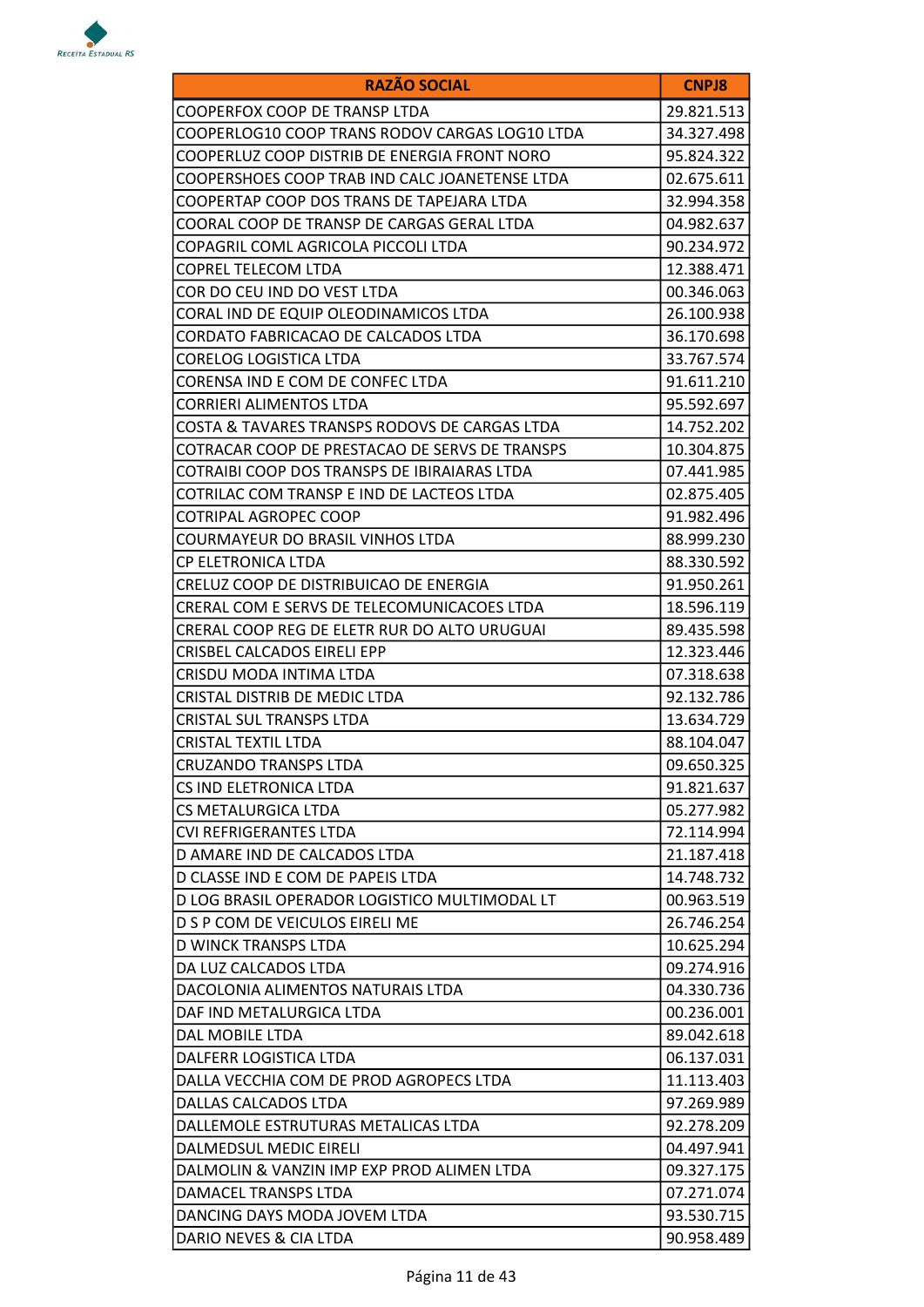

| <b>RAZÃO SOCIAL</b>                         | <b>CNPJ8</b> |
|---------------------------------------------|--------------|
| DATATECK IND E COM LTDA                     | 03.697.945   |
| DATIA ALIMENTOS LTDA                        | 02.937.318   |
| DATWYLER DO BRASIL LTDA                     | 96.735.162   |
| DAUPER IND E COM DE BISCOITOS S/A           | 92.260.371   |
| DAVID AGOSTINI IND DE VINHOS LTDA           | 92.317.080   |
| DE CONTO FARMACIA DE MANIPULACAO LTDA       | 03.746.068   |
| DE VALERIOS IND E COM DE ERVA MATE LTDA     | 06.178.785   |
| DEDEKA IND E COM DE CONFECCOES LTDA         | 93.488.039   |
| DELCI TERESA BEDIN POZZATTO                 | 09.326.641   |
| DELTA FRIO IND DE REFRIGERACAO EIRELI       | 04.826.813   |
| DELTASUL UTILIDADES LTDA                    | 98.102.924   |
| DEMELLO ALIMENTOS LTDA                      | 02.765.094   |
| DERFI IND ALIMENTICIA LTDA                  | 92.476.381   |
| DETRONIX IND ELETRONICA LTDA - EPP          | 07.404.500   |
| DHEXPRESS LOGISTICA AEREA E RODOVIARIA LTDA | 20.057.928   |
| <b>DHL EXPRESS BRAZIL LTDA</b>              | 58.890.252   |
| <b>DHL LOGISTICS BRAZIL LTDA</b>            | 02.836.056   |
| DI FRATELLI IND DE MOV LTDA                 | 93.960.268   |
| DI HELLEN IND DE COSMETICOS EIRELI          | 01.376.008   |
| DIALOGO LOGISTICA INTELIGENTE LTDA          | 21.930.065   |
| DIAMAJU AGRICOLA LTDA                       | 04.992.740   |
| DICA MOVIMENTACOES LTDA                     | 07.715.580   |
| DICKOW ALIMENTOS LTDA                       | 87.067.187   |
| DIELAT IND E COM DE LATICINIOS LTDA         | 24.418.900   |
| DIEMENTZ COM DE ELETROMOVEIS LTDA           | 03.880.277   |
| DIGICON S/A CONTROLE ELETRONICO P MECANICA  | 88.020.102   |
| DIGISTAR TELECOMUNICACOES S/A               | 03.004.730   |
| DIHSUL TRANSP RODOV DE CARGAS EIRELI        | 32.832.043   |
| <b>DILEN TRANSPS EIRELI</b>                 | 03.787.171   |
| DIMACI MAT CIRURGICO LTDA                   | 90.251.109   |
| DIMASTER COM DE PROD HOSPLS LTDA            | 02.520.829   |
| DIMED S/A DISTRIB DE MEDIC                  | 92.665.611   |
| DIMYSUL TRANSPS LTDA EPP                    | 06.122.919   |
| DIOGO BRAMBILA                              | 14.460.993   |
| DIPO AGRONEGOCIOS LTDA                      | 30.832.506   |
| DIPROHL COML IMPRA E EXPORTADORA LTDA       | 94.811.510   |
| DIRECIONAL TRANSP E LOGISTICA S/A           | 08.219.203   |
| DIRECT EXPRESS LOGISTICA INTEGRADA S/A      | 05.886.614   |
| DISMAR TRANSPS LTDA                         | 07.327.462   |
| DISPLAN ENCOMENDAS URGENTES LTDA            | 59.874.354   |
| DISTRASUL COM E REPRE LTDA                  | 04.909.623   |
| DISTRIB DE MEDIC FARMALOGISTICA LTDA        | 04.736.267   |
| DISTRIB DE MEDIC PAULO LIMA LTDA            | 04.790.724   |
| DISTRIB JOMIN DE ALIMENTOS LTDA             | 04.535.201   |
| DKR IND COM E REPR DE CALCADOS EIRELI ME    | 24.687.609   |
| DL 8 LOGISTICA LTDA                         | 17.266.343   |
| DLT LOGISTICA EM TRANSPS LTDA               | 05.813.363   |
| DM IND E COM DE MOV LTDA EPP                | 00.369.091   |
| D-MASSA IND DE ALIMENTOS LTDA.              | 20.428.475   |
| DOCEOLI ALIMENTOS LTDA                      | 02.436.957   |
| DOCES FORNO VELHO LTDA                      | 07.266.379   |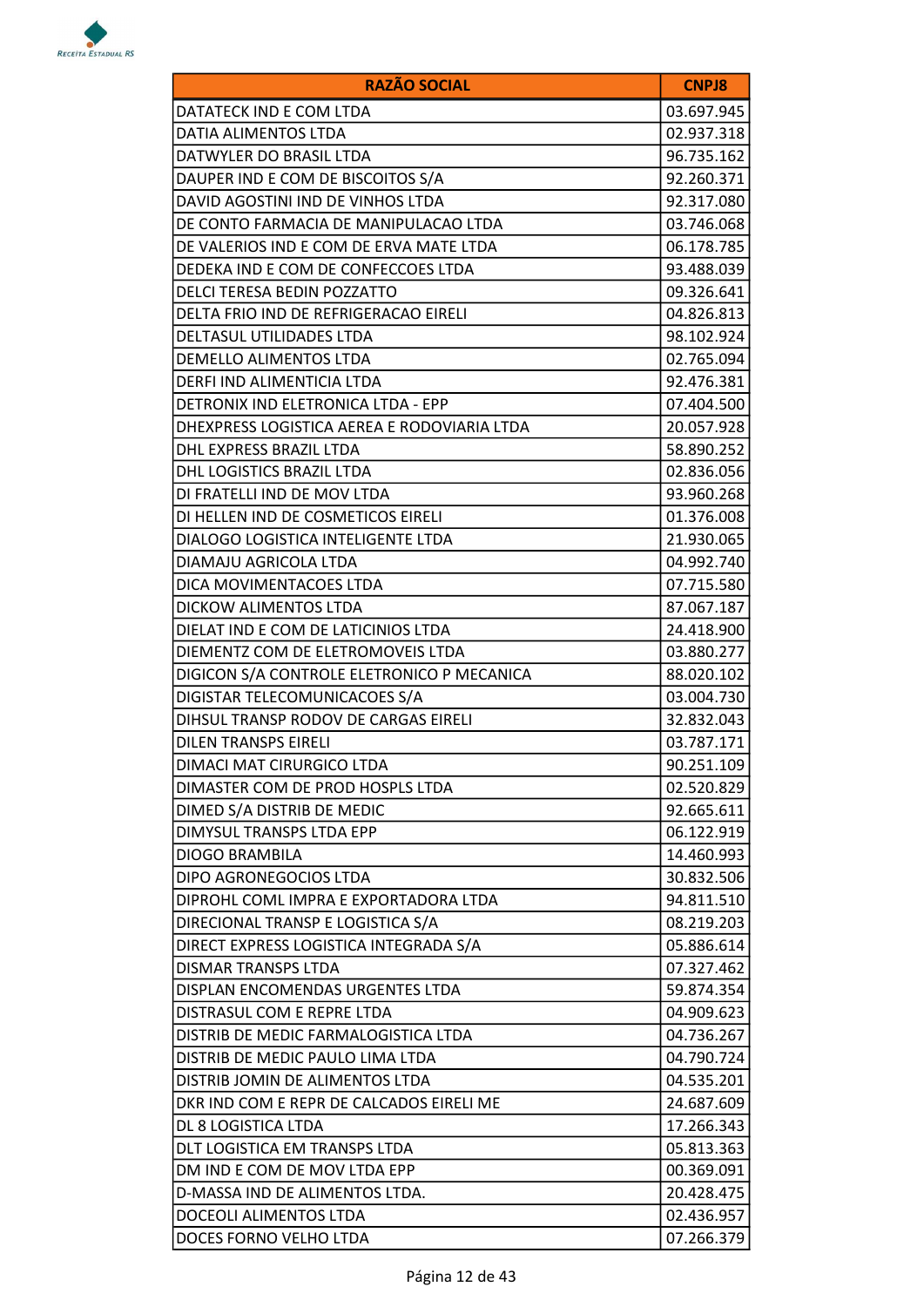

| <b>RAZÃO SOCIAL</b>                                 | <b>CNPJ8</b> |
|-----------------------------------------------------|--------------|
| DOCILE ALIMENTOS LTDA                               | 94.261.534   |
| DOHLER ANTONIO PRADO LTDA                           | 93.651.958   |
| DOLGENER ALIMENTOS LTDA                             | 00.090.226   |
| DOMINALOG EXPRESS LOGISTICA INTEGRADA LTDA          | 18.247.063   |
| DOMINIO LOG TRANSPS E LOGISTICA EIRELI              | 84.995.265   |
| DOMNO DO BRASIL IND E COM DE BEBIDAS LTDA           | 09.276.690   |
| DOMPEL IND PLASTICA E METALURGICA LTDA              | 87.203.121   |
| DON GIOVANNI IND E COM DE BEBIDAS LTDA              | 21.082.464   |
| DORF KETAL BRASIL LTDA                              | 05.324.072   |
| DRARO CALCADOS LTDA                                 | 09.663.445   |
| DRINIQUE TRANSPS LTDA                               | 08.633.291   |
| DSI SISTEMAS DE IMPRESSAO EIRELI                    | 06.162.340   |
| DSLOG DISTRIB DE SERVS LOGISTICOS LTDA              | 06.315.715   |
| DUBAI IND E COM DE PROD ALIMENT EIRELI              | 08.080.797   |
| <b>DUVALE TRANSPS EIRELI</b>                        | 08.177.641   |
| E G F EQUIP INDUSTRIAIS LTDA                        | 09.912.325   |
| E O DUARTE                                          | 08.181.460   |
| E ORLANDO ROOS COM DE CEREAIS LTDA                  | 91.494.765   |
| E P SEHN & CIA LTDA                                 | 18.110.933   |
| E R AMANTINO IND METALURGICA LTDA                   | 98.669.997   |
| EAGLE OPERACOES DE TRANSP E INCORPORACOES LTDA      | 08.579.366   |
| ECONATURA PROD ECOLOGICOS E NATURAIS LTDA           | 01.365.008   |
| ECOTRANS ECOLOGIA TRANSPS E LOGISTICA LTDA          | 10.922.739   |
| ECOVALE IND DE PLASTICOS LTDA                       | 06.649.454   |
| EDUARDO BIER INDL E COML DE PROD ALIMENT LTDA       | 00.066.130   |
| EFFEXLOG TRANSP E LOGISTICA LTDA                    | 27.122.229   |
| EFITRANS TRANSPS LTDA                               | 00.650.831   |
| EHC TRANSP E LOGISTICA EIRELI                       | 22.218.442   |
| ELEVITTA ELEVADORES LTDA EPP                        | 18.691.582   |
| ELO SISTEMAS ELETRONICOS S A                        | 87.332.342   |
| ELOI PAULO CARNETE ME                               | 02.585.477   |
| EMBALEBEM IND E DISTRIBUICAO DE PLASTICOS LTDA      | 93.261.196   |
| EMBRASUL IND ELETRONICA LTDA                        | 91.772.301   |
| <b>EMECELLE CONFEC LTDA</b>                         | 72.413.255   |
| <b>EMOLLD TRANSPS EIRELI ME</b>                     | 05.509.181   |
| EMPORIO MUNDIAL DE ROUPAS INTIMAS LTDA              | 72.057.110   |
| EMPRESA AUTO VIACAO PUTINGA LTDA                    | 89.308.779   |
| EMPRESA DE ONIBUS NOSSA SENHORA DA PENHA S/A        | 76.539.600   |
| EMPRESA DE TRANSPS KOPERECK LTDA                    | 05.824.788   |
| EMPRESA DE TRANSPS PAJUCARA LTDA                    | 53.237.962   |
| EMPRESA DE TRANSPS TAPEJARA LTDA                    | 93.364.909   |
| EMPRESA UNIAO DE TRANSPORTE LTDA                    | 82.563.891   |
| <b>ENDUTEX BRASIL LTDA</b>                          | 00.849.898   |
| <b>ENGEFILTROS COM IMP EXP FILTROS ACESS EIRELI</b> | 90.275.124   |
| <b>ENIO LUIZ STANGHERLIN</b>                        | 94.019.692   |
| ENTRETEX IND E COM DE COMPON PARA CALC LTDA         | 08.491.424   |
| ENY COM DE CALCADOS LTDA                            | 95.596.920   |
| EP COM IMP E EXP DE ALIMENTOS LTDA                  | 31.944.479   |
| EPITEC IND DE EQUIP DE PROTECAO LTDA                | 05.977.008   |
| ERPLASTI IND E COM DE PLASTICOS EIRELI              | 92.185.008   |
| ERVATEIRA ERVA BOA LTDA ME                          | 94.009.693   |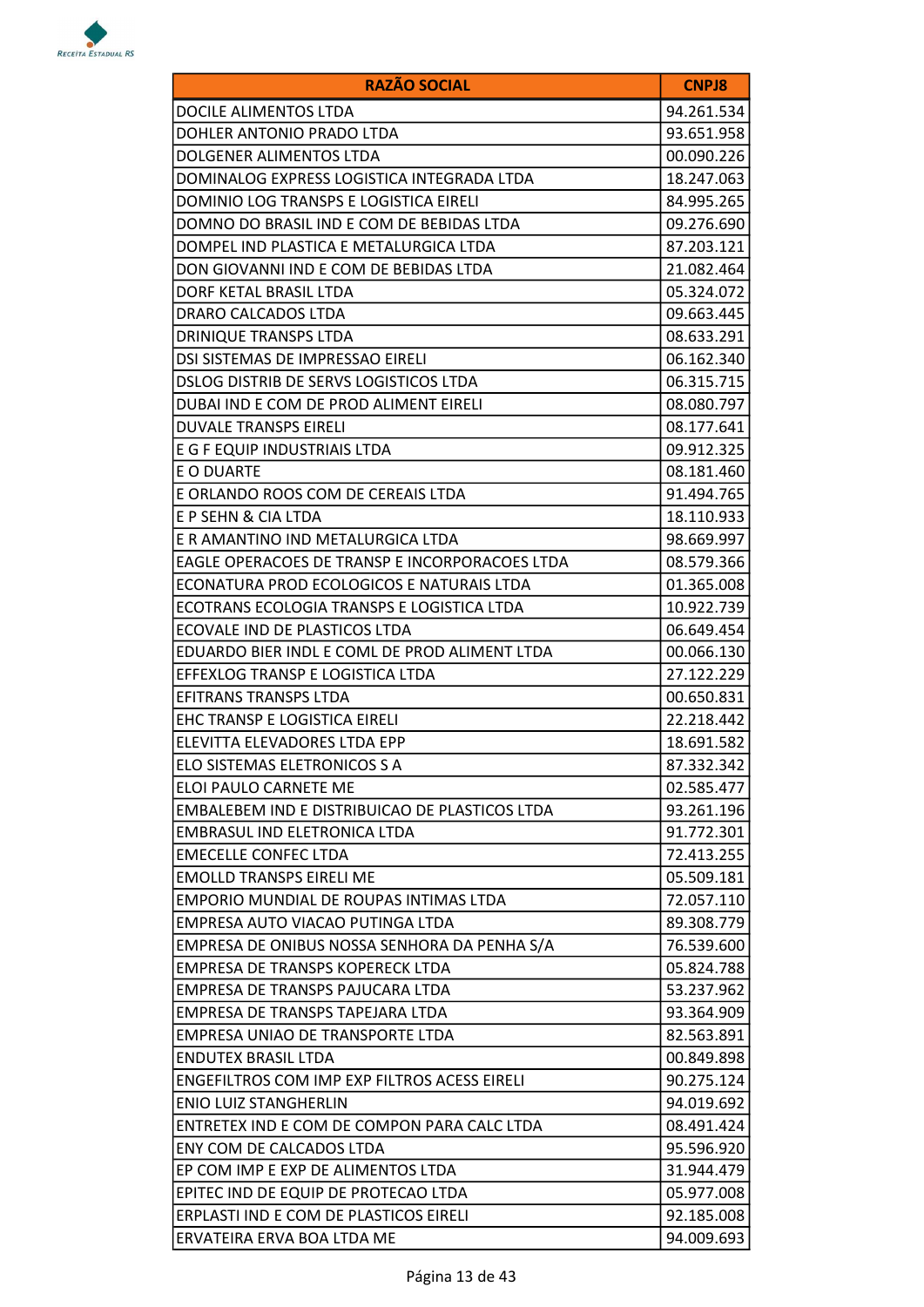

| <b>RAZÃO SOCIAL</b>                            | <b>CNPJ8</b> |
|------------------------------------------------|--------------|
| ERVATEIRA MATEADA LTDA ME                      | 21.782.712   |
| ERVATEIRA NUTRIMATE LTDA                       | 93.307.254   |
| ERVATEIRA PICOLO BADALOTTI LTDA                | 91.002.238   |
| ERVATEIRA REI VERDE LTDA                       | 90.336.777   |
| ERVATEIRA SABADIN LTDA EPP                     | 87.431.466   |
| ERVATEIRA SEIVA PURA LTDA                      | 92.502.210   |
| ERVATEIRA TOMELERO LTDA                        | 93.051.704   |
| ERVATEIRA VALERIO LTDA                         | 00.193.960   |
| ESPACO COLONIAL IND DE ALIMENTOS EIRELI        | 34.033.609   |
| ESPANSUL REPRE E TRANSP RODOV DE CARGAS LTDA   | 09.428.140   |
| ESSENZA DESIGN IND DE MOV LTDA                 | 04.730.746   |
| ESTACAO BRASIL CALCADOS LTDA                   | 11.749.529   |
| <b>ESTOBEL IND DE ESTOFADOS LTDA</b>           | 91.160.531   |
| ESTOFADOS GERMANIA LTDA                        | 89.086.136   |
| ESTOFADOS GRANDO LTDA                          | 89.665.731   |
| <b>ESTOFADOS SULANDES LTDA</b>                 | 87.836.292   |
| <b>ESTOFADOS TREVISO LTDA</b>                  | 00.102.349   |
| ESTUDIO B MODEL E ESCALA PARA CALCADOS LTDA    | 03.196.309   |
| ETIBOR ETIQUETAS BORDADAS E TEC EIRELI         | 12.078.257   |
| EUCATUR EMPR UNIAO CASCAVEL DE TRANSP TUR LTDA | 76.080.738   |
| EURO TRANSPS EIRELI EPP                        | 06.061.607   |
| EXATRON IND ELETRONICA LTDA                    | 90.191.529   |
| <b>EXCELSIOR ALIMENTOS S A</b>                 | 95.426.862   |
| <b>EXPRESS CARREGAMENTO &amp; TRANSP LTDA</b>  | 03.285.183   |
| EXPRESSO AZUL DE TRANSP S A                    | 91.158.717   |
| <b>EXPRESSO CAXIENSE S/A</b>                   | 88.617.733   |
| EXPRESSO DAERA TRANSPS LTDA                    | 06.107.444   |
| EXPRESSO GUANABARA LTDA                        | 41.550.112   |
| <b>EXPRESSO MEIRELES TRANSPS LTDA</b>          | 07.055.859   |
| EXPRESSO MIRASSOL LTDA                         | 52.438.082   |
| EXPRESSO PRINCESA DOS CAMPOS S A               | 80.227.796   |
| EXPRESSO RENOVACAO EIRELI                      | 01.344.733   |
| <b>EXPRESSO RODORNELES LTDA</b>                | 14.719.638   |
| <b>EXPRESSO SAO JOSE LTDA</b>                  | 91.873.372   |
| EXPRESSO SAO MIGUEL LTDA                       | 00.428.307   |
| <b>EXPRESSO SAO PEDRO LTDA</b>                 | 95.591.533   |
| EXTINGASES COM E TRANSP DE GASES LTDA          | 11.099.812   |
| EXTINSOLDA MAQ E FERRAMENTAS LTDA              | 90.150.376   |
| EZA IND E COM DE PERSIANAS E CORTINAS LTDA     | 09.291.476   |
| F & M PANIFICACAO LTDA                         | 91.684.126   |
| <b>F ANDREIS &amp; CIA LTDA</b>                | 76.476.050   |
| F H COMASSETTO MAT DE CONSTR LTDA              | 91.295.691   |
| FAB DE DOCES LEDUR LTDA                        | 00.984.596   |
| FAB DE MOV BOA VISTA LTDA                      | 00.465.453   |
| <b>FABIANO MILANI EIRELI</b>                   | 08.328.030   |
| <b>FABIANO ZAFFALON &amp; CIA LTDA</b>         | 02.284.641   |
| FABRICA DE EMBUTIDOS BORRUSSIA LTDA            | 94.296.456   |
| FÁBRICA DE MÓVEIS FLORENSE LTDA                | 89.962.294   |
| FABRITA MINERACAO LTDA                         | 03.519.577   |
| FADEL SOLUÇOES EM LOGISTICA LTDA               | 11.943.904   |
| <b>FAELI TRANSPS LTDA ME</b>                   | 13.774.384   |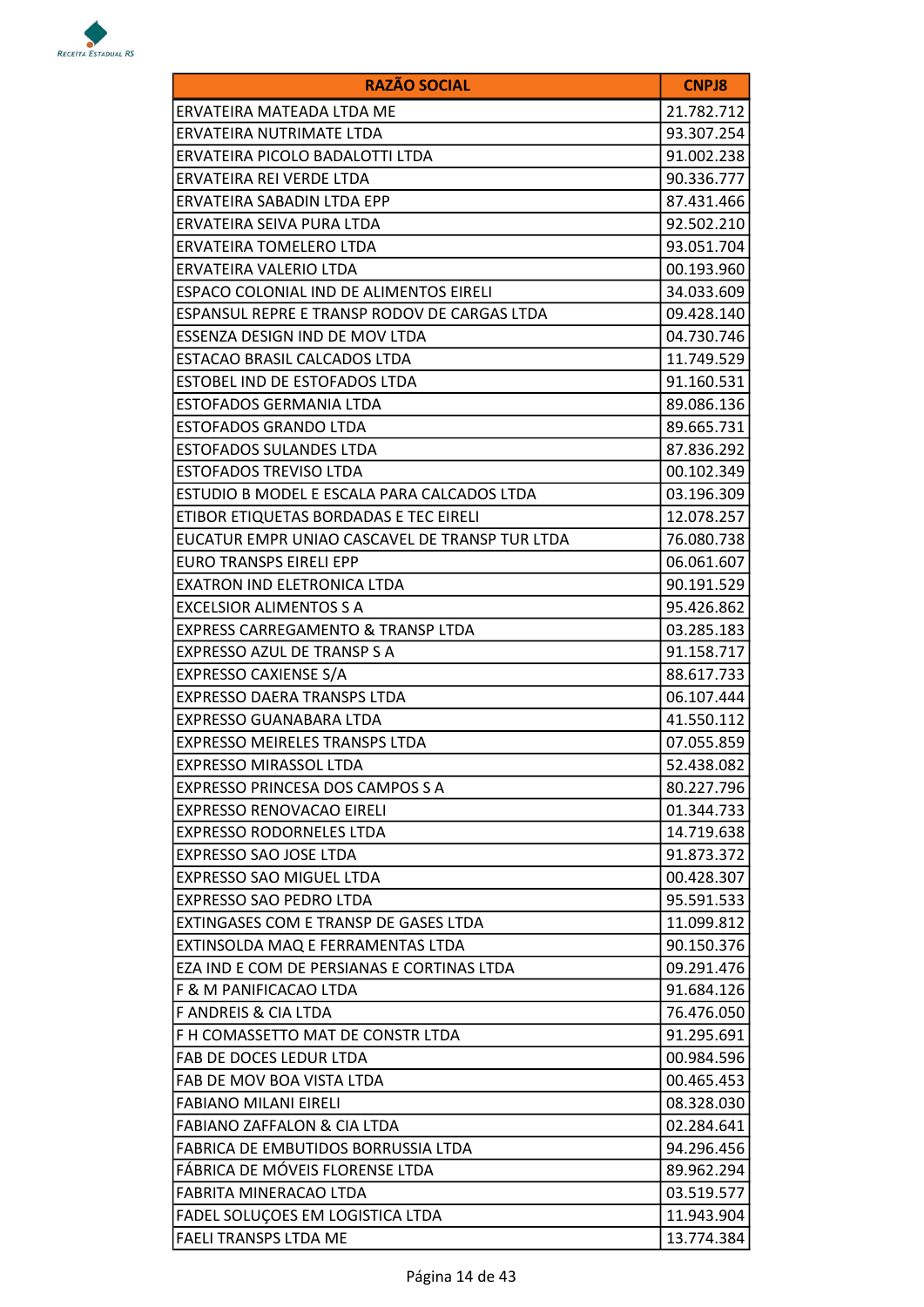

| <b>RAZÃO SOCIAL</b>                          | <b>CNPJ8</b> |
|----------------------------------------------|--------------|
| <b>FAGGION TRANSPS RODOVS LTDA</b>           | 91.888.222   |
| FAMILIA KROTH IND E COM DE CARNES LTDA       | 87.392.338   |
| FANTE IND DE BEBIDAS LTDA                    | 89.967.939   |
| FARFRI IND E COM LTDA                        | 02.925.993   |
| <b>FARGO EXPRESS TRANSPORTES LTDA</b>        | 71.597.769   |
| FARMLOG CORRETORA SEG ADM LOG AGRONEG LTDA   | 34.686.230   |
| FASCINIO CALCADOS E BOLSAS LTDA              | 16.503.412   |
| FATI FERRAMENTAS LTDA                        | 93.101.343   |
| FAZENDA TREVISAN IND LATIC AGROPEC LTDA EPP  | 23.083.841   |
| FEDEX BRASIL LOGISTICA E TRANSP LTDA         | 10.970.887   |
| FELICE AUTOMOVEIS LTDA                       | 91.525.790   |
| FELICE IND DE ARROZ LTDA                     | 97.168.033   |
| <b>FELTROS RENNER LTDA</b>                   | 94.058.864   |
| FEMENE IND E COM DE CONFEC LTDA              | 93.983.971   |
| FERRAMENTAS GEDORE DO BRASIL S/A             | 96.736.350   |
| FERREIRA DE PAULA TRANSPS DE CARGAS LTDA     | 11.039.802   |
| FERRU S MOV PARA ESCRITORIO LTDA             | 07.050.799   |
| <b>FERSUL TRANSPS EIRELI</b>                 | 25.264.609   |
| FIACAO E TECELAGEM GAUCHA LTDA               | 88.332.119   |
| <b>FIATECI TEXTEIS LTDA</b>                  | 23.009.899   |
| FIBRAFORM IND DE EMBALAGENS PLASTICAS LTDA   | 10.655.578   |
| FILTROS PLANETA AGUA IND E COM LTDA          | 05.097.806   |
| FINOPEL IND COM DE PROD DE HIGIENE E LIMPEZA | 06.114.459   |
| FITAS REAL IND E COM DE EMBALAGENS LTDA      | 88.615.950   |
| FITAZUL FRIG IND DE CARNES LTDA              | 90.887.381   |
| FITESA NAOTECIDOS S A                        | 93.211.084   |
| FL BRASIL HOLDING LOGISTICA E TRANSP LTDA    | 18.233.211   |
| <b>FLEXA NET TRANSPS LTDA</b>                | 25.449.626   |
| FLORESTAL ALIMENTOS S/A                      | 91.155.259   |
| FLYBYTE COMUNICACAO MULTIMIDIA LTDA          | 09.519.714   |
| FM EMPORIO IND E COM DE LINGERIE EIRELI      | 31.794.913   |
| FOCO ENGENHARIA ELETRICA E COM LTDA          | 91.358.788   |
| <b>FONTANA S/A</b>                           | 89.305.197   |
| FORMA LEGNO IND DE MOV LTDA                  | 08.410.258   |
| FORMIDABILI BRASIL UNIFORMES CORPORAT EIRELI | 86.794.534   |
| FORTALEZA TRANSPS E LOGISTICA LTDA           | 14.303.198   |
| FOTON AUMARK DO BRASIL IMP ESXP DIST VEIC SA | 12.039.294   |
| <b>FOUR TRANSPS LTDA</b>                     | 14.382.326   |
| <b>FRANCK F MULLER SUPERMERCADO EIRELI</b>   | 19.447.129   |
| FRANKENBERG IND E COM DE BOTOES EIRELI       | 92.701.788   |
| FRAS LE S/A                                  | 88.610.126   |
| FREEPET RECICLAGEM PLASTICA LTDA ME          | 05.844.572   |
| <b>FREIOS CONTROIL LTDA</b>                  | 90.492.695   |
| <b>FRIBON TRANSPS LTDA</b>                   | 10.280.806   |
| <b>FRICKE SOLDAS LTDA</b>                    | 88.490.610   |
| <b>FRIG ANGUS LTDA</b>                       | 15.572.963   |
| <b>FRIG BETANIN LTDA</b>                     | 08.421.998   |
| FRIG BONNA CARNE LTDA                        | 01.234.172   |
| <b>FRIG BORTOLUZZI LTDA</b>                  | 03.987.478   |
| FRIG CAMPEIRO LTDA                           | 10.417.909   |
| <b>FRIG CASON LTDA</b>                       | 92.392.992   |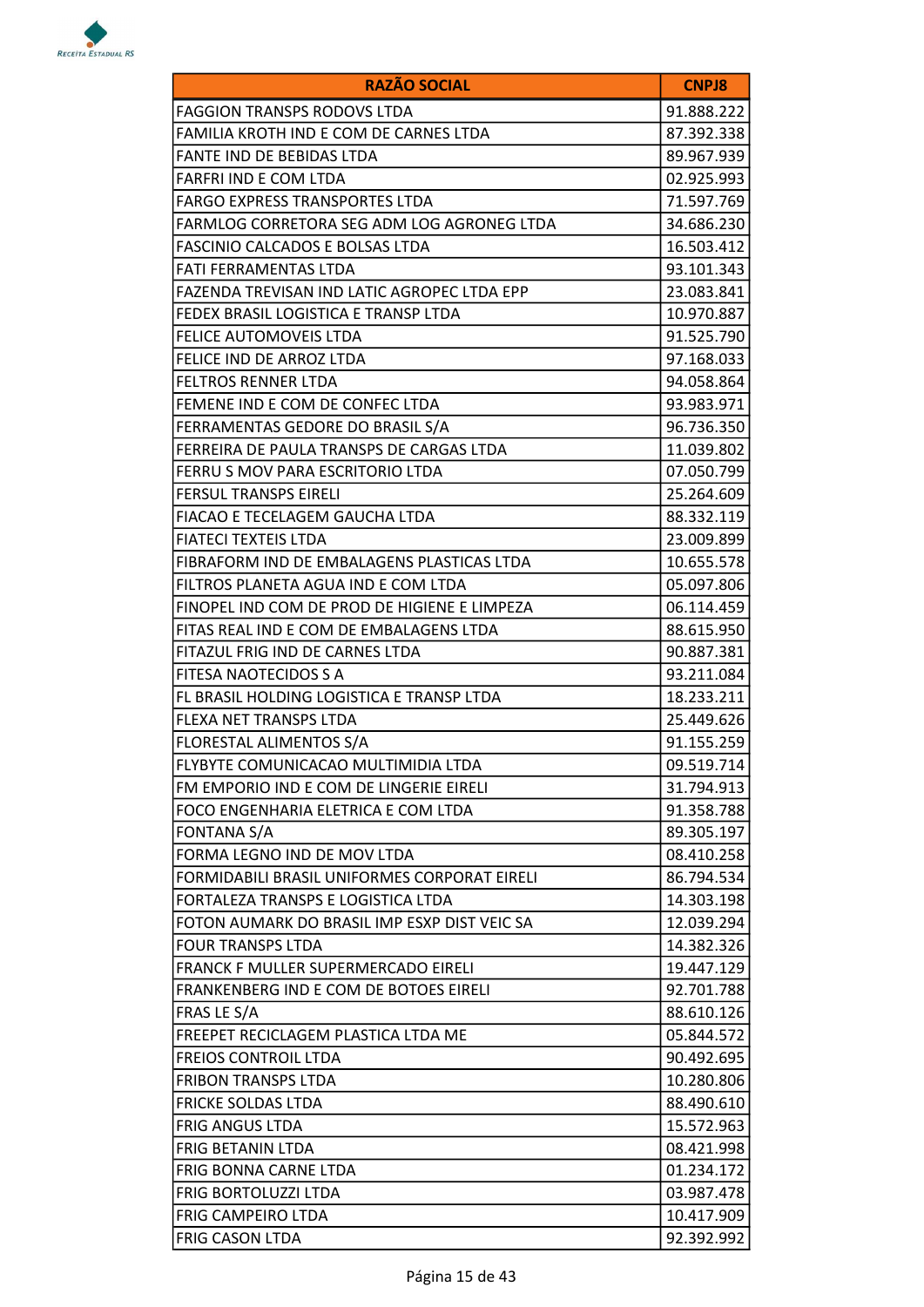

| <b>RAZÃO SOCIAL</b>                            | <b>CNPJ8</b> |
|------------------------------------------------|--------------|
| <b>FRIG CASTRO LTDA</b>                        | 90.737.933   |
| <b>FRIG CHESINI LTDA</b>                       | 89.848.782   |
| <b>FRIG COQUEIRO LTDA</b>                      | 93.351.476   |
| <b>FRIG CRISTAL LTDA</b>                       | 19.580.222   |
| <b>FRIG DLEON LTDA</b>                         | 31.866.287   |
| <b>FRIG DO SUL LTDA</b>                        | 05.311.362   |
| <b>FRIG DOM DIOGO EIRELI</b>                   | 30.408.007   |
| FRIG E DISTRIB DE CARNES BOA VISTA LTDA        | 03.899.917   |
| FRIG E SUPERMERCADO VANHOVE LTDA               | 87.214.870   |
| FRIG E TRANSPS IRMAOS KROTH LTDA               | 34.498.021   |
| <b>FRIG EGGERS LTDA</b>                        | 11.914.077   |
| <b>FRIG ESPINILHO LTDA</b>                     | 93.805.083   |
| <b>FRIG ESQUILADOR EIRELI</b>                  | 30.099.064   |
| <b>FRIG ESTANCIA LTDA EPP</b>                  | 23.349.702   |
| <b>FRIG FAMILE LTDA</b>                        | 87.412.706   |
| <b>FRIG FREESE LTDA</b>                        | 01.758.462   |
| <b>FRIG FRIGOBOI ALIMENTOS EIRELI</b>          | 36.608.357   |
| <b>FRIG FRIZZO LTDA</b>                        | 29.118.041   |
| <b>FRIG GASSEN LTDA</b>                        | 73.301.814   |
| FRIG IRMAOS ROSA LTDA                          | 05.802.142   |
| <b>FRIG JLH MARQUES LTDA</b>                   | 36.059.077   |
| <b>FRIG LK LTDA</b>                            | 08.857.115   |
| <b>FRIG LUNAR LTDA</b>                         | 25.422.529   |
| <b>FRIG MADU LTDA</b>                          | 31.521.315   |
| FRIG MARCA DO SUL LTDA                         | 94.050.770   |
| FRIG NOVILHO DE OURO EIRELI                    | 22.634.241   |
| FRIG PAMPA SUL LTDA EPP                        | 06.186.350   |
| FRIG PAVERAMA LTDA                             | 02.723.486   |
| <b>FRIG PLUS EIRELI</b>                        | 15.339.650   |
| FRIG RAMOS LTDA                                | 09.323.810   |
| lFRIG RAZZERA LTDA                             | 93.803.948   |
| FRIG RIO PARDINHO LTDA                         | 89.140.388   |
| <b>FRIG ROLOFF S/A</b>                         | 88.639.513   |
| FRIG ROSO & DALL AGNOL LTDA                    | 07.853.015   |
| FRIG RZ PRODOTTI LA DELIZIA LTDA               | 10.502.365   |
| FRIG SAGRILLO LTDA                             | 88.776.638   |
| FRIG SALLABERRY EIRELI                         | 87.801.833   |
| FRIG SAO LEOPOLDO LTDA                         | 09.249.884   |
| FRIG SAPE LTDA                                 | 97.164.834   |
| FRIG SCHLOSSER LTDA                            | 08.618.194   |
| <b>FRIG SERRAMAR LTDA</b>                      | 07.410.163   |
| <b>FRIG SILVA IND E COM LTDA</b>               | 88.728.027   |
| FRIG SIMSUL EIRELI                             | 07.626.646   |
| FRIG SPECHT LTDA                               | 91.362.681   |
| FRIG SULNORTE IND E COM DE CARNES EIRELI       | 20.719.390   |
| <b>FRIG VIANNA EIRELI</b>                      | 08.394.869   |
| FRIG ZIMMER LTDA                               | 97.280.960   |
| FRIGOFAR IND DE ALIMENTOS LTDA                 | 08.725.249   |
| FRIGOLI ALIMENTOS LTDA                         | 10.953.649   |
| FRIGOSUL FRIG SUL LTDA                         | 02.591.772   |
| FRIGOVALE COM IMP E EXP LTDA EM RECUP JUDICIAL | 08.932.091   |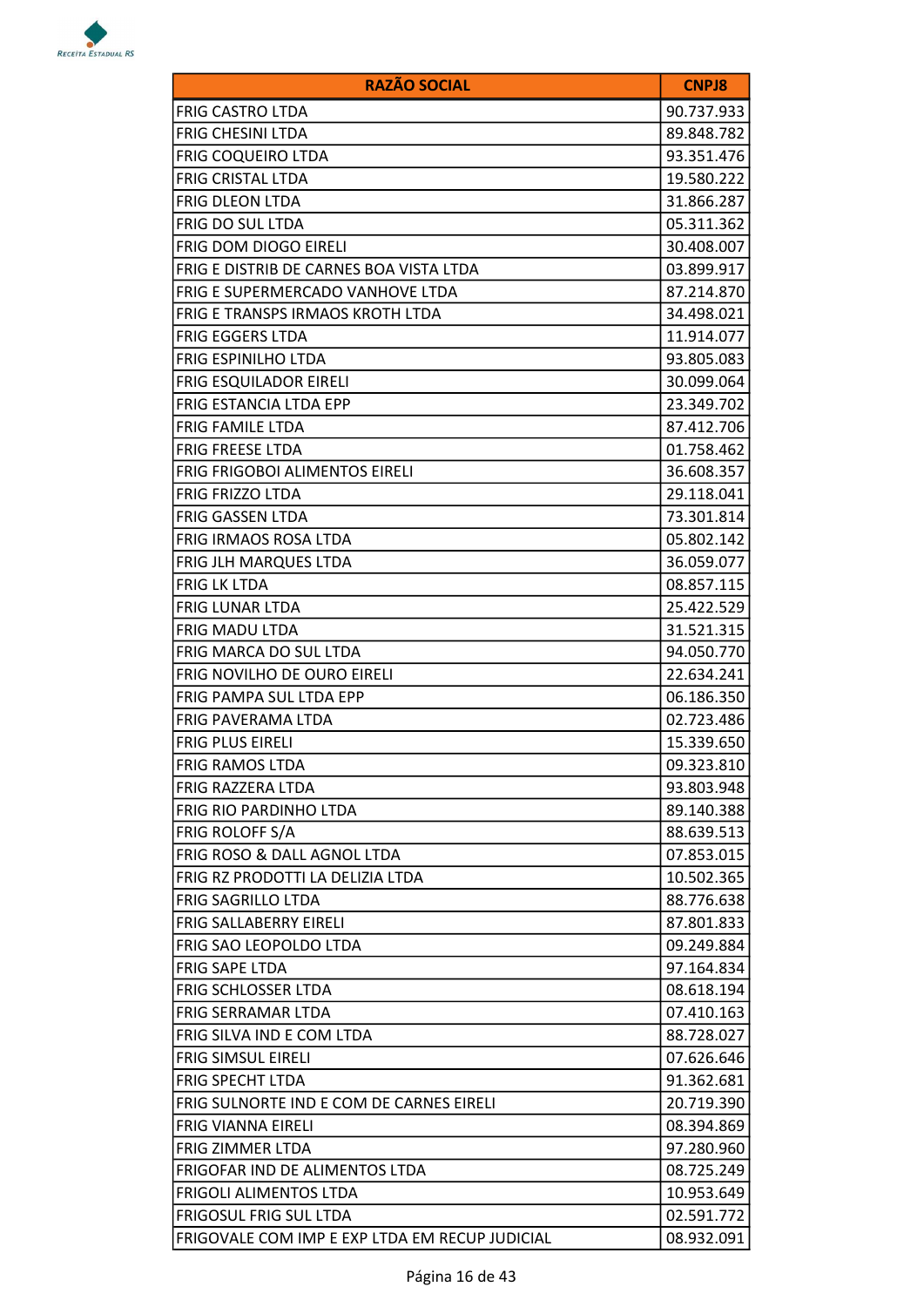

| <b>RAZÃO SOCIAL</b>                          | <b>CNPJ8</b> |
|----------------------------------------------|--------------|
| FRITZ EXPRESS LTDA                           | 97.360.549   |
| FRONTEC IND DE COMPONENTES DE FIXACAO LTDA   | 72.178.353   |
| FRUTEIRA REI DAS FRUTAS LTDA                 | 04.849.460   |
| FRUTEIRA SANTO ANTONIO LTDA.                 | 01.597.219   |
| <b>FRUTOS DA TERRA LTDA EPP</b>              | 08.355.342   |
| FUELTECH LTDA                                | 05.704.744   |
| <b>FUGA COUROS S A</b>                       | 91.302.349   |
| FULL GAUGE ELETRO CONTROLES LTDA             | 90.446.048   |
| FUNDICAO ALCA LTDA                           | 88.582.291   |
| FUNDIMISA FUNDICAO E USINAGEM LTDA           | 07.032.076   |
| <b>G &amp; B ALIMENTOS EIRELI EPP</b>        | 20.861.248   |
| G 25 TRANSPS LTDA                            | 08.803.155   |
| G DA SILVA CALCADOS EIRELI                   | 12.289.084   |
| <b>G S LOGISTICA LTDA</b>                    | 20.357.512   |
| G10 TRANSPS S.A.                             | 07.569.161   |
| G7 LOG TRANSPS LTDA                          | 14.170.909   |
| GABRIELA GIACOBE & CIA LTDA                  | 11.351.975   |
| GALVANOTEK EMBALAGENS LTDA                   | 94.319.589   |
| <b>GASPARIN CEREAIS LTDA ME</b>              | 08.699.473   |
| GAT COM DE COMB E TRANSPS LTDA               | 09.336.515   |
| GAUCHAFARMA MEDIC LTDA                       | 89.735.070   |
| GAVI AUTOMOTIVA LTDA                         | 93.775.377   |
| GAYATRI TRANSPS EIRELI EPP                   | 97.526.367   |
| GDX LOG TRANSPS LTDA EPP                     | 23.773.576   |
| GEBB WORK IND DE MOV LTDA                    | 09.634.476   |
| <b>GEC LOGISTICA E TRANSPS LTDA</b>          | 26.239.363   |
| GEFCO LOGISTICA DO BRASIL LTDA               | 03.094.658   |
| <b>GELMIR PERONDI &amp; CIA LTDA ME</b>      | 08.950.017   |
| GENERAL MILLS BRASIL ALIMENTOS LTDA          | 61.586.558   |
| <b>GENERAL MOTORS DO BRASIL LTDA</b>         | 59.275.792   |
| <b>GENESIO A MENDES &amp; CIA LTDA</b>       | 82.873.068   |
| <b>GEO LOGISTICA LTDA ME</b>                 | 19.382.749   |
| <b>GERALDO ANDREOLA &amp; CIA LTDA</b>       | 89.802.102   |
| GERALDO BERTOLDI IND DE CONSERVAS LTDA       | 92.229.038   |
| <b>GERDAU ACOMINAS S/A</b>                   | 17.227.422   |
| <b>GERDAU ACOS LONGOS S/A</b>                | 07.358.761   |
| <b>GERDAU S A</b>                            | 33.611.500   |
| <b>GERMANI ALIMENTOS LTDA</b>                | 90.058.082   |
| <b>GERSON JOSE MARQUES &amp; CIA LTDA</b>    | 92.642.354   |
| <b>GEYER MEDICAMENTOS S/A</b>                | 92.670.801   |
| GIGAMIX TECNOLOGIAS FUTURAS LTDA             | 21.839.049   |
| GILDO SEBASTIAO DA CRUZ & CIA LTDA           | 90.998.253   |
| <b>GIMENEZ &amp; CIA LTDA</b>                | 90.088.253   |
| <b>GLASS COM E TRANSPS LTDA</b>              | 07.464.077   |
| <b>GLOBAL AIR CARGO LTDA</b>                 | 00.945.958   |
| GLOBAL ELETRONICS IND COM IMP E EXP LTDA     | 13.156.619   |
| <b>GLOBAL MICROFUSAO LTDA</b>                | 12.999.196   |
| <b>GLOBALFIT IND TEXTIL LTDA</b>             | 07.820.065   |
| <b>GLOBALL LOGISTICA E COM EXTERIOR LTDA</b> | 13.925.723   |
| <b>GLOBUS SISTEMAS ELETRONICOS LTDA</b>      | 02.316.213   |
| GMAD PLACA SUL SUPRIMENTOS PARA MÓVEIS LTDA  | 07.928.549   |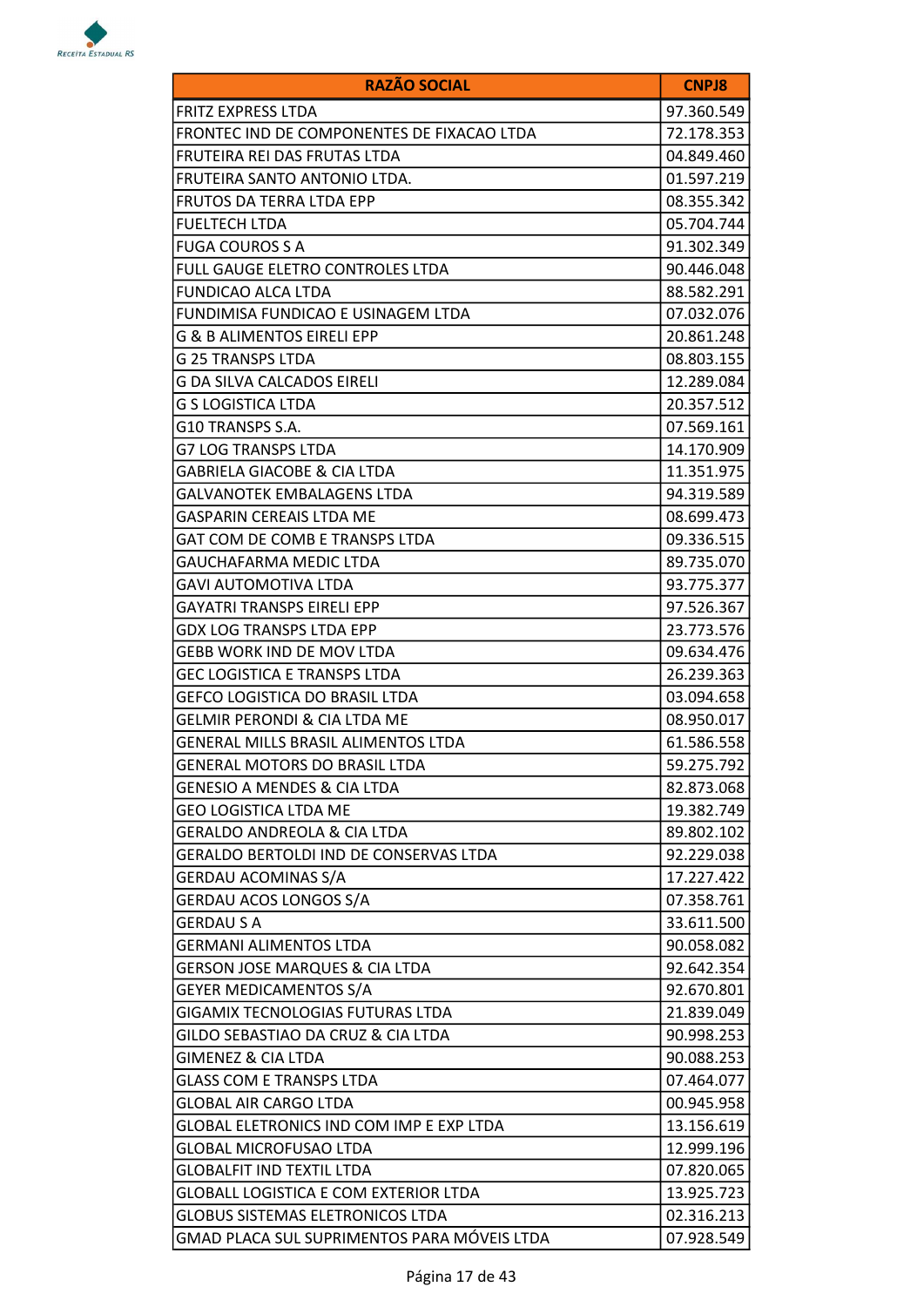

| <b>RAZÃO SOCIAL</b>                            | <b>CNPJ8</b> |
|------------------------------------------------|--------------|
| <b>GOBI &amp; JURY LTDA ME</b>                 | 90.230.376   |
| <b>GODOY EMBUTIDOS EIRELI</b>                  | 12.805.201   |
| <b>GOIASMINAS IND DE LATICINIOS LTDA</b>       | 01.257.995   |
| GOLDEN IND COM SUCOS FRUTAS BEB DERIV EIRELI   | 73.420.986   |
| GOLDEN PEACH IND E COM DE PROD ALIMENT LTDA    | 05.861.615   |
| GOSTOS & SABORES COM DE ALIMENTOS LTDA - EPP   | 10.139.588   |
| <b>GRAFOTEC IND DE TERMOTRANSFERIVEIS LTDA</b> | 92.070.457   |
| <b>GRAN ARM PROD ALIMENT LTDA</b>              | 30.034.727   |
| <b>GRANJA AVICOLA BOM FRANGO LTDA</b>          | 94.305.091   |
| GRANJA CARAVAJIO LTDA                          | 07.505.279   |
| GRANJA DE VINHOS SAOMARQUENSE LTDA             | 93.178.382   |
| <b>GRANJA MENEGON LTDA</b>                     | 03.186.489   |
| <b>GRANJA PINHEIROS LTDA</b>                   | 87.702.528   |
| GRANLIDER TRANSP E AGENCIAMENTO DE CARGAS LTDA | 05.096.998   |
| <b>GRANO ALIMENTOS S/A</b>                     | 02.106.825   |
| <b>GRANOL IND COM E EXP S A</b>                | 50.290.329   |
| <b>GRAZZIOTIN S/A</b>                          | 92.012.467   |
| <b>GRECA TRANSPS DE CARGAS LTDA</b>            | 00.242.640   |
| <b>GRUPO K1 S A</b>                            | 00.912.882   |
| GRV LOGISTICA LTDA EPP                         | 17.326.413   |
| GUATAMBU IND E COM DE ALIMENTOS LTDA           | 09.052.979   |
| <b>GUILAND &amp; CIA LTDA</b>                  | 09.449.882   |
| GUIMARAES BRASIL IND E ALIMENTOS LTDA ME       | 14.766.374   |
| <b>GVM LOGISTICA LTDA</b>                      | 05.594.946   |
| H KUNTZLER IND DE CALCADOS LTDA                | 89.238.711   |
| H M IND E COM DE PROD DE BELEZA LTDA           | 05.847.170   |
| HAMBURGO CARGAS LTDA                           | 01.679.681   |
| HARMAN DO BRASIL IND ELETRON E PARTIC LTDA     | 88.315.379   |
| <b>HBR LOG TRANSPS LTDA</b>                    | 11.416.242   |
| HD SHOES CALCADOS EIRELI                       | 14.371.302   |
| HEITOR INDÚSTRIA DE MÓVEIS LTDA                | 94.868.791   |
| HELMUTH LINDOLFO STUMM                         | 08.411.484   |
| HENRIQUE CARLOS TONIETTO                       | 92.868.132   |
| HENRIQUE STEFANI TRANSP E LOGISTICA LTDA       | 88.301.882   |
| HERBON AGROINDUSTRIA LTDA                      | 21.853.581   |
| HERCOSUL ALIMENTOS LTDA                        | 03.252.545   |
| HERCOSUL SOLUÇOES EM TRANSPS LTDA              | 15.484.145   |
| HERVAL IND DE MOV COLCHOES E ESPUMAS LTDA      | 16.670.753   |
| HETTWER BIER IND E COM LTDA                    | 27.264.313   |
| HG IND E COM DE CALCADOS LTDA                  | 94.753.274   |
| HIDROELETRO CENTER COM LTDA                    | 05.003.802   |
| HIDROFER COML DE FERRAGENS LTDA                | 90.099.938   |
| HIDROMINERADORA PASSO DO LOURO S/A             | 11.427.238   |
| HIDROMINERADORA SAO ROQUE LTDA                 | 06.041.992   |
| HIDROPAN DISTRIBUIÇÃO DE ENERGIA S/A           | 91.982.348   |
| HIDROVER EQUIP HIDRAULICOS LTDA                | 88.818.125   |
| HIPER TEXTIL CAMA MESA E BANHO LTDA            | 06.555.530   |
| HM TRANSPS E SERVS EIRELI                      | 04.927.871   |
| HOFFLOG TRANSPS E LOGISTICA LTDA               | 34.697.256   |
| HOFFTUR TRANSPS E TURISMO LTDA                 | 00.664.681   |
| <b>HOK TRANSPS LTDA</b>                        | 20.705.907   |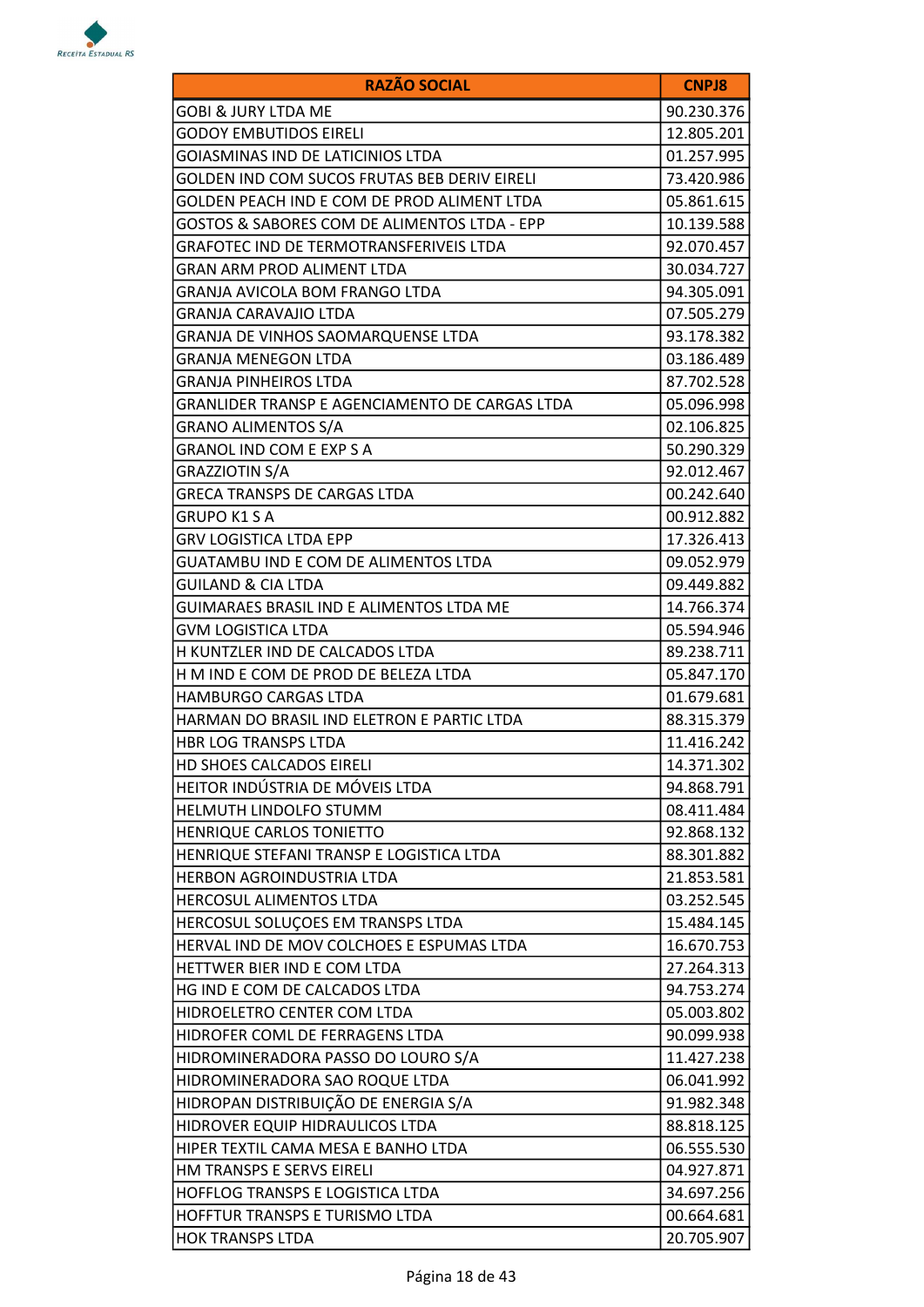

| <b>RAZÃO SOCIAL</b>                            | <b>CNPJ8</b> |
|------------------------------------------------|--------------|
| HOST LOGISTICA ARMAZEMD DE CARGAS LTDA         | 06.229.799   |
| <b>HOTEIS CONTUR LTDA</b>                      | 73.445.538   |
| HOTEL CASA DA MONTANHA LTDA                    | 20.217.053   |
| HRM IND DE MOV EM MDF E MDP LTDA               | 92.979.459   |
| HS MOVERE TRANSP E LOGISTICA LTDA              | 15.626.485   |
| HT MICRON SEMICONDUTORES S/A                   | 11.386.376   |
| HU TRANSP RODOV LTDA                           | 00.124.733   |
| HUBO TRANSPS DO BRASIL LTDA                    | 14.704.752   |
| <b>I E C RODRIGUES EIRELI</b>                  | 21.362.167   |
| <b>IBB IND E COM DE CEREAIS EIRELI</b>         | 19.753.560   |
| IBERO RODARE IND BRASILEIRA DE EQUIP RODOVS SA | 08.304.710   |
| <b>IBIRUBA TRANSPS E LOGISTICA EIRELI</b>      | 12.251.241   |
| <b>IC TRANSPORTES LTDA</b>                     | 49.871.213   |
| IFAL IND E COM DE PROD FARMACEUTICOS LTDA      | 00.376.959   |
| ILANI M WILKE EIRELI ME                        | 07.827.911   |
| <b>ILOVIR JOSE CAVAGNOLLI</b>                  | 90.070.079   |
| ILSA BRASIL IND DE FERTILIZANTES LTDA          | 09.665.208   |
| <b>IMEMBUY ALIMENTOS AERO AGRICOLA S A</b>     | 96.486.568   |
| IMOBRAS IND DE MOTORES ELETRICOS LTDA          | 04.333.355   |
| IMPERIO CORRETORA DE SEG E ASSES EMPR EIRELI   | 12.389.118   |
| IMPLY TECNOLOGIA ELETRONICA LTDA               | 05.681.400   |
| <b>IMPOEX IMPRA E EXPRA LTDA</b>               | 00.119.769   |
| IMPRA AMERICANA LTDA                           | 60.725.975   |
| IMPRA E EXPRA DE CEREAIS S.A.                  | 91.156.471   |
| IMS SOLUCOES EM ENERGIA LTDA                   | 87.723.474   |
| IMSB IND DE MAQ E EQUIP LTDA                   | 02.594.636   |
| INCOLAR IND E COM DE MOV DO LAR LTDA           | 92.264.878   |
| IND COM E REPR DE MALHAS DAIANE LTDA           | 00.240.629   |
| IND DE ACUMULADORES BURICA LTDA                | 92.237.700   |
| IND DE ALIMENTOS COSTA URUGUAI LTDA            | 24.344.274   |
| IND DE ALIMENTOS ESTRELA S A                   | 07.510.884   |
| <b>IND DE ALIMENTOS PETRY LTDA</b>             | 90.340.894   |
| IND DE ALIMENTOS QUERENCIA LTDA                | 92.481.175   |
| IND DE BENEFIC DE LEITE MARAU LTDA             | 04.190.993   |
| IND DE BISCOITOS KLAIN LTDA ME                 | 07.055.712   |
| IND DE BOLSAS TONIN DO NORDESTE LTDA           | 05.747.604   |
| IND DE CADERNOS PAUTA BRANCA LTDA              | 12.260.969   |
| IND DE CALCADOS JACOB LTDA                     | 91.669.242   |
| IND DE CALCADOS JEAN LTDA                      | 92.610.971   |
| IND DE CALCADOS MULHER SOFISTICADA LTDA        | 14.830.936   |
| IND DE CALCADOS PARABELA LTDA                  | 23.924.229   |
| IND DE CONFEC MEPASE LTDA                      | 90.857.574   |
| IND DE CONSERVAS DO SUL IMP E EXP LTDA         | 29.016.816   |
| IND DE CONSERVAS MINUANO S/A                   | 87.441.911   |
| IND DE CONSERVAS PATZLAFF LTDA                 | 92.224.641   |
| IND DE CONSERVAS SCHRAMM LTDA                  | 92.235.316   |
| IND DE DOCES CASEIROS CROCHEMORE LTDA          | 91.528.505   |
| IND DE ESTOFADOS ITALIA LTDA                   | 89.665.442   |
| IND DE LATICINIOS DOM MIRO LTDA                | 30.786.393   |
| IND DE LATICINIOS SANTA TEREZA LTDA            | 06.965.272   |
| IND DE LATICINIOS SARANDI LTDA                 | 12.110.088   |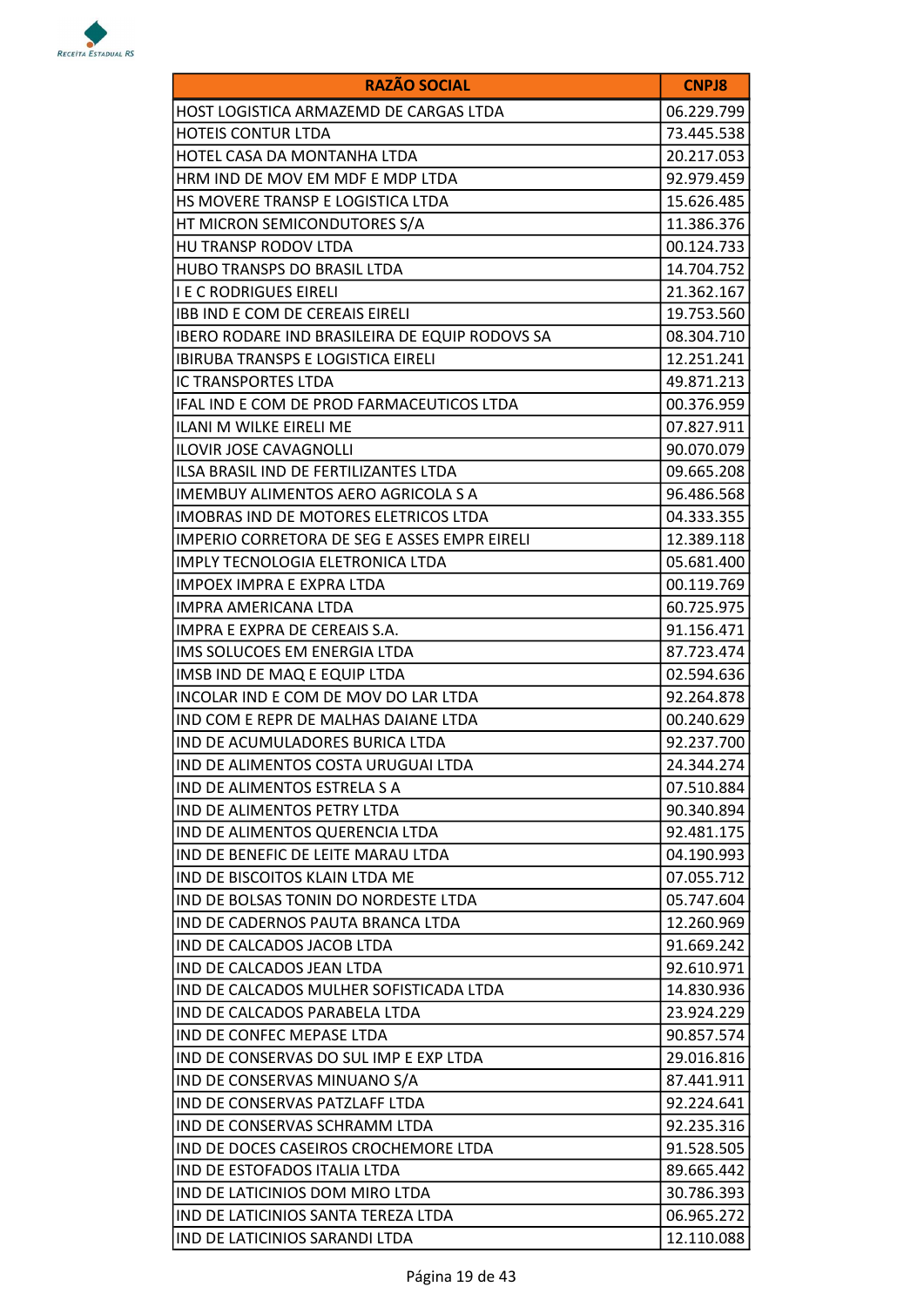

| <b>RAZÃO SOCIAL</b>                            | <b>CNPJ8</b> |
|------------------------------------------------|--------------|
| IND DE MOLAS CARLON LTDA                       | 89.424.550   |
| IND DE MOV ANCEZKI LTDA                        | 74.009.697   |
| IND DE MOV FINGER LTDA                         | 01.559.964   |
| IND DE MOV THB LTDA                            | 72.144.066   |
| IND DE PLASTICOS MARAU LTDA                    | 91.305.730   |
| IND DE SUCOS 4 LEGUA LTDA EPP                  | 07.166.470   |
| IND DE URNAS RIGON LTDA                        | 08.049.117   |
| IND DE VINHOS BROGLIATO LTDA                   | 94.380.805   |
| IND DE VINHOS FLORENCA LTDA                    | 04.126.898   |
| IND DE VINHOS MANICA LTDA                      | 73.717.282   |
| IND DE VINHOS PIAZZA LTDA                      | 06.790.030   |
| IND DE VINHOS SAN PIERO LTDA                   | 04.056.391   |
| IND E COM DE ADITIVOS ADISUL LTDA              | 32.670.016   |
| IND E COM DE ALIMENTOS JPSV LTDA               | 07.936.788   |
| IND E COM DE BEBIDAS C M S LTDA                | 01.871.100   |
| IND E COM DE BEBIDAS CAMPO BOM LTDA            | 17.960.315   |
| IND E COM DE BISCOITOS CASEIROS ZAGONEL LTDA   | 72.407.067   |
| IND E COM DE ERVA MATE SANTIAGO LTDA           | 00.266.823   |
| IND E COM DE ERVA MATE SEIVA VERDE LTDA        | 94.202.652   |
| IND E COM DE MASSAS ROMENA LTDA                | 91.169.227   |
| IND E COM DE PROD DE LIMPEZA GIRANDO SOL LTDA  | 93.973.329   |
| IND E COM DE VINHO SANTA MARGARIDA LTDA        | 10.641.315   |
| IND E COM DE VINHOS COMERLATO LTDA             | 05.458.619   |
| IND ERVATEIRA OURO VERDE LTDA                  | 89.425.235   |
| IND GRAF SUL LTDA                              | 89.675.961   |
| <b>IND MIRIAM LTDA</b>                         | 88.674.726   |
| IND TEXTIL TRES MARIAS LTDA                    | 94.132.826   |
| IND VINICOLA ADEGA DA SERRA LTDA               | 08.014.324   |
| IND VINICOLA ENDRIZZI LTDA                     | 93.621.456   |
| IND VINICOLA PIACENTINI LTDA                   | 87.858.775   |
| IND VINICOLA SAO LUIZ LTDA                     | 90.084.609   |
| <b>INDL DO MATE VISON LTDA</b>                 | 07.756.595   |
| INDL E COML CARBONERA LTDA                     | 91.619.346   |
| <b>INDL MARGIL LTDA</b>                        | 02.903.996   |
| <b>INDS ALIMENTICIAS LEAL SANTOS LTDA</b>      | 01.499.844   |
| INDÚSTRIA DE BEBIDAS SERRANA EIRELI            | 07.155.670   |
| INDUSTRIA DE VINHOS IRMAOS MIORANZA LTDA       | 89.962.864   |
| INDÚSTRIA E COMÉRCIO DE BEBIDAS NATAL LTDA EPP | 93.652.014   |
| INFOAR COM E SERVS EM AR COND E INFORM EIRELI  | 08.584.116   |
| INNOVASUL IND DE ESTRUTURAS METALICAS EIRELI   | 09.062.310   |
| INOVA SISTEMAS ELETRONICOS LTDA                | 01.842.082   |
| <b>INOVA TRANSPS DE CARGAS LTDA</b>            | 10.927.013   |
| <b>INOVAMED HOSPL LTDA</b>                     | 12.889.035   |
| INOX PIRATINI COM DE METAIS LTDA               | 06.747.085   |
| INSTALADORA SAO MARCOS LTDA                    | 88.624.242   |
| INTEC INT NAC TRANSP DE ENCOM E CARGAS LTDA    | 52.134.798   |
| INTECHLOG TRANSPS E LOGISTICA LTDA             | 26.524.604   |
| INTERDESIGN MOV LTDA                           | 88.614.938   |
| INTERMODAL TRANSPS E LOGIST DE CARGAS LTDA EPP | 23.757.894   |
| INTRAL S/A IND DE MAT ELETRICOS                | 88.611.264   |
| INVOICE IND DE CALCADOS LTDA EPP               | 08.301.864   |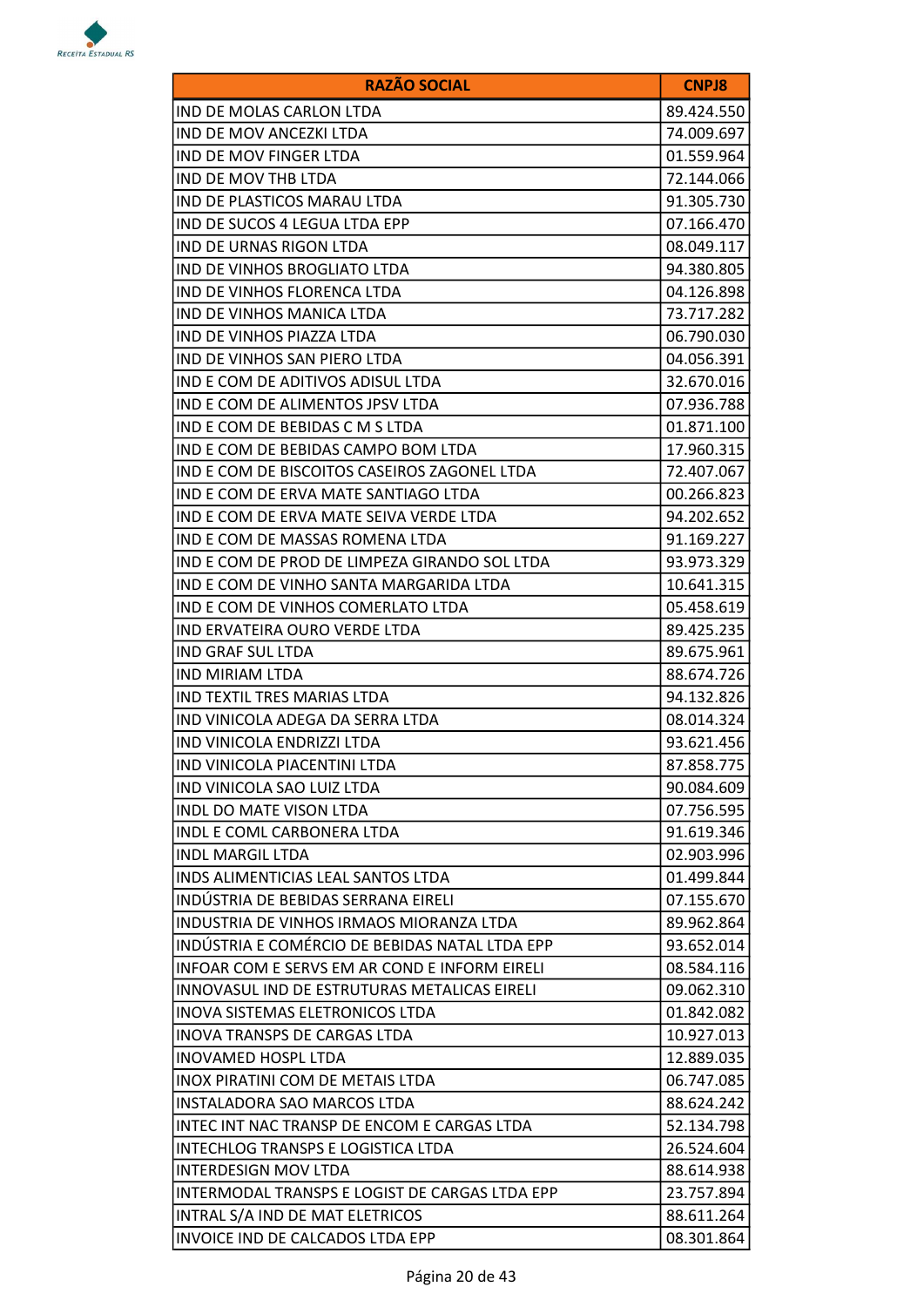

| <b>RAZÃO SOCIAL</b>                            | <b>CNPJ8</b> |
|------------------------------------------------|--------------|
| IRIS DURKS MATTANA EIRELI ME                   | 02.060.124   |
| <b>IRMAOS ADAMS LTDA</b>                       | 94.938.024   |
| <b>IRMAOS ARBUGERI LTDA</b>                    | 88.665.591   |
| <b>IRMAOS BEBBER TRANSPS LTDA</b>              | 18.935.349   |
| <b>IRMAOS CHESINI LTDA</b>                     | 89.844.617   |
| <b>IRMAOS CIOCCARI E CIA LTDA</b>              | 87.675.831   |
| <b>IRMAOS GUARESE &amp; CIA LTDA</b>           | 89.962.757   |
| <b>IRMAOS JAESCHKE &amp; CIA LTDA</b>          | 89.703.078   |
| <b>IRMAOS JOUGLARD LTDA</b>                    | 87.378.428   |
| <b>IRMAOS KRISE LTDA</b>                       | 08.087.669   |
| <b>IRMAOS MAGGIONI LTDA EPP</b>                | 73.342.289   |
| <b>IRMAOS MERTEN LTDA</b>                      | 01.049.975   |
| <b>IRMAOS MINGOTI &amp; CIA LTDA</b>           | 06.044.464   |
| <b>IRMAOS ROHLOFF LTDA</b>                     | 02.989.213   |
| <b>IRMAOS RUIVO LTDA</b>                       | 92.226.026   |
| <b>IRMAOS SALVATI LTDA</b>                     | 01.323.689   |
| <b>ISOCOMPOSITOS EIRELI</b>                    | 02.261.542   |
| ISOMAF TECNOLOGIA EM EPS LTDA                  | 04.476.443   |
| <b>ISRA TRANSPS LTDA EPP</b>                   | 20.375.169   |
| <b>ISRAEL GRACIANO KISTIQUE EIRELI</b>         | 08.965.090   |
| ITALI INDL E COML DE PLASTICOS EIRELI          | 05.298.967   |
| <b>ITALIANY ALIMENTOS LTDA</b>                 | 08.987.585   |
| <b>ITALINEA IND DE MOV LTDA</b>                | 02.017.451   |
| <b>ITANA TRANSPS EIRELI</b>                    | 10.662.932   |
| ITECE IND E COM DE EQUIPAMENTOS AGRICOLAS LTDA | 00.174.234   |
| ITJ FINGER TRANSPS LTDA                        | 19.578.006   |
| ITM INDS TEXTEIS H MILAGRE LTDA                | 89.842.439   |
| IVONETE MACEDO DA SILVEIRA & CIA LTDA          | 90.530.197   |
| J A SILVEIRA CONST E COM LTDA                  | 87.859.765   |
| J A TEIXEIRA VETERINARIA LTDA                  | 92.730.902   |
| J C TRANSPS LTDA                               | 26.633.847   |
| J CARVALHO MOV LTDA                            | 08.353.998   |
| JJ W IND DE EMBUTIDOS E FRIG LTDA              | 11.983.417   |
| J L CUNHA & CIA LTDA                           | 92.973.643   |
| IJ L DOS SANTOS E CIA LTDA                     | 02.433.453   |
| J L G DE BARCELOS                              | 03.314.882   |
| J L LAGUNA TRANSPS LTDA                        | 02.058.135   |
| IJ M F IND E COM IMP E EXP LTDA                | 00.277.957   |
| J MARCON IND E COM DE MOV EIRELI               | 89.686.422   |
| J R BARCELOS TRANSPS LTDA ME                   | 00.393.690   |
| J R IND E COM TEXTIL LTDA                      | 88.441.555   |
| J SMANIOTTO E CIA LTDA                         | 02.722.634   |
| J VANZ TRANSPS LTDA                            | 10.313.857   |
| JADLOG LOGISTICA S A                           | 04.884.082   |
| JAELI MOV LTDA                                 | 03.949.721   |
| <b>JAIRO SARTORI</b>                           | 00.750.220   |
| <b>JALE TRANSPS LTDA</b>                       | 06.125.803   |
| JALOTO & DRUGOVICH JUNIOR TRANSPS LTDA         | 26.492.049   |
| JAMEF TRANSPS EIRELI                           | 20.147.617   |
| JANETE CELESTRINO DA SILVA                     | 05.443.995   |
| JARFLEX IND E COM LTDA                         | 01.198.813   |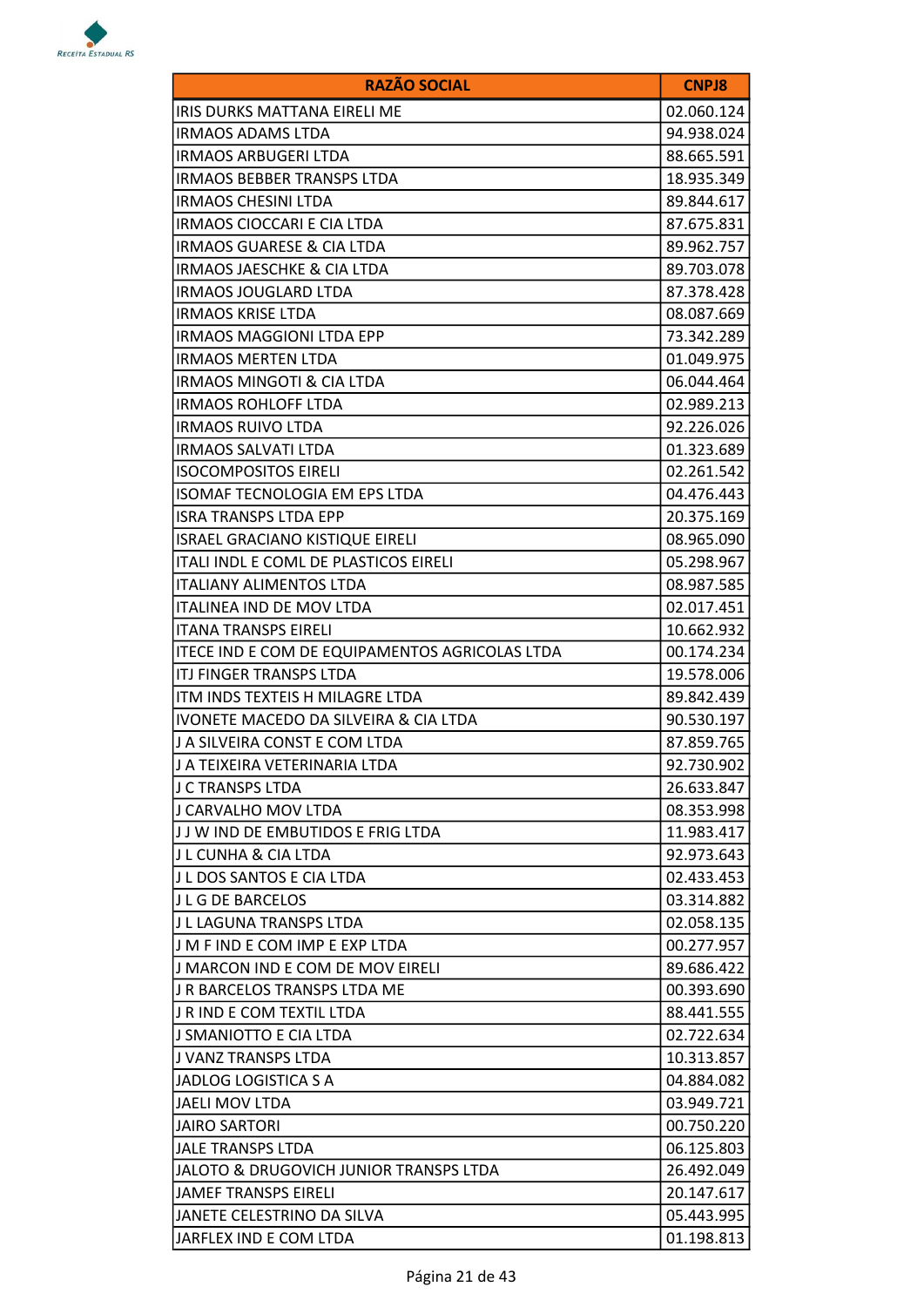

| <b>RAZÃO SOCIAL</b>                          | <b>CNPJ8</b> |
|----------------------------------------------|--------------|
| JAT TRANSPS E LOGISTICA S/A                  | 03.349.915   |
| <b>JBS AVES LTDA</b>                         | 08.199.996   |
| JEFERSON TREVISAN BERNART                    | 24.856.323   |
| <b>JGC TRANSPS LTDA</b>                      | 15.030.275   |
| JHF INDL LTDA                                | 07.923.926   |
| <b>JOAO CARLOS RODRIGUES SER</b>             | 12.907.955   |
| <b>JOAO N CORAZZA</b>                        | 89.103.576   |
| JOHN DEERE BRASIL LTDA                       | 89.674.782   |
| <b>JOLEELOG TRANSPS LTDA</b>                 | 10.517.853   |
| JONATHAN BUSS DA COSTA                       | 12.932.280   |
| <b>JONES LUTERO VENZKE</b>                   | 05.457.278   |
| JOPAL LOCACAO E REPR LTDA                    | 91.648.592   |
| JOPEMAR METALURGICA LTDA                     | 05.018.745   |
| <b>JORGE DETTMANN</b>                        | 04.126.323   |
| JOSAPAR JOAQUIM OLIVEIRA S A PARTICIPACOES   | 87.456.562   |
| JOSE CARLOS MOSCON LTDA                      | 02.511.983   |
| JOSE EDUARDO DE S PEREIRA                    | 94.001.245   |
| <b>JOSE MOMOLLI</b>                          | 94.201.639   |
| <b>JOSE PAULO TRANSPS LTDA</b>               | 11.471.040   |
| <b>JOSENI TRANSPS EIRELI</b>                 | 02.528.852   |
| JOST BRASIL SISTEMAS AUTOMOTIVOS LTDA        | 00.843.966   |
| JOTTAE TRANSPS EIRELI                        | 05.809.366   |
| JR PRONTO IND DE CORTE E DOBRA LTDA          | 17.132.171   |
| JS SHOES IND E COM DE CALCADOS LTDA          | 34.222.642   |
| JSL S A                                      | 52.548.435   |
| <b>JUCIANE TERESINHA SCARIOT E CIA LTDA</b>  | 12.480.381   |
| <b>JULIANA SANMARTIN &amp; CIA LTDA</b>      | 12.439.605   |
| JUNGES IND DE ESTOFADOS E INCORPORADORA LTDA | 24.721.137   |
| <b>JVC REST LTDA</b>                         | 31.859.223   |
| K1 COLCHOES LTDA                             | 74.178.807   |
| KAIZEN LOGISTICA LTDA                        | 11.435.333   |
| KASAOBRA MATS DE CONSTRUCAO EIRELI           | 31.072.672   |
| KASPARY IND DE SCHMIER LTDA                  | 87.345.518   |
| KATIANE DA SILVA CRUZ                        | 13.116.943   |
| <b>KEKO ACESS S A</b>                        | 91.013.698   |
| KILLING S/A TINTAS E ADESIVOS                | 91.671.578   |
| KILLUCHA IND E COM DE CONFECCOES LTDA        | 91.133.173   |
| KING TRANSPS LTDA                            | 04.739.158   |
| KINHO MODAS LTDA                             | 05.353.465   |
| KIWITO MALHAS E CONFEC LTDA                  | 00.223.482   |
| KLEY HERTZ DISTRIB LTDA                      | 14.408.399   |
| KLEY HERTZ FARMACEUTICA S/A                  | 92.695.691   |
| KONGO PIZZARIA LTDA                          | 28.314.637   |
| KOPERECK VIAGENS E TURISMO LTDA              | 02.109.322   |
| KRUMMENAUER MADEIRAS LTDA                    | 94.381.407   |
| KUEHNE+NAGEL SERVS LOGISTICOS LTDA           | 02.886.427   |
| KURASHIKI DO BRASIL TEXTIL LTDA              | 89.729.156   |
| L AUTO CARGO TRANSP RODOV S/A                | 07.189.259   |
| L K BENEFIC DE MADEIRAS LTDA EPP             | 00.092.048   |
| L K C TRANSPS EIRELI                         | 09.111.037   |
| L M PELEGRINO EIRELI                         | 90.687.716   |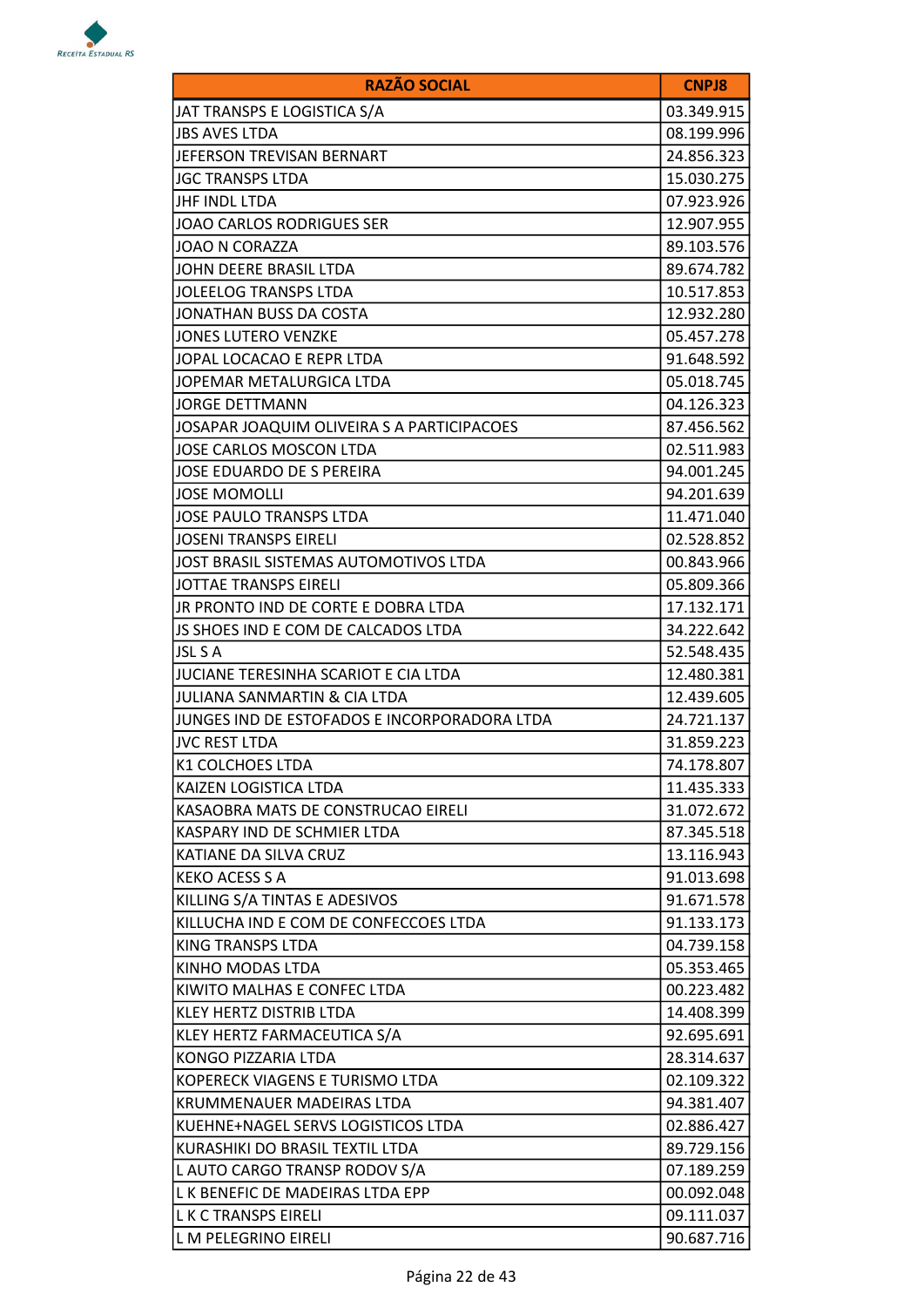

| <b>RAZÃO SOCIAL</b>                           | <b>CNPJ8</b> |
|-----------------------------------------------|--------------|
| L4B LOGISTICA LTDA.                           | 24.217.653   |
| LAB FARMACEUTICO VITAMED LTDA                 | 29.346.301   |
| LAB SAUDE LTDA                                | 91.671.792   |
| LABIRRA CERVEJARIA LTDA ME                    | 24.261.153   |
| LACTALIS DO BRASIL COM IMP E EXP DE LAT LTDA  | 14.049.467   |
| LACTICINIO BOAVISTENSE LTDA                   | 06.096.958   |
| <b>LACTICINIOS TIROL LTDA</b>                 | 83.011.247   |
| LAGHETTO HOTEIS LTDA                          | 19.114.125   |
| LAJEACO COM DE FERRO E ACO LTDA               | 06.036.605   |
| LARF SUL TRANSPS EIRELI                       | 15.439.358   |
| LAROMA CALCADOS EIRELI EPP                    | 02.083.033   |
| LATICINIO DEALE LTDA                          | 04.800.830   |
| LATICINIO FRIOLACK LTDA                       | 04.531.177   |
| LATICINIO SEBERI LTDA EM RECUPERACAO JUDICIAL | 05.490.835   |
| LATICINIO STEFANELLO EIRELI                   | 05.418.346   |
| LATICINIOS ALTO URUGUAI LTDA                  | 17.824.805   |
| LATICINIOS BELA VISTA LTDA                    | 02.089.969   |
| LATICINIOS BIO LTDA                           | 05.939.266   |
| LATICINIOS BRQ LTDA                           | 27.425.380   |
| LATICINIOS CENCI LTDA                         | 91.842.591   |
| LATICINIOS FRIZZO LTDA                        | 94.385.523   |
| LATICINIOS HEJA EIRELI                        | 00.124.083   |
| LATICINIOS KIFORMAGGIO LTDA                   | 06.696.266   |
| LATICINIOS KRONHARDT LTDA EPP                 | 11.126.039   |
| LATICINIOS MODENA LTDA                        | 14.296.593   |
| <b>LATICINIOS PETRY LTDA</b>                  | 07.460.440   |
| LATICINIOS PINHALENSE LTDA                    | 02.425.993   |
| LATICINIOS SANTA MONICA LTDA ME               | 06.862.774   |
| LATICINIOS SANTO CRISTO LTDA EPP              | 05.248.242   |
| LATICINIOS SAO CARLOS EIRELI                  | 22.302.649   |
| LATICINIOS SAO DOMINGOS S A                   | 14.790.204   |
| LATICINIOS SGORLA LTDA                        | 01.907.000   |
| LATICINIOS VALE DO TAQUARI LTDA               | 89.772.842   |
| LATITUDE LOGISTICA LTDA - ME                  | 15.711.933   |
| <b>LATPASSOS LTDA</b>                         | 08.184.337   |
| LAURO WEBER & CIA LTDA                        | 03.682.759   |
| LAURO WEBER AGRICOLA LTDA                     | 26.583.324   |
| LAYOUT MOV PARA ESCRITORIO LTDA               | 02.604.236   |
| LAZZARI MOV LTDA                              | 01.754.164   |
| LB COM DE CEREAIS LTDA                        | 89.860.860   |
| LC TRANSPS E LOGISTICA LTDA                   | 26.162.052   |
| LCS TRANSPS E LOGISTICA LTDA                  | 07.396.951   |
| LEBON PROD QUIM E FARMACEUTICOS LTDA EPP      | 87.375.952   |
| LECHLER DO BRASIL SA                          | 05.457.421   |
| LEGOUR IND E COM DE ALIMENTOS EIRELI          | 90.707.589   |
| <b>LEONARDO HARTER NUNES TRANSPS</b>          | 11.149.158   |
| LEONIR KOHLER LTDA                            | 00.423.414   |
| LETICIA ALVES ARRUDA ME                       | 21.889.311   |
| LEUS PROD AUTOMOTIVOS LTDA                    | 00.357.225   |
| LG TRANSPS                                    | 21.918.887   |
| LIBRA LOGISTICA E TRANSPS LTDA                | 02.810.418   |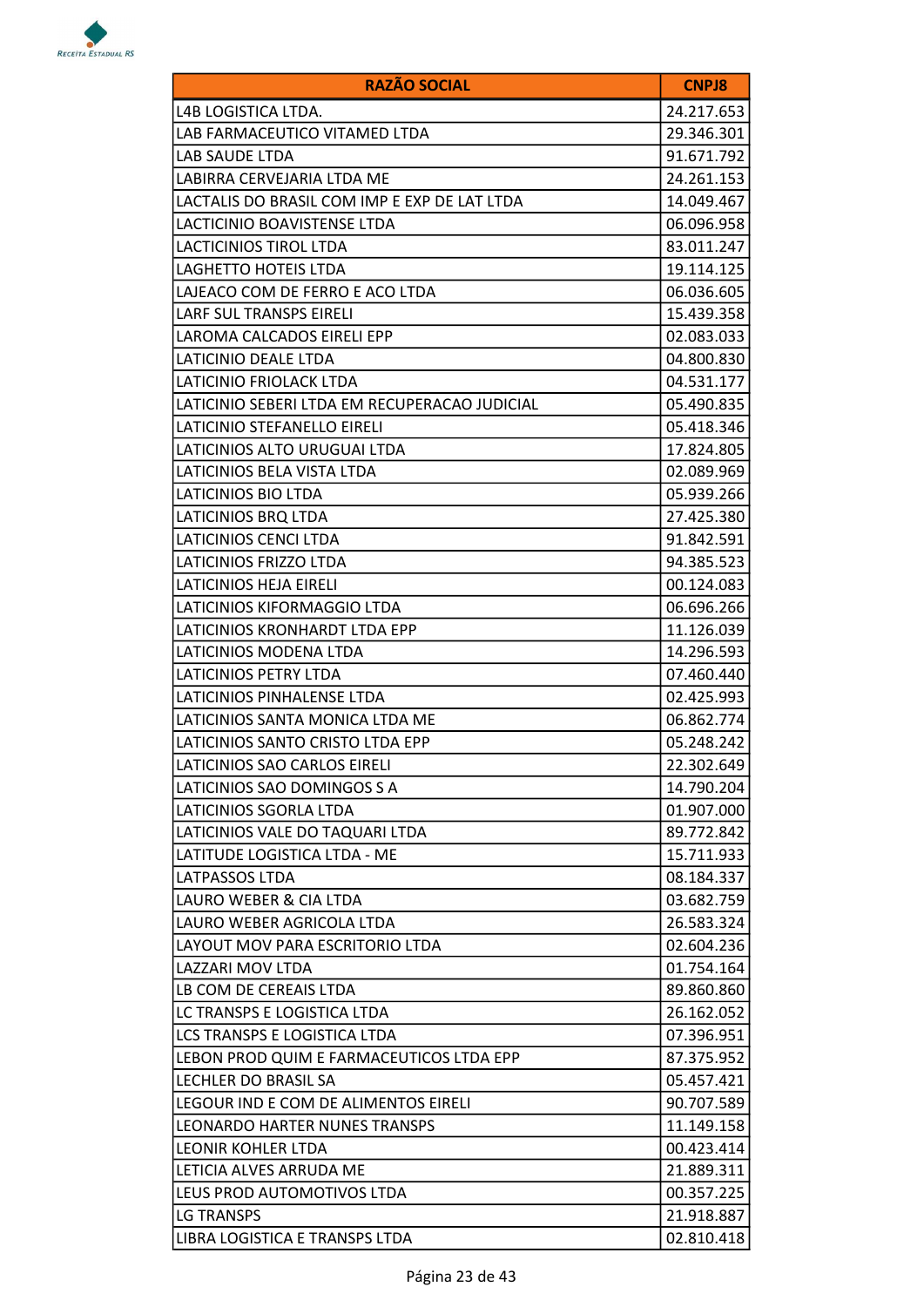

| <b>RAZÃO SOCIAL</b>                            | <b>CNPJ8</b> |
|------------------------------------------------|--------------|
| LIFE IND E COM DE CALCADOS LTDA                | 37.325.595   |
| LIFEMED INDL DE EQUIP E ARTS MEDS E HOSPLS S A | 02.357.251   |
| LIMPACTO COM DE PROD DE LIMPEZA LTDA           | 02.682.832   |
| LINS FERRAO ARTS DO VEST LTDA                  | 87.345.021   |
| LIV ROSSI LTDA                                 | 86.804.416   |
| LNF LATINO AMERICANA CONSULT ASSESS E IMP LTDA | 91.975.011   |
| <b>LOG 2M TRANSPS LTDA</b>                     | 07.149.882   |
| LOG AGENCIA DE CARGAS E LOGISTICA LTDA         | 04.347.025   |
| LOG IN LOGISTICA INTERMODAL S/A                | 42.278.291   |
| LOGMAK MAKENA LOGISTICA LTDA                   | 17.571.710   |
| LOGMASTER TECNOLOGIA LTDA                      | 03.035.204   |
| LOGTEC LOGISTICA TRANSP E SERV LTDA            | 18.148.966   |
| LOJAS BECKER LTDA                              | 04.415.928   |
| LOJAS CAMPEA LTDA                              | 03.896.335   |
| LOJAS HOJE COM DO VEST LTDA                    | 07.520.765   |
| LOJAS HOLZ LTDA                                | 08.283.518   |
| LONGO & GALLO LTDA                             | 90.941.196   |
| <b>LONTANO TRANSPS EIRELI</b>                  | 11.455.829   |
| LOPES MARQUES E CIA LTDA                       | 12.844.059   |
| LORENZON PLÁSTICOS LTDA                        | 87.262.754   |
| LOVARA VINHOS FINOS LTDA                       | 04.656.819   |
| LOVATEL IND VINICOLA LTDA.                     | 89.825.392   |
| LRB IND E COM DE PROD QUIM LTDA                | 94.665.114   |
| LUCAZA IND E COM DE VIDROS EIRELI              | 91.143.784   |
| LUCKER TRANSP E LOGISTICA LTDA                 | 14.754.364   |
| LUDWIG IND DE MOV EIRELI                       | 08.403.817   |
| LUIZ ARGENTA VINHOS FINOS LTDA                 | 06.936.036   |
| <b>LUIZ ROBERTO ELTZ EIRELI</b>                | 34.892.524   |
| LUIZA BARCELOS CALCADOS S/A                    | 25.915.190   |
| LUVIC LOGISTICA E TRANSPS LTDA                 | 14.144.479   |
| M A S COM E TRANSPS DE MATS LTDA               | 08.157.756   |
| M C W PROD MEDICOS E HOSPITALARES LTDA         | 94.389.400   |
| M D A COM E TRANSPS DE CEREAIS LTDA            | 07.171.602   |
| M D MOV LTDA                                   | 89.042.642   |
| M DIAS BRANCO S.A. IND E COM DE ALIMENTOS      | 07.206.816   |
| M E LAGO TRANSPS E LOGISTICA LTDA              | 30.862.079   |
| M R CARGAS E ENCOMENDAS LTDA                   | 07.348.003   |
| M R STAMM & CIA LTDA                           | 12.124.066   |
| M V SERV ADM E TRANSP DE CARGAS LTDA           | 22.798.852   |
| MACCARI & MACCARI LTDA                         | 08.675.144   |
| MACHADINHO HOTELARIA E TURISMO S/A             | 09.084.373   |
| MACHRY ATAC D TUDO EIRELI EPP                  | 08.544.721   |
| MACIEL COM DE MATS DE CONSTRUCAO EIRELI        | 12.407.823   |
| MAD CHAPECO LTDA                               | 88.489.430   |
| <b>MAD HAAS LTDA</b>                           | 98.597.917   |
| <b>MAD SANTOS MELLO - EIRELI</b>               | 14.509.515   |
| MADESOZO LTDA ME                               | 93.470.243   |
| MADRUGADA ALIMENTOS LTDA                       | 98.586.662   |
| MAGALU LOG SERVS LOGISTICOS LTDA               | 24.230.747   |
| MAGAZIN ESTOFADOS LTDA                         | 03.118.581   |
| MAGIC BRANDS IND E COM DE CONFEC LTDA          | 11.734.998   |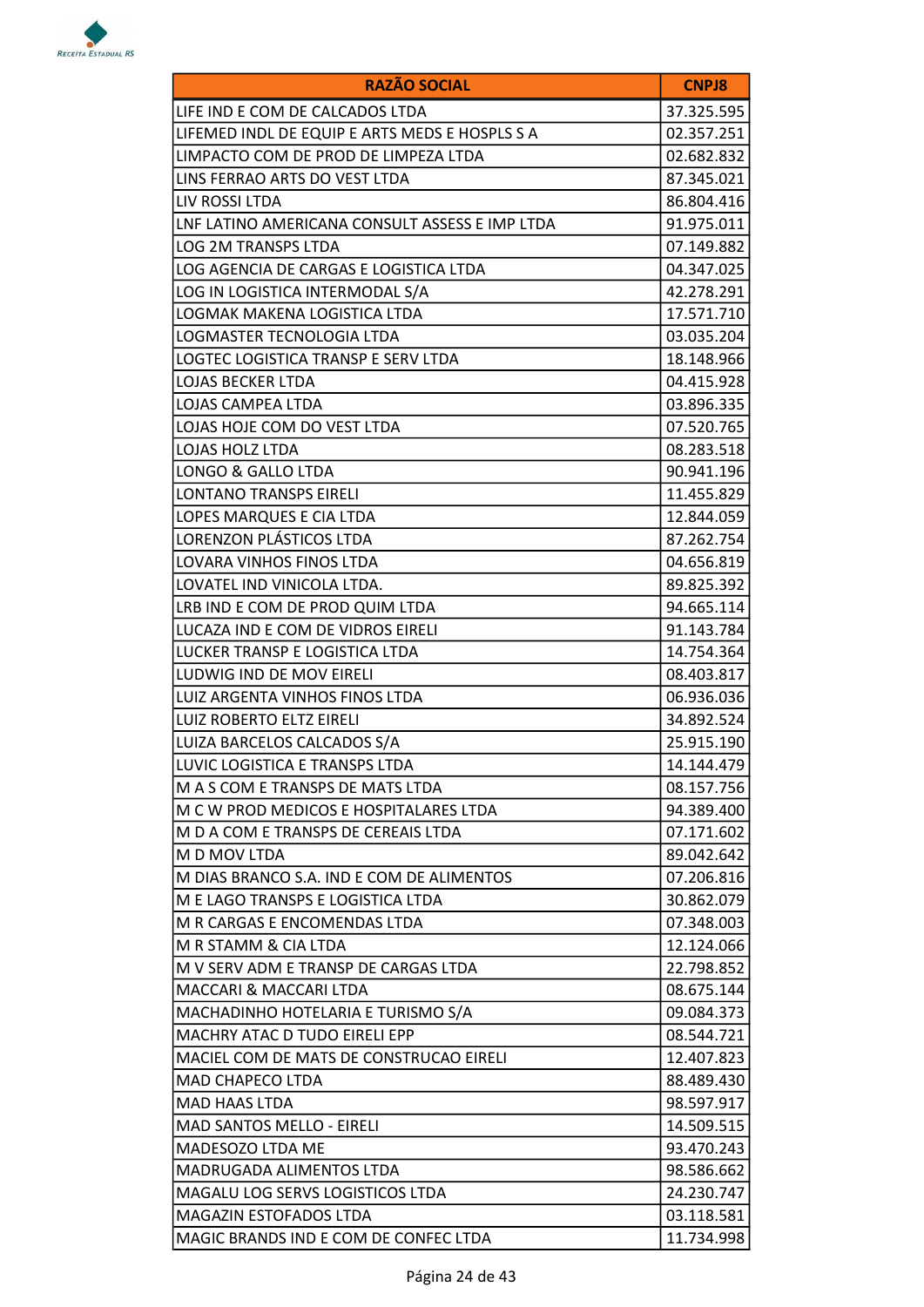

| <b>RAZÃO SOCIAL</b>                          | <b>CNPJ8</b> |
|----------------------------------------------|--------------|
| <b>MAHLER &amp; CIA LTDA</b>                 | 06.069.003   |
| MAIDU IND E COM DE ROUPAS E ACESS LTDA       | 38.483.025   |
| <b>MAIOLI TRANSPS LTDA</b>                   | 08.875.058   |
| <b>MAIS FRANGO MIRAGUAI LTDA</b>             | 08.904.113   |
| MAIS VIDA BENEFIC DE GENEROS ALIMENT LTDA    | 08.011.379   |
| MAISON FORESTIER VINHOS E ESP IND E COM LTDA | 29.472.947   |
| <b>MAKROPORT LTDA</b>                        | 06.336.974   |
| MALHARIA ANSELMI LTDA                        | 90.005.307   |
| MALHARIA PANIZ LTDA                          | 89.844.161   |
| MALHAS G DOM LTDA                            | 87.360.483   |
| MALHAS GIDA IND E COMERCIO LTDA              | 89.086.623   |
| MALHAS PECCIN LTDA                           | 68.769.363   |
| <b>MALISE MALHAS E CONFEC LTDA</b>           | 94.472.610   |
| MALLEI CALÇADOS LTDA EPP                     | 14.136.671   |
| MANTAS BRASIL IND E COM LTDA                 | 15.863.895   |
| MANTOVA IND DE TUBOS PLASTICOS LTDA          | 73.694.119   |
| <b>MAP TRANSPS LTDA</b>                      | 31.295.912   |
| <b>MARAN &amp; CASSOL LTDA</b>               | 97.215.370   |
| MARANGONI & MARANGONI LTDA ME                | 25.206.666   |
| <b>MARCELO SARTORI</b>                       | 92.309.632   |
| MARCIO DA SILVEIRA BARCELOS EIRELI           | 01.842.794   |
| <b>MARCIO GRANDO TRANSPS EIRELI</b>          | 11.750.378   |
| <b>MARCIO RODRIGO ALVES</b>                  | 15.486.501   |
| <b>MARCOLIN IND TEXTIL LTDA</b>              | 89.434.336   |
| MARCOPOLO S A                                | 88.611.835   |
| MARCOS ALENCAR RAASCH WEISS EIRELI           | 09.407.955   |
| <b>MARED TEXTIL LTDA</b>                     | 04.363.744   |
| MARELLI MOV PARA ESCRITORIO SA               | 88.766.936   |
| MARFIM TEXTIL RS LTDA                        | 12.954.695   |
| MARFRIG GLOBAL FOODS S A                     | 03.853.896   |
| MARGO DENISE DA ROCHA                        | 10.589.599   |
| MARIA CRISTINA SOUSA DA MOTTA                | 18.911.752   |
| MARINES B FERREIRA EIRELI                    | 05.810.592   |
| <b>MARIO PELIZZER</b>                        | 02.253.592   |
| MARISA RIBOLI & CIA LTDA                     | 04.157.932   |
| MARJORIE ALOISIO KIST E CIA LTDA             | 90.848.052   |
| <b>MARLI BERTOTTI DACKO EIRELI</b>           | 16.538.304   |
| MARQUEZ ALIMENTOS EIRELI EPP                 | 26.895.146   |
| MARSALA IND E COM DE PROD ALIMENT LTDA       | 02.014.786   |
| MARSILVA IMPRA E EXPRA DE PESCADOS LTDA      | 87.745.758   |
| MARTIPLAST IND E COM DE PLASTICOS LTDA       | 73.445.454   |
| MASCARELLO IND DE VINHOS LTDA                | 89.662.480   |
| <b>MASTER ATS SUPERMERCADOS LTDA</b>         | 01.874.166   |
| MASTER SISTEMAS AUTOMOTIVOS LTDA             | 90.852.914   |
| MASTERFLAKE IND DE RECICLAGEM LTDA           | 12.825.786   |
| MATD CAMACHO LTDA ME                         | 06.082.339   |
| <b>MATD DA SERRA LTDA</b>                    | 89.148.324   |
| MATD E COM DE CARNES SCHERER LTDA            | 92.169.770   |
| MATD E DISTRIBUIDOR DE CARNES SAO JORGE LTDA | 04.309.715   |
| <b>MATD FRIG PRODUCARNE LTDA</b>             | 10.606.182   |
| MATD FRIG SANTO ANDRE LTDA                   | 97.763.072   |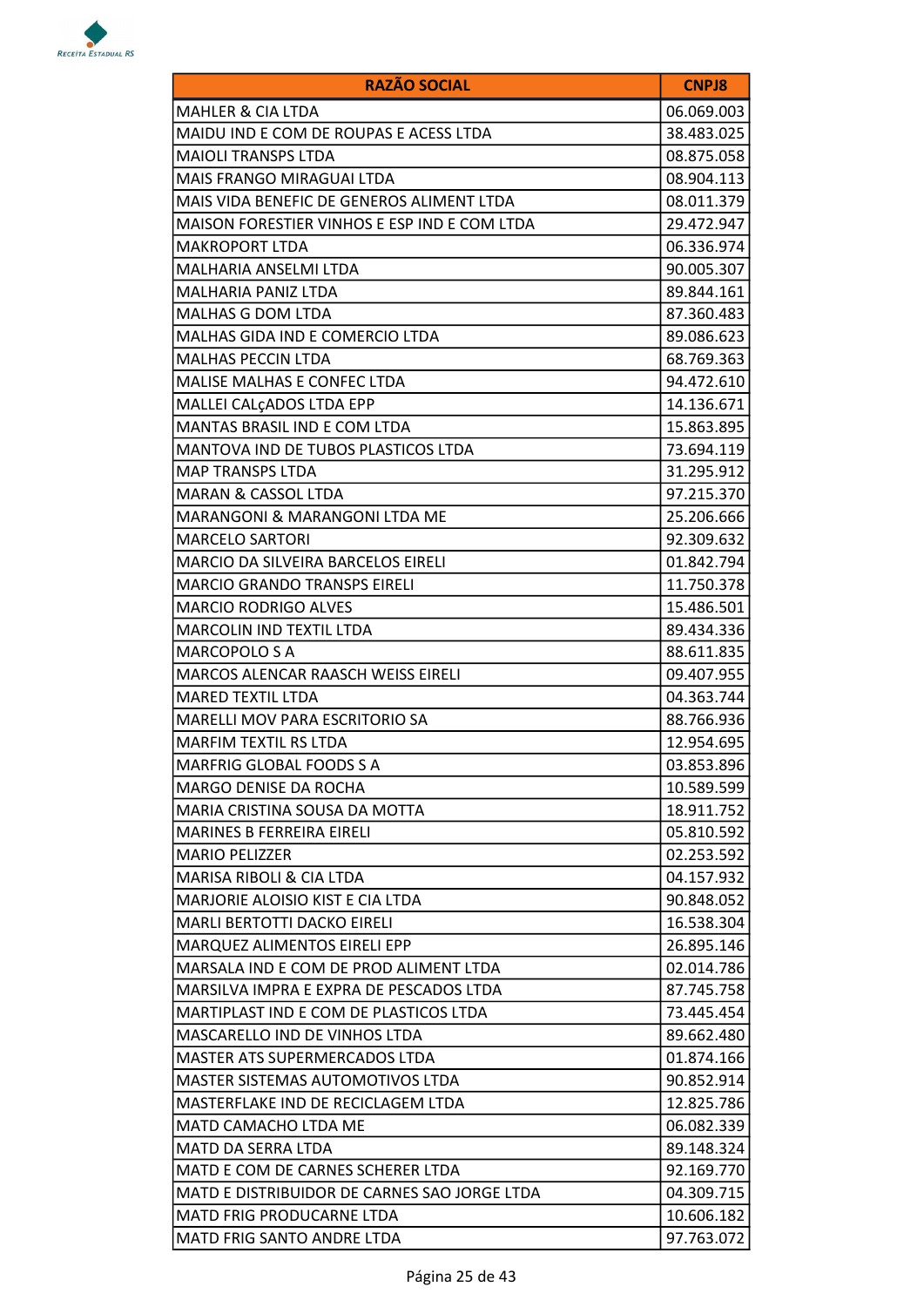

| <b>RAZÃO SOCIAL</b>                            | <b>CNPJ8</b> |
|------------------------------------------------|--------------|
| MATD GAVAZZONI LTDA                            | 00.483.758   |
| <b>MATEC TRANSPS LTDA EPP</b>                  | 21.398.526   |
| MATHEUS SILVEIRA ZANINI SPOLAOR                | 32.719.645   |
| MATREZAN IND DE MOV LTDA                       | 94.784.543   |
| MATV SUL ELETRONICOS LTDA                      | 72.094.642   |
| MAVE COM DE ACESS LTDA                         | 11.044.498   |
| MAX POLIMEROS COM DE RESIDUOS INDUSTRIAIS LTDA | 32.170.285   |
| <b>MAXIMO OLIVEIRA E SOARES TRANSPS EIRELI</b> | 04.289.284   |
| <b>MAXPEL PAPEIS E EMBALAGENS LTDA</b>         | 06.005.535   |
| MEBRAFE INSTALACOES E EQUIP FRIGS LTDA         | 87.422.697   |
| MEDAFORROS IND E COM DE PVC LTDA               | 19.916.294   |
| MEDCLEAN COML LTDA                             | 03.921.280   |
| MEDICAL SAN IND DE EQUIP MEDICOS LTDA          | 18.308.561   |
| MEDILAR IMPORT DIST DE PROD MEDICO HOSPLS S/A  | 07.752.236   |
| MEGA EMBALAGENS LTDA                           | 72.535.115   |
| <b>MEGA PAPEIS LTDA</b>                        | 17.624.238   |
| MEGACOMPRA DISTRIBUIDOR ATACADISTA LTDA        | 08.318.976   |
| MEGAPLASTI IND E COM REVESTIMENTO PVC EIRELI   | 14.576.402   |
| MEGATRENDS LOGISTICA VDC LTDA                  | 08.791.686   |
| MEIDEX LOGISTICA E MANUT DE ELETRONICOS LTDA   | 26.182.255   |
| <b>MENDES &amp; MALDANER LTDA</b>              | 94.132.651   |
| MENEPER TRANSPORTES LTDA                       | 89.823.165   |
| MENGUE TRANSPS EIRELI EPP                      | 02.858.081   |
| MENNO EQUIP PARA ESCRITORIO LTDA               | 89.420.590   |
| MENON COM E REPR LTDA                          | 92.563.881   |
| <b>MEP TRANSPS EIRELI</b>                      | 05.388.824   |
| MERCADO DE ALIMENTOS GREPAR LTDA               | 88.671.151   |
| MERCADO DE ALIMENTOS NOVO SUPER LTDA EPP       | 24.532.200   |
| <b>MERCADO MARIN LTDA</b>                      | 01.084.619   |
| MERICA TRANSPS E LOGISTICA EIRELI              | 06.251.122   |
| <b>MERIGO &amp; CIA LTDA</b>                   | 89.892.467   |
| <b>MERLIN MALHAS LTDA</b>                      | 04.199.264   |
| METAGRAF IND DE EMBALAGENS LTDA                | 00.355.771   |
| <b>METALLI ACOS ESPECIAIS LTDA</b>             | 04.480.775   |
| METALURGICA DE TONI LTDA                       | 89.041.560   |
| METALURGICA GOLDEN ART S LTDA                  | 94.354.271   |
| <b>METALURGICA HASSMANN S A</b>                | 89.772.065   |
| METALURGICA MARTINAZZO LTDA                    | 91.505.230   |
| <b>METALURGICA MOR S A</b>                     | 95.422.218   |
| METALURGICA PASTORELLO LTDA                    | 92.163.971   |
| METALURGICA SIMONAGGIO LTDA                    | 87.859.278   |
| METALURGICA WELOZE LTDA                        | 87.007.910   |
| <b>METANOX LTDA</b>                            | 10.324.458   |
| METAR LOGISTICA LTDA                           | 10.992.167   |
| MHE9 LOGISTICA LTDA                            | 28.736.063   |
| MHNET TELECOMUNICACOES EIRELI                  | 05.245.502   |
| MICROMAZZA IND DE VALVULAS LTDA                | 72.096.100   |
| MILENAR CALCADOS LTDA EPP                      | 06.136.091   |
| MILENIUM TRANSPS LTDA                          | 00.091.369   |
| MILKPARTS IND E COM EIRELI                     | 05.688.723   |
| MILLER COM DE ALIMENTOS LTDA                   | 93.429.173   |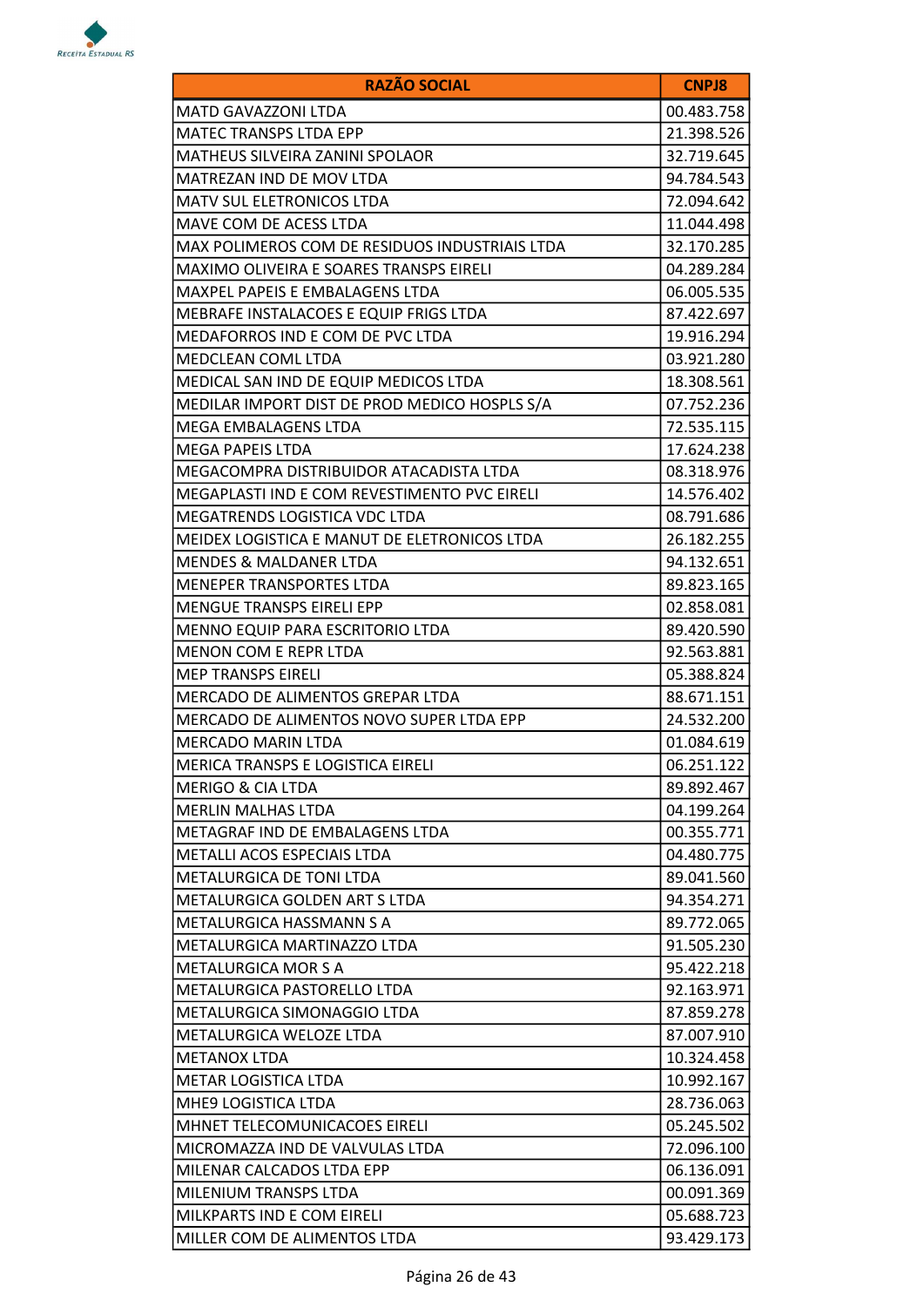

| <b>RAZÃO SOCIAL</b>                            | <b>CNPJ8</b> |
|------------------------------------------------|--------------|
| MINASUL TRANSPORTES LTDA                       | 93.380.624   |
| MINERACAO FLORENSE LTDA                        | 94.580.479   |
| MINERADORA CAMPO BOM LTDA                      | 07.908.902   |
| MINNER COML LTDA                               | 05.502.790   |
| MIOLO WINE GROUP VITIVINICULTURA S A           | 09.357.838   |
| <b>MIOTTO &amp; TONIAL LTDA</b>                | 94.855.780   |
| MIR TRANSPS & LOGISTICA LTDA                   | 03.565.095   |
| MIRA SUL IND TEXTIL LTDA                       | 89.856.512   |
| MJM PROD FARMACEUTICOS E DE RADIOPROTECAO LTDA | 04.891.262   |
| MKA TRANSPS E MADEIRAS EIRELI                  | 08.891.022   |
| <b>MMA TRANSPS EIRELI</b>                      | 12.851.203   |
| MMR IND MECANICA EIRELI                        | 13.596.646   |
| <b>MOBITEC BRASIL LTDA</b>                     | 03.393.064   |
| MOBLES FAB DE MOV LTDA                         | 10.630.396   |
| MOCELLIN E SCHOSSLER LTDA                      | 13.718.928   |
| <b>MODAL TRANSPORTES LTDA</b>                  | 93.824.563   |
| MODELLE CONFORMACOES LTDA                      | 02.913.230   |
| <b>MODULAR TRANSPS LTDA</b>                    | 88.009.030   |
| MOET HENNESSY DO BRASIL VINHOS E DEST LTDA     | 43.993.591   |
| MOINHO CASQUENSE LTDA                          | 00.333.653   |
| MOINHO DO NORDESTE S/A                         | 87.274.817   |
| MOINHO ESTRELA LTDA                            | 89.776.991   |
| <b>MOINHO JAESCHKE LTDA</b>                    | 93.351.245   |
| MOINHO MARAU IND E COM DE FARINHA EIRELI       | 24.767.886   |
| MOINHO MISSIONEIRO LTDA                        | 10.829.859   |
| <b>MOINHO SEPEENSE LTDA</b>                    | 04.791.930   |
| MOINHO TAQUARIENSE LTDA                        | 97.834.188   |
| <b>MOINHO TRES LTDA</b>                        | 91.946.657   |
| MOINHO VACARIA INDL E AGRICOLA LTDA            | 98.513.187   |
| MOINHOS CRUZEIRO DO SUL S/A                    | 88.301.155   |
| <b>MOINHOS GALOPOLIS S A</b>                   | 88.614.557   |
| <b>MONICA RICCI EIRELI ME</b>                  | 24.407.353   |
| MONOFRIO EQUIP INDUSTRIAIS LTDA                | 86.781.291   |
| MORENA ROSA IND E COM DE CONFEC S A            | 15.095.271   |
| <b>MOSMANN ALIMENTOS LTDA</b>                  | 97.749.907   |
| <b>MOSTARDA S TRANSPS DE CARGAS LTDA</b>       | 05.255.968   |
| <b>MOULD IND DE MATRIZES LTDA</b>              | 00.892.462   |
| MOV ARMIL LTDA                                 | 02.990.919   |
| MOV BENTEC LTDA                                | 88.670.385   |
| <b>MOV BOSI LTDA</b>                           | 88.766.779   |
| <b>MOV CENCI LTDA</b>                          | 94.879.129   |
| MOV DALLA COSTA LTDA                           | 03.029.980   |
| <b>MOV MANFROI LTDA</b>                        | 87.549.424   |
| <b>MOV SANDRIN LTDA</b>                        | 87.845.368   |
| <b>MOV SCHUSTER LTDA</b>                       | 90.695.594   |
| MOV SUL IND E COM LTDA                         | 92.051.440   |
| <b>MOV TREMARIN LTDA</b>                       | 89.665.475   |
| MOV VAIRES LTDA ME                             | 94.684.818   |
| <b>MOV VIDEIRA LTDA</b>                        | 00.397.926   |
| MÓVEIS CASTRO LTDA                             | 90.573.130   |
| MÓVEIS FOSCARINI LTDA                          | 88.609.904   |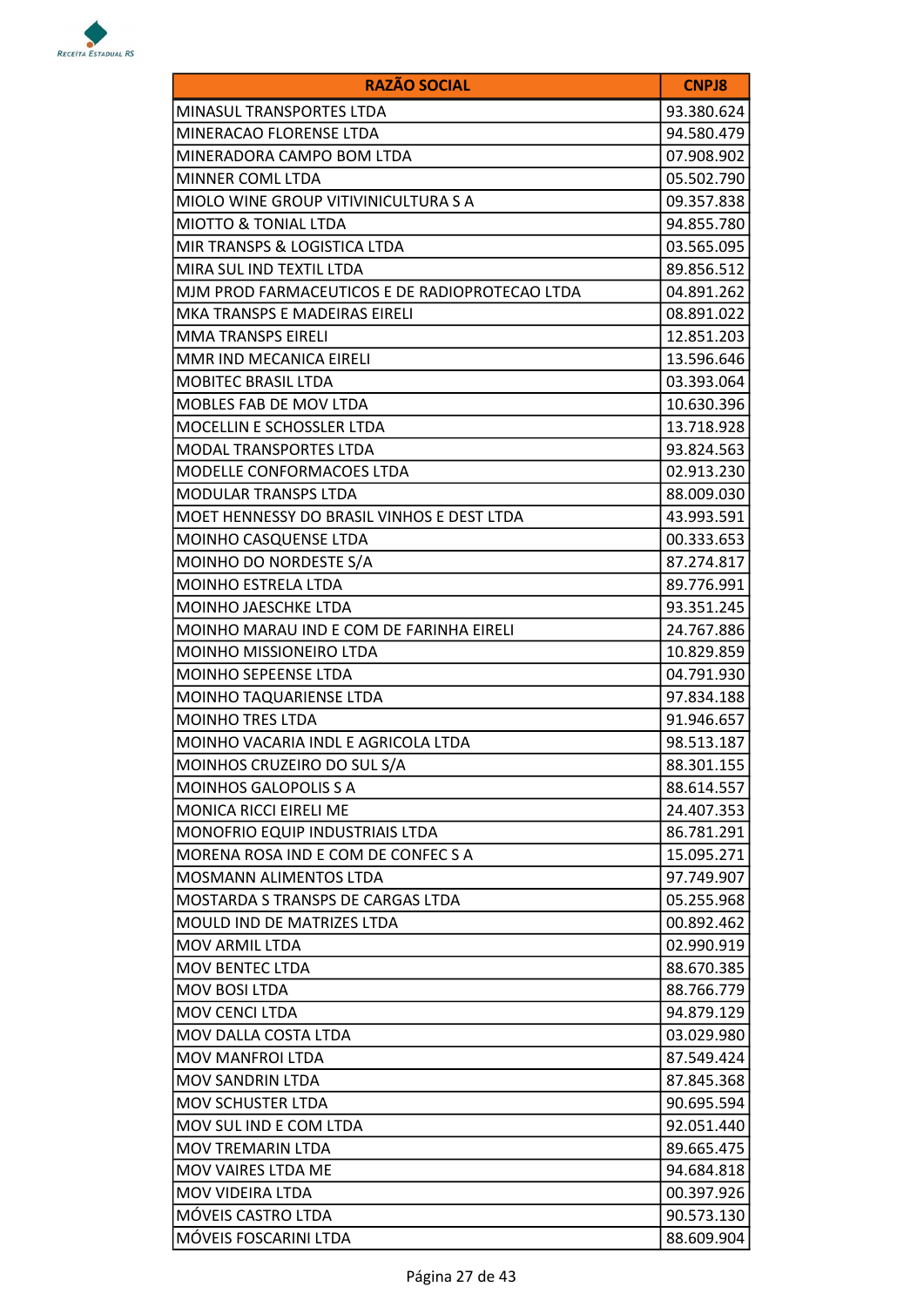

| <b>RAZÃO SOCIAL</b>                            | <b>CNPJ8</b> |
|------------------------------------------------|--------------|
| MÓVEIS LUIMAR LTDA                             | 90.908.773   |
| MOVELBENTO LTDA                                | 01.790.298   |
| MOVIX IND DE EQUIP PARA MOVIM DE CARGAS LTDA   | 10.346.806   |
| <b>MOVVI LOGÍSTICA LTDA</b>                    | 23.864.838   |
| MPRO IND E COM DE ARTS DO VEST TEXTIL LTDA     | 38.448.491   |
| MRO SERVS LOGISTICOS S A                       | 11.669.055   |
| <b>MSB TRANSPS RODOVS LTDA</b>                 | 26.131.368   |
| MSUL IND DE MOV LTDA                           | 02.423.466   |
| MULTILAB IND E COM DE PROD FARMACEUTICOS LTDA  | 92.265.552   |
| MULTIMOVEIS IND DE MOV LTDA                    | 00.349.443   |
| <b>MULTISCV TRANSPS EIRELI</b>                 | 04.169.737   |
| MUNDIAL CARGO LOGISTICA EM TRANSP LTDA         | 31.332.777   |
| MUNDIAL S A PROD DE CONS                       | 88.610.191   |
| MURISABEL IND VINICOLA LTDA                    | 91.083.543   |
| <b>MUXFELDT MARIN &amp; CIA LTDA</b>           | 97.578.090   |
| MV IND E COM DE PLASTICOS LTDA                 | 07.326.180   |
| MVC TRANSP E LOGISTICA LTDA                    | 26.336.941   |
| N & G IND E COM DE AUTOPECAS LTDA              | 02.777.400   |
| N & N COM E PARTICIPACOES LTDA                 | 89.996.706   |
| NA GRACA PAPELR E LIV LTDA                     | 93.820.256   |
| NASUL CARGO LOGISTICA LTDA                     | 85.400.398   |
| NAT CEREAIS E ALIMENTOS LTDA                   | 03.763.872   |
| NATIVA IND E COM DE ALIMENTOS EIRELI           | 32.534.848   |
| NATUFISH PISCICULTURA LTDA ME                  | 05.255.426   |
| NATUMATE INDL DO MATE LTDA                     | 11.010.504   |
| NATURA COSMETICOS S/A                          | 71.673.990   |
| NATURASUC IND E COM LTDA - EM RECUP JUDICIAL   | 00.551.519   |
| NCRLOG TRANSP MULTIMODAL LTDA                  | 33.961.460   |
| NELSON METALURGIA LTDA                         | 14.598.570   |
| <b>NELSON WENDT &amp; CIA LTDA</b>             | 92.215.763   |
| NEORUBBER IND DE SANDALIAS LTDA                | 11.909.814   |
| <b>NEOSUL S A</b>                              | 04.678.683   |
| NERI DO NASCIMENTO EIRELI                      | 16.706.221   |
| NESTLE SUL ALIMENTOS E BEBIDAS LTDA            | 11.051.859   |
| NEUGEBAUER ALIMENTOS S/A                       | 87.315.834   |
| NEUSA FATIMA LAVARDA EPP                       | 03.828.656   |
| NEW HORIZONT IND DE CALCADOS EIRELI            | 04.513.419   |
| NEW PRINT EMBALAGENS E DISPLAYS LTDA           | 11.807.326   |
| NEW TINTAS IND E COM LTDA ME                   | 04.692.720   |
| NEXTEER IND E COM DE SISTEMAS AUTOMOTIVOS LTDA | 08.762.025   |
| NILSENT DO BRASIL LTDA                         | 01.443.247   |
| NINNA ROSA IND DE CALCADOS EIRELI              | 06.019.232   |
| NIPAL TRANSPS EIRELI                           | 33.972.146   |
| NIRUMA MOV LTDA                                | 05.740.276   |
| NKS IMPOS E EXPOS IND E COM DE CALC LTDA       | 00.744.999   |
| NOELI WERNER HEMING & CIA LTDA                 | 03.652.581   |
| NORDESTE TRANSP LTDA                           | 76.299.270   |
| NORTE SUL IND DE MOV LTDA                      | 95.088.530   |
| NOVA MOBILE IND E COM LTDA                     | 04.197.447   |
| NOVA PALMA ENERGIA LTDA                        | 89.889.604   |
| NOVOPE CALCADOS LTDA                           | 01.688.276   |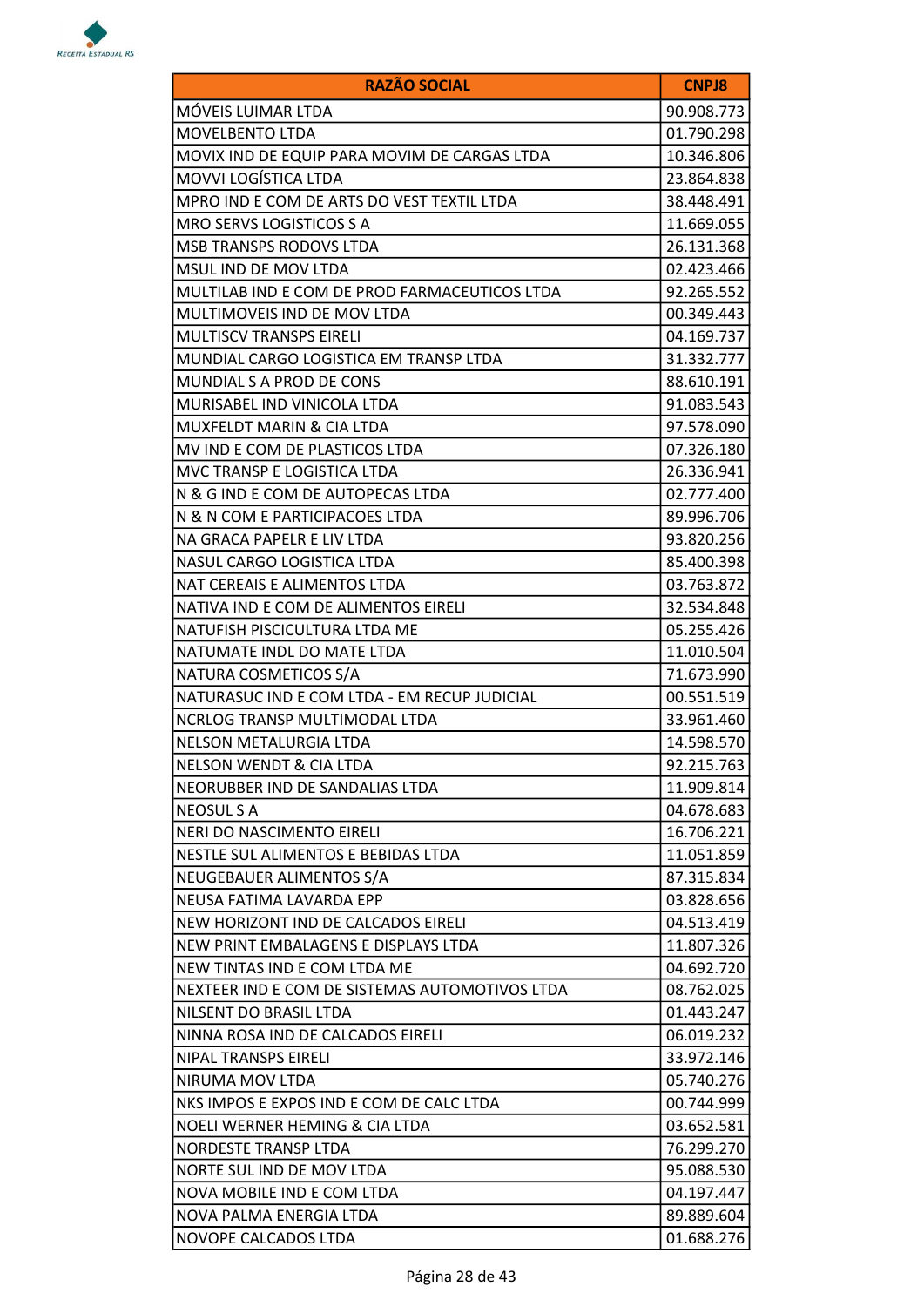

| <b>RAZÃO SOCIAL</b>                            | <b>CNPJ8</b> |
|------------------------------------------------|--------------|
| <b>NOVUS PROD ELETRONICOS LTDA</b>             | 88.176.995   |
| NP TRANSPS E COM DE VIDROS LTDA                | 78.838.653   |
| NUTRIFONT IND DE INGREDIENTES LACTEOS LTDA     | 15.918.954   |
| NUTRIFRANGO ALIMENTOS LTDA                     | 72.535.370   |
| NUTRIMAR IND E COM DE SUPLEM ALIMENTARES S/A   | 07.910.429   |
| NUTRIPEIXE FABRICACAO E COM DE PESCADOS EIRELI | 29.236.075   |
| NUTRIRE IND DE ALIMENTOS LTDA                  | 04.693.895   |
| NUTRITEC SUPRIMENTOS AGROPECS LTDA             | 10.655.370   |
| NUTRIZ IND E COM DE ALIMENTOS LTDA EM REC JUDI | 05.472.650   |
| O R SPESSATTO LTDA                             | 01.335.895   |
| O SUCESSO DAS CARNES LTDA                      | 91.506.766   |
| O T S TRANSPS LTDA ME                          | 01.411.363   |
| OBRA MAT DE CONST LTDA                         | 92.525.690   |
| OGNIBENE HIDROSTATICA LTDA                     | 07.411.909   |
| OI MOVEL S/A EM RECUPERACAO JUDICIAL           | 05.423.963   |
| OI S/A EM RECUPERACAO JUDICIAL                 | 76.535.764   |
| OLDONI SPORTS LTDA ME                          | 95.130.639   |
| OLEOPLAN S A OLEOS VEGETAIS PLANALTO           | 88.676.127   |
| OLFAR S A ALIMENTO E ENERGIA                   | 91.830.836   |
| OLIVAE AGROINDUSTRIAL LTDA                     | 15.563.362   |
| OLIVO MEZZOMO & FILHO LTDA                     | 00.774.184   |
| <b>ONILOG TRANSPS LTDA</b>                     | 05.310.329   |
| <b>ONIZ DISTRIB LTDA</b>                       | 90.724.261   |
| OPTOLENTES LENTES DE CONTATO LTDA              | 88.467.394   |
| ORDEMAX SISTEMAS DE ORDENHA LTDA               | 07.213.299   |
| ORION ROQUE DA SILVA                           | 80.441.454   |
| ORYZASIL SILICAS NATURAIS S.A.                 | 28.800.286   |
| <b>OSIRNET INFO TELECOM EIRELI</b>             | 10.773.501   |
| OTI ORGANIZACAO DE TRANSPORTES INTEGRADOS LTDA | 47.276.654   |
| P R G TRANSPS RODOVS LTDA                      | 09.503.466   |
| P&W DESIGN IND DE MOV LTDA                     | 02.897.594   |
| PABLO FONSECA DA FONSECA                       | 17.612.452   |
| PABOVI IND DE PLASTICOS LTDA                   | 90.586.413   |
| PACIFICO LOG LOGISTICA E TRANSPS EIRELI        | 02.964.147   |
| PACIFIL BRASIL IND IMP EXP DE SILOS PLAS LTDA  | 10.940.896   |
| PADARIA E CONFEITARIA DAMIAO LTDA              | 00.291.942   |
| PADARIA PRITSCH LTDA                           | 88.194.006   |
| PAESE COM DE FERRAGENS LTDA                    | 08.733.884   |
| PAGANIN & CIA LTDA                             | 88.649.355   |
| PALAGI & PALAGI COM SER FILM TERMO TRANSF LTDA | 06.130.052   |
| PALUDO PALUDO IND LTDA                         | 28.290.151   |
| PAMPALOG TRANSPS LTDA ME                       | 08.730.572   |
| PANAMERICANA CADERNOS EIRELI                   | 05.788.265   |
| PANFACIL ALIMENTOS LTDA                        | 05.957.878   |
| PANKE COM E IND DE AVES ESPECIAIS LTDA         | 94.587.953   |
| PANTANEIRO IND E COM DE CAPAS LTDA             | 07.420.173   |
| PAQUETA CALCADOS LTDA EM RECUPERACAO JUDICIAL  | 01.098.983   |
| PARAFLU DO BRASIL IND DE PROD QUIM LTDA        | 24.957.152   |
| PARAMOUNT TEXTEIS IND E COM S/A                | 61.565.222   |
| PARKER MIGLIORINI INTERNATIONAL DO BRASIL LTDA | 15.347.566   |
| PARKS S/A COMUNICACOES DIGITAIS                | 92.679.331   |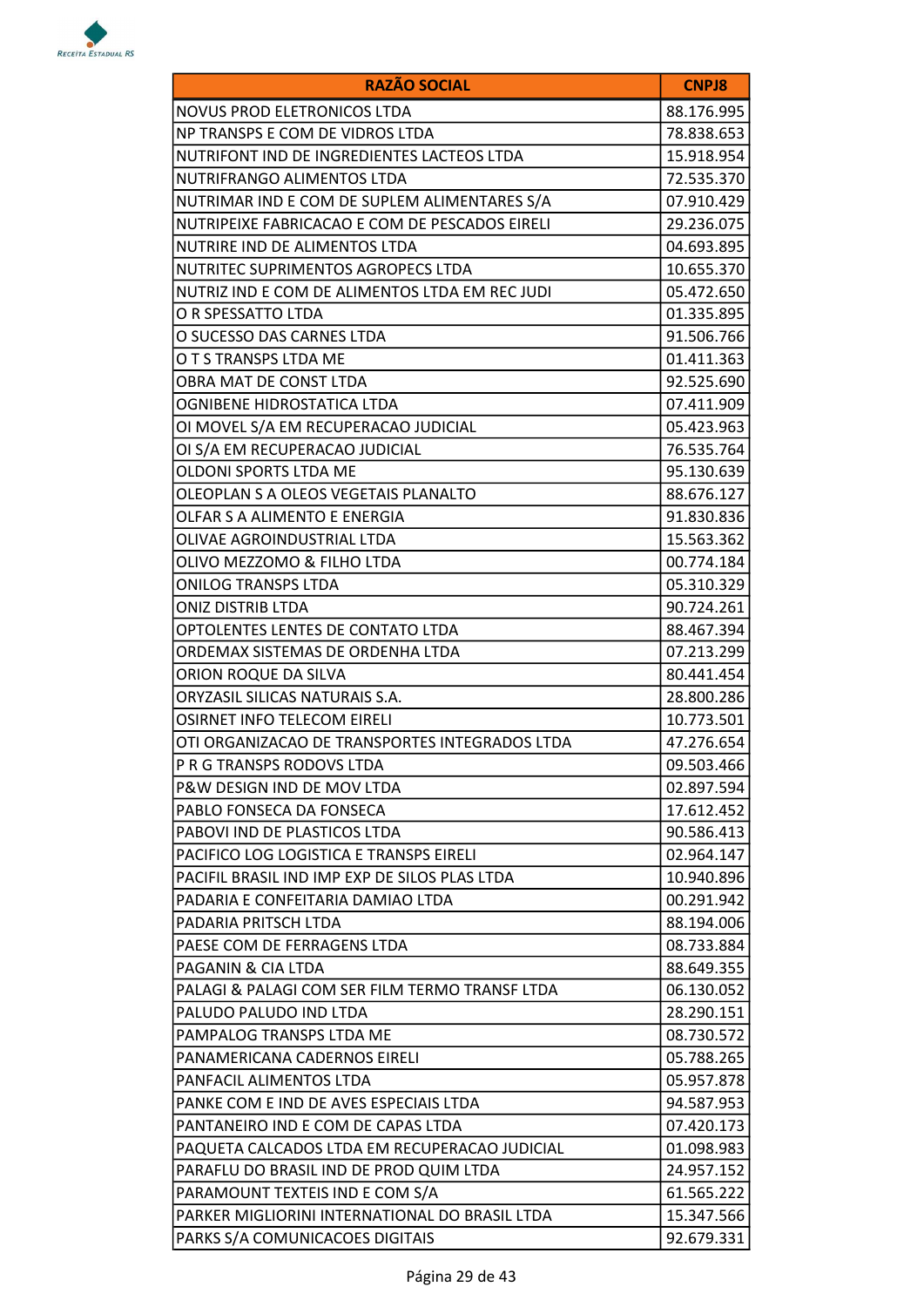

| <b>RAZÃO SOCIAL</b>                           | <b>CNPJ8</b> |
|-----------------------------------------------|--------------|
| PASINATO IMP E EXP LTDA                       | 01.397.137   |
| PASSOS DA MODA LTDA                           | 92.333.616   |
| PATRUS TRANSPS URGENTES LTDA                  | 17.463.456   |
| PAULO LEMPEK & CIA LTDA                       | 03.446.881   |
| PAULO R LUDWIG & CIA LTDA                     | 93.087.484   |
| PAVI TRANSPS LTDA                             | 02.556.290   |
| PAVISUL ENGENHARIA EIRELI                     | 08.090.339   |
| PAYSANDU TRANSPS E LOGISTICA EIRELI           | 39.275.780   |
| PBC LOGISTICA LTDA                            | 18.019.813   |
| PBT TRANSPS EIRELI                            | 30.739.347   |
| PCP PROD SIDERURGICOS LTDA                    | 89.569.958   |
| PEDREIRA E CONCRETOS CAXIENSE LTDA            | 88.831.888   |
| PEDRONI LOGISTICA LTDA                        | 01.832.166   |
| PELEGRINO COM DE MAT P/ CONSTRUCAO LTDA       | 89.837.066   |
| PENELO IND DE MINERAIS LTDA                   | 68.762.731   |
| PEREGRINO IND DE CONFEC EIRELI                | 94.086.055   |
| PERFIL IND DE PERFILADOS LTDA                 | 00.820.029   |
| PERTE DISTRIB DE ALIMENTOS LTDA               | 04.949.306   |
| PERTO S A PERIFERICOS PARA AUTOMACAO          | 92.080.035   |
| PESAVA IMP E EXP DE PROD ALIMENT LTDA         | 05.583.353   |
| PESCADOS DO PORTO COM DE PEIXES LTDA          | 08.683.268   |
| PESCAL IND E COM DE ALIMENTOS LTDA            | 94.846.599   |
| PESENATTO IND E COM DE ALIMENTOS LTDA         | 00.114.313   |
| PET FLAKE DO BRASIL LTDA                      | 03.709.579   |
| PETROBRAS TRANSP S/A TRANSPETRO               | 02.709.449   |
| PETROLEO BRASILEIRO S/A PETROBRAS             | 33.000.167   |
| PETRY COM DE ALIMENTOS LTDA                   | 87.042.461   |
| PETTENATI S/A IND TEXTIL                      | 88.613.658   |
| PEXTER LOGISTICA EIRELI                       | 10.552.806   |
| PGL DISTRIBUICAO DE ALIMENTOS LTDA            | 87.397.865   |
| PHAMTRANSPORTES LTDA ME                       | 21.025.898   |
| PHILIP MORRIS BRASIL IND E COM LTDA           | 04.041.933   |
| PIAN ALIMENTOS LTDA                           | 04.632.445   |
| PILATI MOV LTDA                               | 91.229.096   |
| PINCEIS ROMA LTDA                             | 01.829.476   |
| PIO X TRANSPS RODOVS EIRELI                   | 26.175.047   |
| PIONEIRA IND TEXTIL LTDA                      | 10.800.921   |
| PIRAHY ALIMENTOS LTDA                         | 88.815.295   |
| PISCINAS HIDROTEC LTDA                        | 91.212.951   |
| PITUCHINHUS IND E COM DE CONFEC LTDA          | 68.765.825   |
| PIVA COM E IND LTDA                           | 92.829.407   |
| PLAMEX IND LTDA                               | 23.887.689   |
| PLANALTO ENCOMENDAS LTDA                      | 90.735.549   |
| PLANALTO TRANSPORTES LTDA                     | 95.592.077   |
| PLANTA SUL INSUMOS AGRICOLAS LTDA             | 08.882.806   |
| PLASMOSUL IND DE PLASTICOS LTDA               | 13.107.569   |
| PLASTIC PLASTICOS LTDA                        | 07.528.732   |
| PLASTIFIBRA IND E COM DE ARTEF PLASTICOS LTDA | 90.954.660   |
| PLASTRELA EMBALAGENS FLEXIVEIS LTDA           | 90.816.133   |
| PLAXMETAL S/A IND DE CADEIRAS CORPORATIVAS    | 91.404.251   |
| PLURIMPORT ARTS DE DECORACAO LTDA             | 03.119.660   |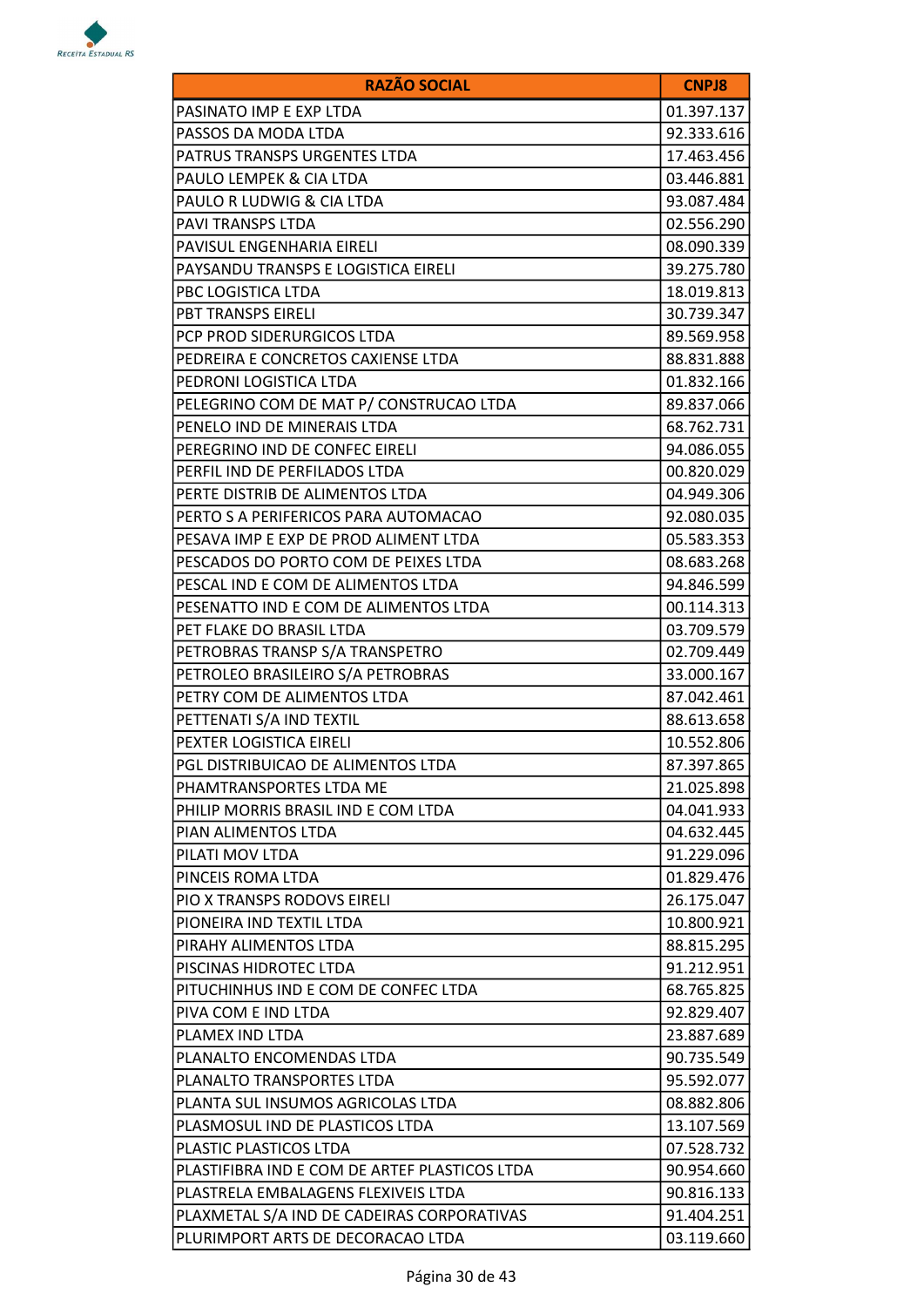

| <b>RAZÃO SOCIAL</b>                            | <b>CNPJ8</b> |
|------------------------------------------------|--------------|
| POLIBRA IND E COM DE MATS DE POLIMENTO LTDA    | 07.858.498   |
| POLISUL IND E COM DE ALIMENTOS LTDA            | 03.639.398   |
| POLO FILMS IND E COM S/A                       | 26.051.817   |
| PONCHE VERDE INDL DO MATE LTDA                 | 08.484.405   |
| PONTO NERO IND DE BEBIDAS LTDA                 | 31.939.216   |
| PONTOCOM SERVICES LTDA                         | 04.020.515   |
| PORTO BELLO TRANSPS LTDA                       | 12.091.983   |
| POTTER IND E COM DE EQUIP DE SEGURANCA LTDA    | 10.820.097   |
| PPG INDL DO BRASIL TINTAS E VERNIZES LTDA      | 43.996.693   |
| PRATI DONADUZZI & CIA LTDA                     | 73.856.593   |
| PRATOMIL SERVS DE ALIMENTACAO LTDA             | 92.119.478   |
| PRESSLEITURA TRANSPS LTDA                      | 00.896.780   |
| PRESTEX ENCOMENDAS EXPRESSAS LTDA              | 05.556.159   |
| PRIME EXPRESS LOG TRANPORTE LTDA               | 10.642.884   |
| PRIME FLAKE IND E COM DE PLASTICOS EIRELI      | 35.203.725   |
| PRISMA DISTRIB DE PROD OPTICOS EIRELI          | 08.924.061   |
| PROBON IND DE COLCHOES LTDA                    | 05.759.847   |
| PROFORTE S/A TRANSP DE VALORES                 | 00.116.506   |
| PROSEGUR BRASIL S/A TRANSPA DE VALORES E SEGUR | 17.428.731   |
| PROSERVER TELECOMUNICACOES LTDA                | 08.411.698   |
| PROTEGE S/A PROTECAO E TRANSP DE VALORES       | 43.035.146   |
| PROVINCIA TRANSPS E VIAGENS LTDA               | 00.067.910   |
| PSG IND E COM DE VIDROS EIRELI                 | 24.500.967   |
| QUINTA DO VALE ALIMENTOS LTDA                  | 00.218.077   |
| QUISVI IND E COM DE PRODUTOS QUIMICOS LTDA     | 94.273.745   |
| R & S IND E COM DE ETIQUETAS LTDA              | 02.041.530   |
| R BORTOLATO TRANSPS EIRELI                     | 30.912.665   |
| R M C COM DE MATS DE CONSTRUCAO LTDA           | 94.865.706   |
| R MORETTO FRIG LTDA EPP                        | 07.699.315   |
| R S IND DE DERIVADOS DE LEITE LTDA             | 26.589.892   |
| R W IMP E EXP LTDA                             | 05.201.828   |
| <b>R&amp;R PARTICIPACOES E TRANSPS LTDA</b>    | 18.101.156   |
| R2 SOLUCOES EM RADIOFARMACIA LTDA              | 09.240.065   |
| <b>R3 TRANSPS LTDA</b>                         | 05.033.542   |
| <b>RAEDY TRANSPS LTDA</b>                      | 14.842.667   |
| RAFAEL LACERDA PITANA EIRELI ME                | 13.616.389   |
| RAHMEIER MERCADO E DISTRIB LTDA                | 13.701.860   |
| <b>RANDON VEICULOS LTDA</b>                    | 31.153.393   |
| RAPIDO DE TRANSPS TUBARAO EIRELI               | 86.447.562   |
| RAPIDO JUSTO LTDA                              | 02.590.088   |
| RAPIDO LABARCA TRANSPORTES LTDA                | 88.380.498   |
| RAR IND E COM DE ALIMENTOS LTDA                | 34.023.483   |
| RAUBER E CESA LTDA                             | 11.332.257   |
| RAUPP TRANSPS RODOV EIRELI                     | 03.021.596   |
| RAZOR DO BRASIL LTDA ME                        | 19.847.182   |
| RBM COM DE PAPEL E EMBALAGENS LTDA             | 08.371.515   |
| RBR IND DE PLASTICOS EIRELI                    | 17.607.519   |
| RDX LOG S/A                                    | 78.698.776   |
| REAL EXPRESSO LTDA                             | 25.634.551   |
| REAL TRANSP E TURISMO S/A                      | 92.016.484   |
| REALE TRANSPS DE CARGAS EIRELI                 | 30.018.316   |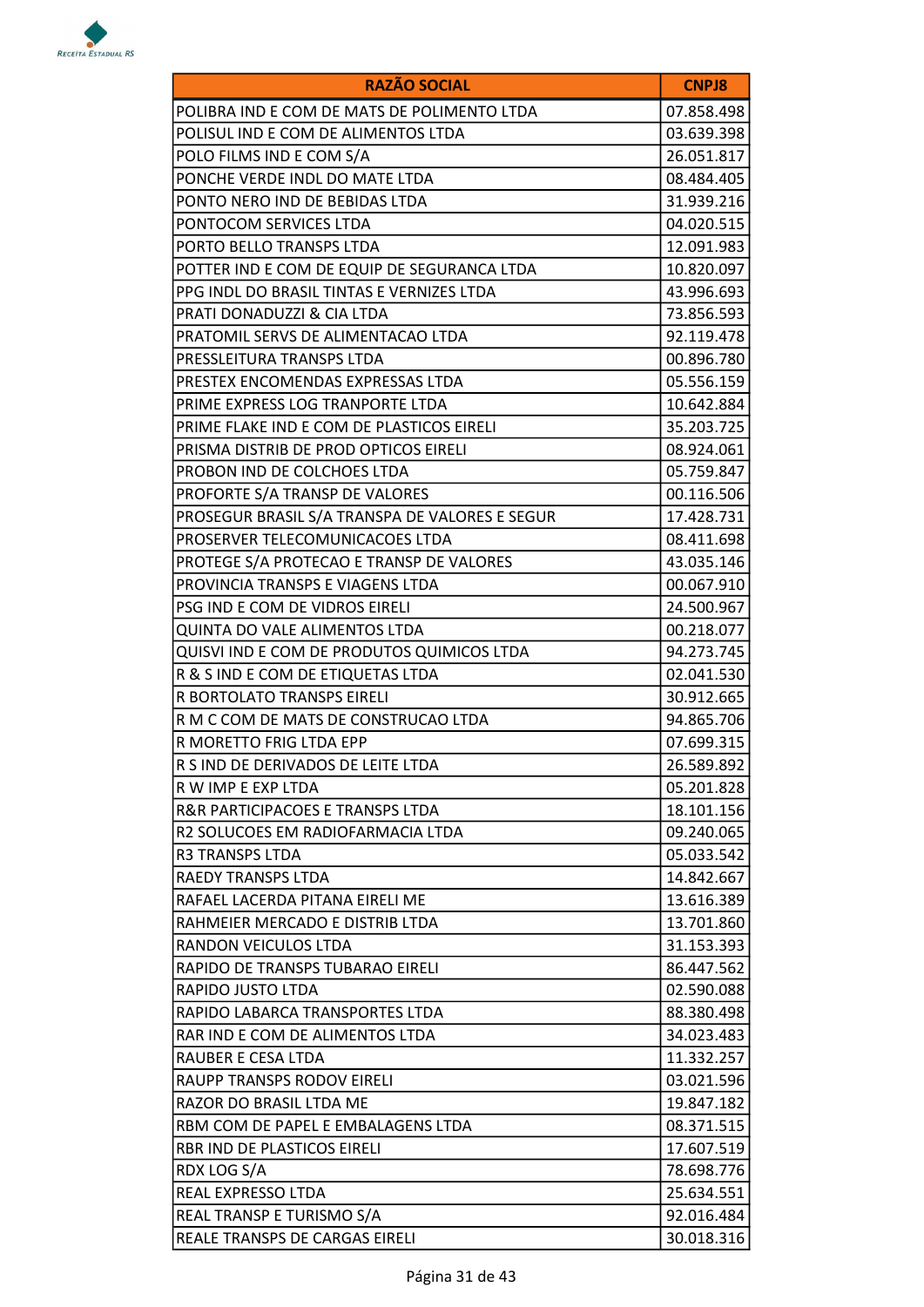

| <b>RAZÃO SOCIAL</b>                           | <b>CNPJ8</b> |
|-----------------------------------------------|--------------|
| <b>REAMIR LARSSEN</b>                         | 12.137.745   |
| REBELATTO RIGO COM E TRANSPS LTDA             | 03.635.616   |
| REBONA TEXTIL LTDA                            | 93.825.230   |
| RECICLA RIO GRANDE IND DE PLASTICOS LTDA      | 94.647.393   |
| RECICLAPET RECUPERACAO DE PLASTICOS LTDA      | 11.544.042   |
| RECIPET IND DE PLASTICOS LTDA                 | 10.999.871   |
| RECRISUL COM DE CARNES LTDA                   | 18.630.914   |
| REDE NACIONAL DE ENCOMENDAS LTDA              | 02.180.337   |
| REDEPLAST IND DE CALCADOS LTDA                | 07.405.506   |
| REDOL ALIMENTOS LTDA                          | 01.453.168   |
| REFEICOES SABOR CASEIRO LTDA                  | 90.413.550   |
| REFINARIA DE PETROLEO RIOGR S/A               | 94.845.674   |
| REFLORESTADORA NICHELE IND DE MADEIRAS EIRELI | 89.076.277   |
| REFRICOMP IND DE COMP PARA REF LTDA           | 07.417.647   |
| REFRIGERACAO DUFRIO COM E IMP LTDA            | 01.754.239   |
| REFRIGERANTES XUK LTDA                        | 03.177.494   |
| REGINATO METAIS IND E COM LTDA                | 14.804.535   |
| REMO JOSE BOLZAN                              | 97.198.394   |
| RENATO TELLES & CIA LTDA                      | 97.179.113   |
| RENNER HERRMANN S/A                           | 92.690.700   |
| RESFRI AR CLIMATIZADORES E EQUIP LTDA         | 01.986.608   |
| REST CAMINHOS DA SERRA EIRELI                 | 06.193.625   |
| REST DAS CUCAS LTDA                           | 88.841.564   |
| REST DI CAMILLI LTDA                          | 06.983.687   |
| REST GALLERIA LTDA                            | 35.475.638   |
| REST MALBEC LTDA                              | 17.144.894   |
| REST POUSO NOVO EIRELI                        | 11.043.219   |
| REST ROTA DA SERRA EIRELI                     | 16.367.850   |
| REST SABOR DE GRAMADO LTDA                    | 27.321.014   |
| REUNIDAS S/A TRANSPORTES COLETIVOS            | 83.054.395   |
| REUNIDAS TRANSPORTADORA RODOV DE CARGAS S/A   | 83.083.428   |
| REUS TRANSPS LOGISTICA E COM LTDA             | 19.269.569   |
| REVENDEDORA DE COMB SERRANO LTDA              | 00.084.471   |
| REVERSELOG LOGISTICA LTDA                     | 27.044.461   |
| REXNORD BRASIL SIST TRANSMISSAO MOVIMENT LTDA | 24.314.957   |
| RGB IND DE PLASTICOS EIRELI ME                | 27.677.420   |
| RGE SUL DISTRIB DE ENERGIA S/A                | 02.016.440   |
| <b>RGS FRIG LTDA</b>                          | 16.683.225   |
| RICARDO DE MOURA PUCCINELLY EIRELI            | 32.162.082   |
| RICE LOGISTICA LTDA                           | 11.702.541   |
| RICOHPEL SOLUCOES CORPORATIVAS LTDA           | 07.818.169   |
| <b>RIGON TRANSPS LTDA</b>                     | 02.526.850   |
| RIO GRANDE FERTILIZANTES LTDA                 | 06.021.077   |
| RITMO LOGISTICA S/A                           | 12.898.982   |
| RITTER ALIMENTOS S/A                          | 90.286.139   |
| RIZLLEP IND DE CONFEC LTDA                    | 04.618.509   |
| RIZZO TRANSP E FRETAMENTO LTDA                | 02.287.179   |
| RJM FRIG EIRELI                               | 25.318.271   |
| RM IND DE CONFEC LTDA                         | 01.218.495   |
| ROAL IND METALURGICA LTDA                     | 94.622.230   |
| ROBERTO VARIANI                               | 02.339.105   |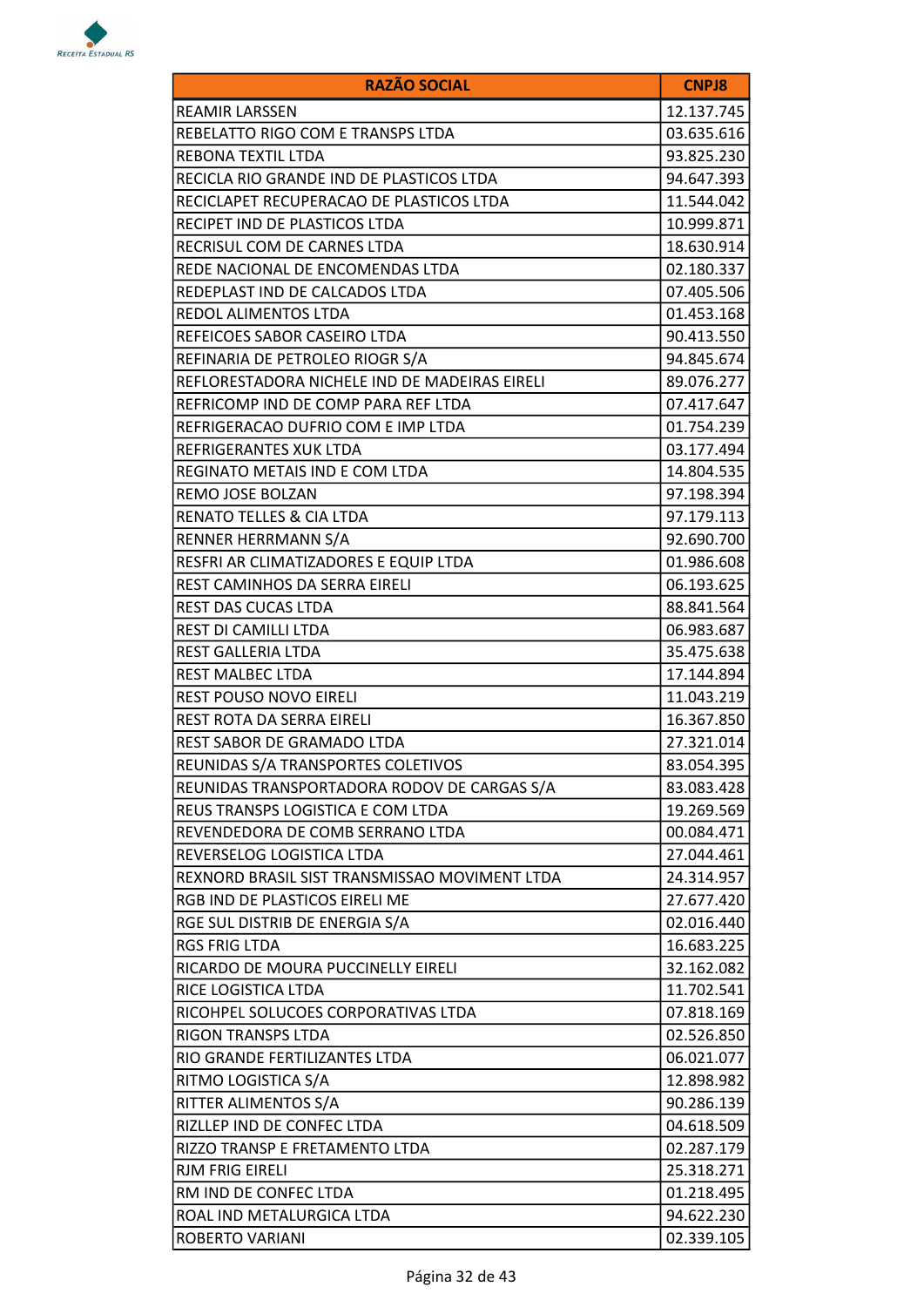

| <b>RAZÃO SOCIAL</b>                            | <b>CNPJ8</b> |
|------------------------------------------------|--------------|
| ROBSON LAGO                                    | 07.332.021   |
| RODAG TRANSPS LTDA                             | 09.081.315   |
| RODALOG SOLUCOES EM LOGISTICA E TRANSP LTDA    | 75.862.821   |
| RODAROS IND DE RODAS LTDA                      | 88.644.091   |
| RODASUL LOGISTICA E TRANSPS LTDA               | 92.379.726   |
| RODIZIOS DO BRASIL EIRELI                      | 05.887.296   |
| RODOBRAS TRANSPS RODOVS LTDA                   | 02.141.029   |
| RODOFROTA TRANSPS RODOVS E LOGISTICA LTDA      | 17.877.334   |
| RODOIL DISTRIB DE COMB S A                     | 07.520.438   |
| RODOKURTZ IMPL RODOVS LTDA                     | 07.672.726   |
| RODOM TRANSPS LTDA                             | 10.778.455   |
| RODOMAIOR TRANSPS LTDA                         | 11.595.217   |
| RODOMIGLIO TRANSPS RODOV MIGLIORINI LTDA       | 80.854.318   |
| RODONAVES TRANSPS E ENCOMENDAS LTDA            | 44.914.992   |
| RODOPAN TRANSPS LTDA                           | 00.849.291   |
| RODOPLAST IND COM COMPONENTES PLASTICOS LTDA   | 05.920.019   |
| RODOV MATSUDA LTDA                             | 03.837.329   |
| RODOVEIGA TRANSPS LTDA EPP                     | 15.324.904   |
| RODOVETTI TRANSPS LTDA                         | 03.868.058   |
| RODOVIARIO BEDIN LTDA                          | 43.025.774   |
| RODOVIARIO NOVA ERA LTDA                       | 93.919.884   |
| RODOXISTO TRANSPS EIRELI                       | 18.542.151   |
| RODRIGO FILIMBERTI                             | 10.347.693   |
| ROGER S SOARES & CIA LTDA                      | 03.055.187   |
| ROGERIO FACCIO                                 | 03.058.535   |
| ROLLAFIO IND E COM DE PASSAMANARIAS LTDA       | 93.992.097   |
| ROMANZZA MOV LTDA                              | 05.333.226   |
| <b>ROMEDIO PAULETTI</b>                        | 15.048.529   |
| ROMETAL COMPONENTES PARA MOV LTDA              | 06.925.691   |
| RONI S SCHWANCK & CIA LTDA                     | 06.270.064   |
| ROTA 101 TRANSPS EIRELI                        | 21.269.148   |
| ROTA IND GRAF LTDA                             | 04.833.443   |
| ROTSOL IND DE PLASTICOS LTDA                   | 08.960.211   |
| RRC TRANSPS E LOGISTICA LTDA                   | 29.331.210   |
| <b>RS GRAOS TRANSPS LTDA EPP</b>               | 24.051.711   |
| RS PROD HOSPLS LTDA                            | 06.294.126   |
| RTA TRANSP E LOGISTICA REFRIGERADA LTDA        | 05.855.636   |
| RTC LOGISTICA E TRANSPS EIRELI                 | 09.247.387   |
| RUBEN BOFF DAMIAN SUPERM E MATS DE CONSTR LTDA | 90.951.005   |
| RUBENS PERLEBERG & CIA LTDA                    | 87.148.102   |
| RUI CELSO S ARRUDA E CIA LTDA                  | 01.968.151   |
| RUPPENTHAL EMBUTIDOS LTDA                      | 94.800.711   |
| <b>RVM TRANSPS LTDA</b>                        | 06.635.479   |
| S & M IND DE VINHOS LTDA                       | 03.700.223   |
| S R RECICLAGEM DE PLASTICOS LTDA               | 12.301.163   |
| SA3 COM E ABATE DE AVES LTDA                   | 34.353.437   |
| SABOR DE FRANCE PANIFICADORA LTDA              | 22.819.418   |
| SADI KONFLANZ & CIA LTDA                       | 03.458.812   |
| SAFSUL TRANSPS LTDA EPP                        | 12.936.129   |
| SALSA E SALSA REST LTDA                        | 21.246.758   |
| SALSICHARIA SEEFELD LTDA                       | 01.940.151   |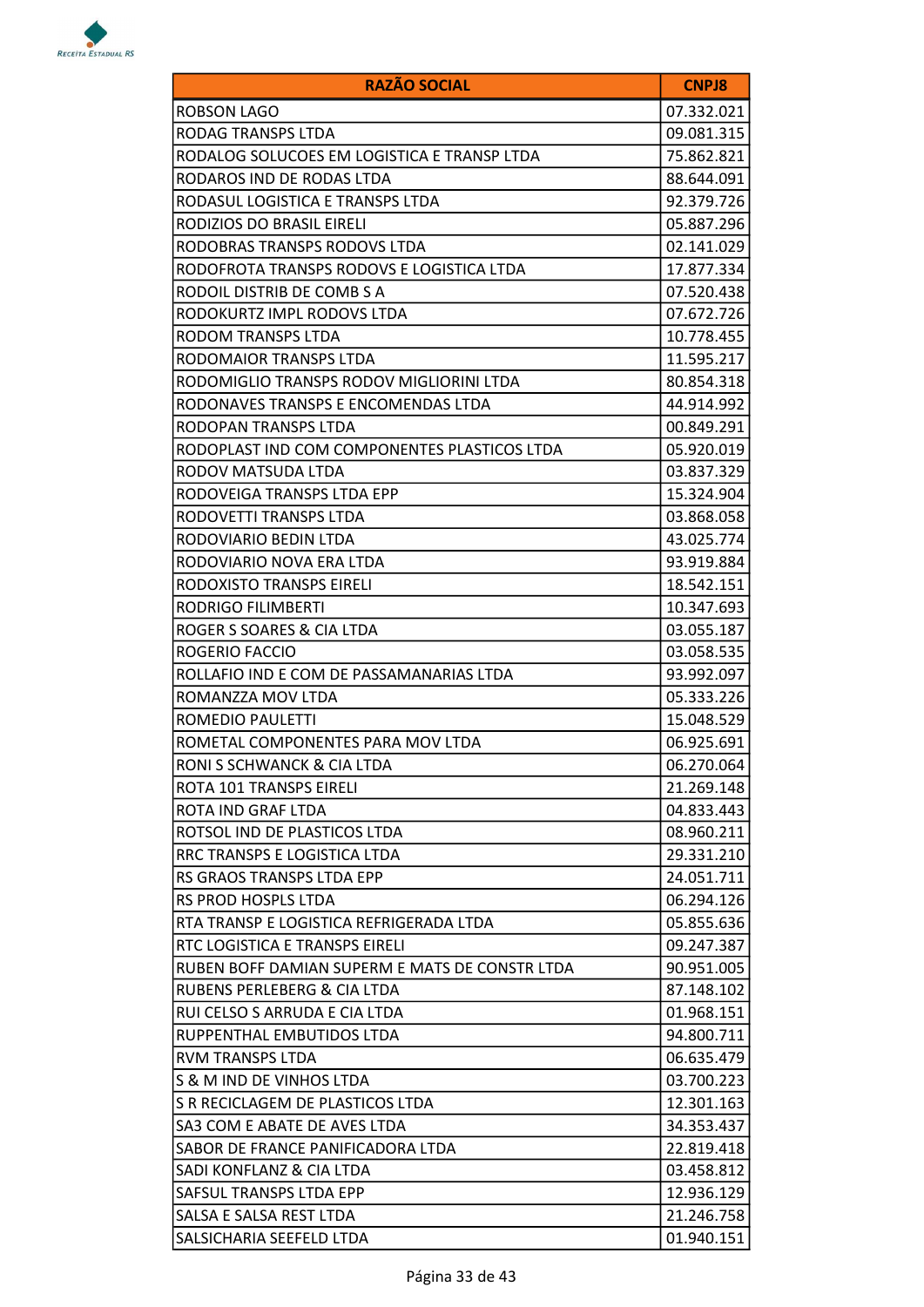

| <b>RAZÃO SOCIAL</b>                            | <b>CNPJ8</b> |
|------------------------------------------------|--------------|
| SANREMO S/A                                    | 89.738.173   |
| SANTA MADRE CERVEJARIA LTDA                    | 15.630.027   |
| SANTALUCIA ALIMENTOS LTDA                      | 90.471.798   |
| SANTINELLI IND DE CALCADOS EIRELI              | 10.274.782   |
| SANTOS & COLOSSI TRANSPS E LOGÍSTICA LTDA ME   | 13.014.069   |
| SAO JOAO TRANSPS E ENCOMENDAS LTDA             | 25.088.047   |
| SAPHIRA IND E COM DE ERVA MATE LTDA            | 27.360.710   |
| SATIS BRASIL ALIMENTACAO & SERVS LTDA          | 14.588.889   |
| SATOLEP BEER BREWPUB COM E DIST BEBIDAS LTDA   | 29.258.748   |
| SAUL C AGOSTINI                                | 93.840.239   |
| SAUR EQUIP S/A                                 | 92.253.095   |
| SBB COM E MOAGEM DE CEREAIS LTDA               | 05.648.562   |
| SCHALTER ELETRONICA LTDA                       | 93.866.382   |
| SCHENKER DO BRASIL TRANS INTER LTDA            | 43.823.079   |
| <b>SCHMACHTENBERG &amp; CIA LTDA</b>           | 02.753.327   |
| <b>SCHORR &amp; CIA LTDA ME</b>                | 74.766.452   |
| SCUSSEL E SABINO TRANSPS LTDA ME               | 18.000.061   |
| <b>SEARA ALIMENTOS LTDA</b>                    | 02.914.460   |
| SEARA COM DE ALIMENTOS LTDA                    | 83.044.016   |
| SEBBEN IND E COM DE CEREAIS LTDA               | 90.778.234   |
| SEGALIN & SEGALIN TRANSPS LTDA                 | 12.034.734   |
| SEMENTES ESTRELA COM IMP E EXP LTDA            | 01.889.918   |
| SEQUOIA LOGISTICA E TRANSPS S.A.               | 01.599.101   |
| SERGIO L F DOS SANTOS                          | 93.094.621   |
| <b>SERGIO MARCOS RODRIGUES SER</b>             | 04.775.505   |
| SERRA BRASIL TRANSPS LTDA                      | 15.334.893   |
| SERVICARGA TRANSPS E SERVS LTDA                | 93.793.842   |
| SETBUS SOLUCOES AUTOMOTIVAS EIRELI             | 16.965.029   |
| SGM IND DE COSMETICOS LTDA                     | 01.342.361   |
| SGR IND E COM DE TEXTEIS EIRELI                | 94.270.345   |
| SIGMA EQUIP ELETRICOS LTDA                     | 93.734.911   |
| <b>SIL EXPRESS TRANSPS EIRELI</b>              | 09.571.091   |
| SIL PLAST IND DE PLASTICOS LTDA                | 08.000.956   |
| SILICA VERDE DO ARROZ LTDA                     | 04.905.729   |
| SILO FORTE TRANSPS EIRELI                      | 09.115.274   |
| SILVA & KOEHLER COM DE MOV E ELETRODOMEST LTDA | 06.049.153   |
| SILVESTRIN FRUTAS LTDA                         | 94.496.353   |
| SIM DISTRIB DE COMB LTDA                       | 07.857.168   |
| SIM REDE DE POSTOS LTDA                        | 07.473.735   |
| SIMONAGGIO IMIGRANTE LTDA                      | 02.245.299   |
| SIMUR FRIG LTDA                                | 02.871.570   |
| SINALSUL IND DE AUTO PECAS LTDA                | 90.097.791   |
| SIND DOS TRABALHADORES RURAIS DE LAJEADO       | 91.165.829   |
| SINTEMAIS COM DE LAMINADOS SINTETICOS LTDA     | 00.440.469   |
| SITMED EQUIP MEDICOS LTDA                      | 02.473.977   |
| SKY HOTEIS - ADMINISTRADORA LTDA               | 33.540.018   |
| SKY SERVS DE BANDA LARGA LTDA                  | 00.497.373   |
| SMURFIT KAPPA BR IND EMB BENTO GONCALVES LTDA  | 94.551.850   |
| SOBERANA ALIMENTOS LTDA                        | 90.727.462   |
| SOC DE BEBIDAS BERGOZA LTDA                    | 00.404.355   |
| SOC DE BEBIDAS CALDART LTDA                    | 02.234.836   |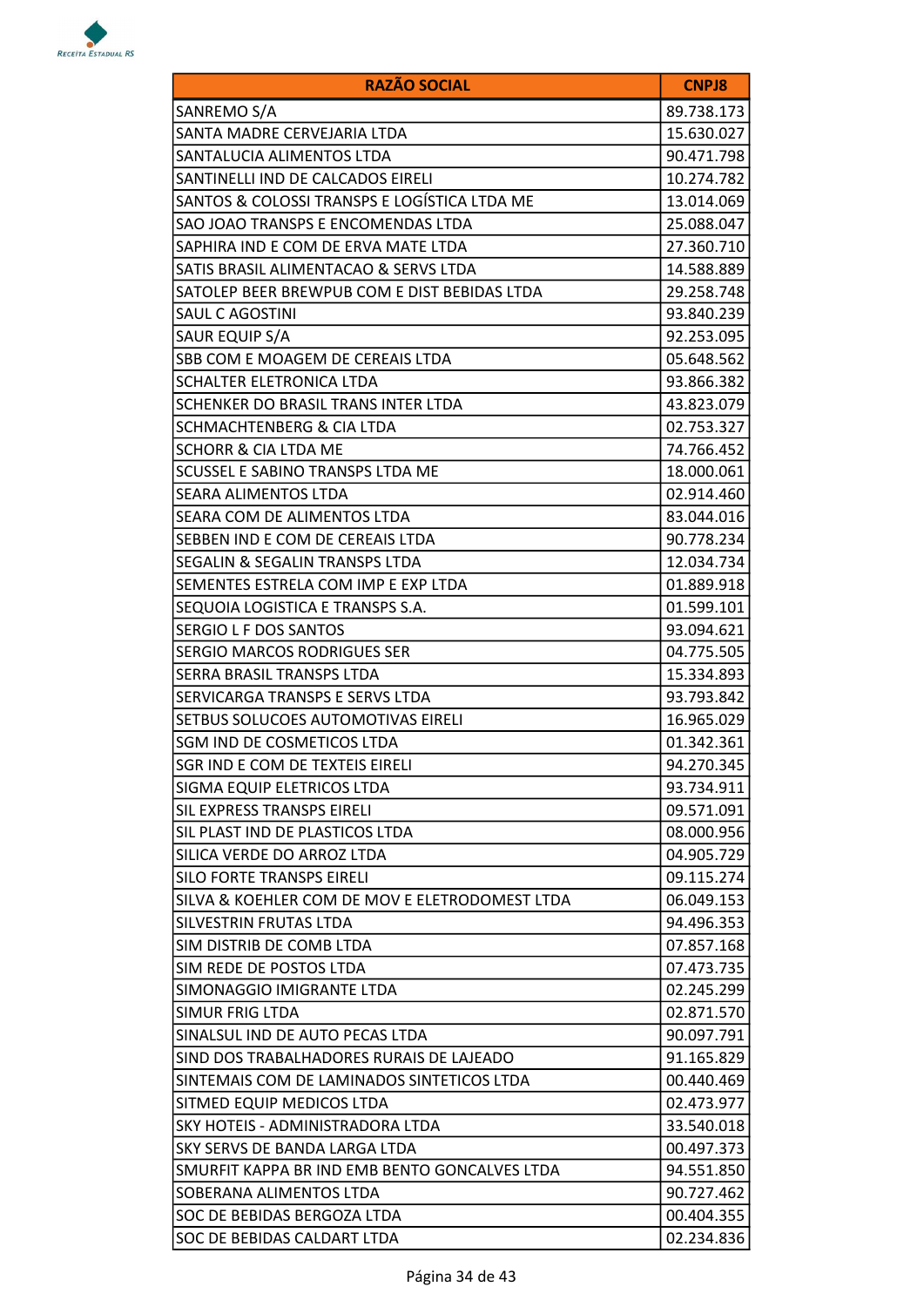

| <b>RAZÃO SOCIAL</b>                            | <b>CNPJ8</b> |
|------------------------------------------------|--------------|
| SOC DE BEBIDAS GAZZI LTDA                      | 89.962.534   |
| SOC DE BEBIDAS MALACARNE LTDA                  | 91.639.724   |
| SOC DE BEBIDAS PANIZZON LTDA                   | 89.962.773   |
| SOC FLORENSE DE BEBIDAS LTDA                   | 89.962.344   |
| SOC VINICOLA BORDIN LTDA                       | 89.962.914   |
| SOLAR COM E AGROINDUSTRIA LTDA                 | 91.362.590   |
| SOLIMOES TRANSPS DE PASSAGEIROS E CARGA LTDA   | 07.549.414   |
| SOLUCAO ASSESS EM LOGISTICA E TRANSPS LTDA     | 00.240.698   |
| SOLUCAO DISTRIB TRANSPS E LOC VEICULOS LTDA    | 07.697.617   |
| SOLUCOES EM ACO USIMINAS SA                    | 42.956.441   |
| SOLUPACK IND GRAF LTDA                         | 87.304.986   |
| SOMAVE AGROINDUSTRIAL LTDA                     | 06.353.241   |
| SONDA & SONDA LTDA ME                          | 01.895.913   |
| SOORO RENNER NUTRICAO S/A                      | 04.208.296   |
| SOTRAN S/A LOGISTICA E TRANSP                  | 03.286.888   |
| SOURAMONTI TRANSPS INTERNACIONAIS LTDA         | 00.732.285   |
| SOUZA CRUZ LTDA                                | 33.009.911   |
| SPAGNOL LOGISTICA LTDA                         | 17.766.772   |
| SPILERE TRANSPS LTDA                           | 14.766.353   |
| SPRINGER CARRIER LTDA                          | 10.948.651   |
| SPUMANTI COML PRODUTORA ESPUMANTES VINHOS LTDA | 38.634.898   |
| ST HUBERTUS HOTEIS DE TURISMO S A              | 88.243.522   |
| STAHLHOFER TRANSPS LTDA                        | 92.662.550   |
| STAMPA ARTEF DE COURO LTDA                     | 73.795.486   |
| STAR PEX IND DE VIDROS E ABERTURAS LTDA        | 14.801.362   |
| <b>STELLA TRANSPORTES LTDA</b>                 | 88.847.520   |
| STEM PHARMACEUTICAL SUPLEM ALIMENTARES LTDA    | 04.056.093   |
| STIHL FERRAMENTAS MOTORIZADAS LTDA             | 87.235.172   |
| STILU S TEXTIL LTDA                            | 02.999.787   |
| STOCK MED PROD MEDICO HOSPLS LTDA              | 06.106.005   |
| STOCKTRANS LOGISTICA E TRANSPS - EIRELI        | 17.932.436   |
| SUECA ROLAMENTOS E SOLUCOES INDUSTRIAIS EIRELI | 02.410.500   |
| SUGAR SHOES IND DE CALCADOS LTDA               | 04.358.307   |
| SUL CORTE IMPRA DE FERRAMENTAS LTDA            | 00.205.734   |
| <b>SUL NATIVA TRANSPS LTDA</b>                 | 04.086.596   |
| SUL PET PLASTICOS LTDA                         | 02.857.584   |
| <b>SUL VALE EMBALAGENS EIRELI</b>              | 88.057.005   |
| SULGRAFFMED FABRICACAO DE MATS MEDICOS LTDA    | 06.965.257   |
| SULLOG TRANSP E LOGISTICA EIRELI               | 31.333.144   |
| SULPAR UTILIDADES E BAZAR LTDA                 | 74.179.151   |
| SULPRINT EMBALAGENS INDUSTRIAIS LTDA           | 95.422.697   |
| SULTEXTIL S/A IND DE TEC                       | 91.409.698   |
| <b>SUPER TRUCKS TRANSPS LTDA</b>               | 37.351.869   |
| SUPERACO IND E COM LTDA                        | 10.982.652   |
| SUPERLOG TRANSPS EIRELI ME                     | 14.892.642   |
| SUPERMERCADO BAKLIZI LTDA                      | 00.610.350   |
| SUPERMERCADO GUANABARA S/A                     | 94.846.755   |
| SUPERMERCADO JEPSEN LTDA                       | 87.101.119   |
| SUPERMERCADO LAMI LTDA                         | 94.290.483   |
| SUPERMERCADO PARAIENSE EIRELI                  | 04.469.064   |
| SUPERMERCADO TIO ZE LTDA                       | 01.876.066   |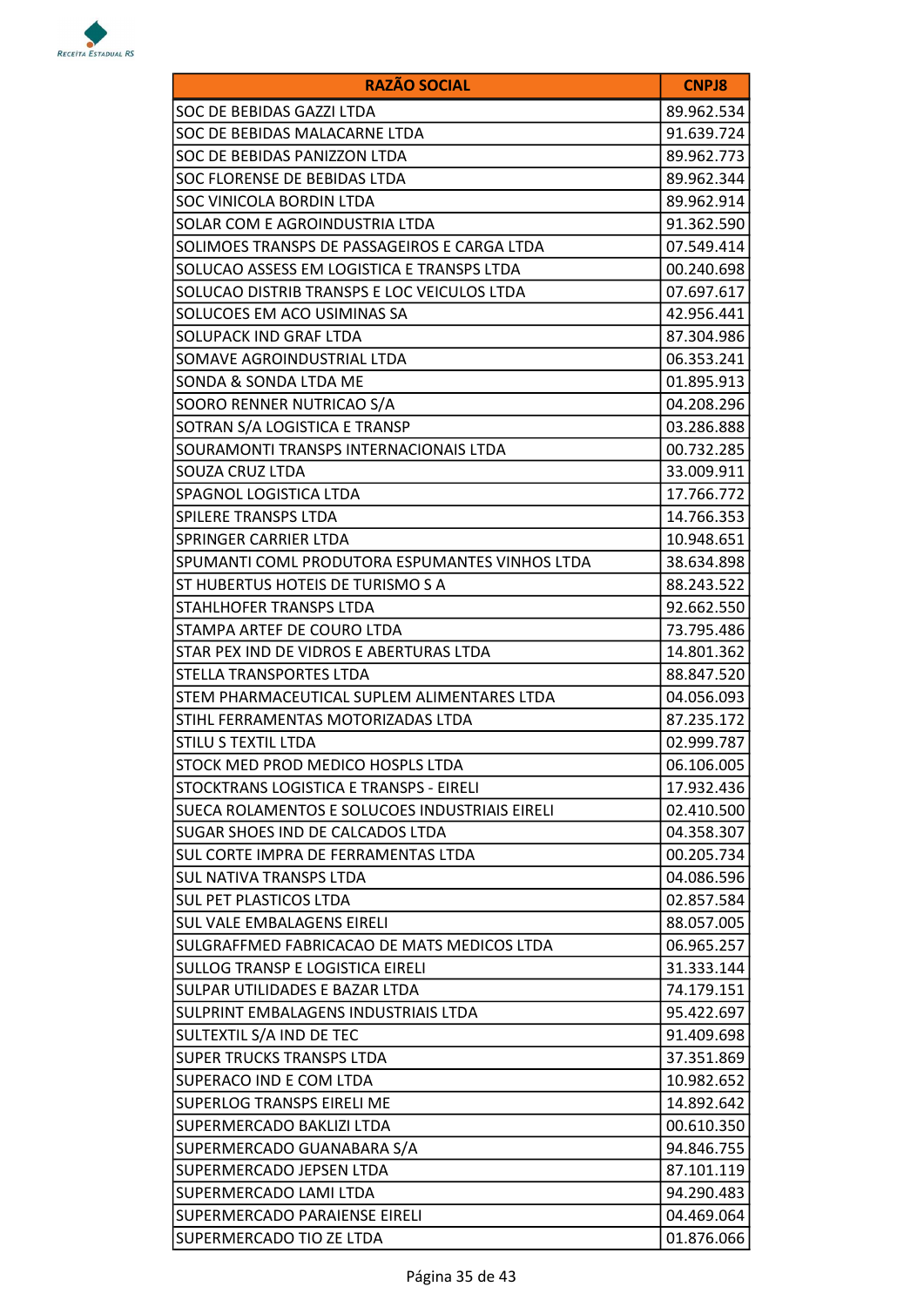

| <b>RAZÃO SOCIAL</b>                            | <b>CNPJ8</b> |
|------------------------------------------------|--------------|
| SUPERMERCADO TREVISO LTDA                      | 90.733.502   |
| SUPERMERCADO VALSOLER LTDA                     | 89.736.342   |
| SUPERMERCADOS DALPIAZ LTDA                     | 89.474.506   |
| SUPERMERCADOS POSSER LTDA                      | 29.720.624   |
| SUPERMERCARDO HELING LTDA                      | 97.205.900   |
| SUSANA BEATRIZ QUADRADO                        | 93.410.538   |
| SUSPENTECH IND DE COMPONENTES AUTOMOTIVOS LTDA | 90.159.252   |
| SUVALAN SUCOS DE FRUTAS IND E COM LTDA         | 04.123.496   |
| SYNDEX LOGISTICA E GESTAO ADUANEIRA LTDA       | 02.286.106   |
| T & B SUL CARGO LOGISTICA LTDA                 | 07.234.541   |
| T F T PET NOVA ALVORADA LTDA                   | 27.487.017   |
| T S DE MATTOS CARGAS                           | 27.913.322   |
| TAILE CALCADOS LTDA                            | 13.951.632   |
| <b>TAKILOG LOGISTICA LTDA</b>                  | 17.267.128   |
| TANGARA IMPRA E EXPRA S/A                      | 39.787.056   |
| <b>TAURUS ARMAS S A</b>                        | 92.781.335   |
| TBFORTE SEGURANÇA E TRANSP DE VALORES LTDA     | 09.262.608   |
| TCA TRANSPS COM E ADM LTDA                     | 85.165.678   |
| TCHE VIANDAS LTDA                              | 93.463.719   |
| TCM LOGISTICA TRANSPS E ARMAZENS GERAIS LTDA   | 01.161.180   |
| TCS IND DE COMP COMUN SIST DE SEGURANCA LTDA   | 07.139.853   |
| TEC LINE LTDA                                  | 02.799.169   |
| TECBRIL IND E COM DE TINTAS LTDA               | 93.293.736   |
| TECMAR IND TEXTIL LTDA                         | 05.209.923   |
| TECMAR TRANSPS LTDA.                           | 01.610.798   |
| TECNITUBO IND DE MOV LTDA                      | 88.656.566   |
| TECNOPLANTA SERVS AGROFLORESTAIS LTDA          | 10.422.537   |
| TECNOTRI IND DE PLASTICOS LTDA                 | 04.452.774   |
| <b>TECNOVIN DO BRASIL LTDA</b>                 | 92.320.233   |
| <b>TEDE TRANSPS LTDA</b>                       | 02.484.555   |
| TEGMA GESTAO LOGISTICA S/A                     | 02.351.144   |
| TEIKON TECNOLOGIA INDL S/A                     | 01.371.925   |
| TELHA CERTA IND E COM LTDA                     | 03.769.330   |
| TELHAS SUL BENEFIC DE TELHAS LTDA              | 09.493.765   |
| <b>TELLES TRANSPS LTDA</b>                     | 02.306.958   |
| <b>TERACOM TELEMATICA SA</b>                   | 02.820.966   |
| TERMOFRAX COM E SERVS EIRELI                   | 20.825.291   |
| TERRA E AGUA IND DE CALCADOS LTDA              | 08.909.818   |
| TERRASUL VINHOS FINOS LTDA                     | 01.126.019   |
| TEX COURIER LTDA EM RECUPERACAO JUDICIAL       | 73.939.449   |
| TEXTIL FARROUPILHA LTDA ME                     | 93.375.400   |
| THEMMA TRANSP E LOGIST INTERN DE CARGAS LTDA   | 07.283.581   |
| THEO TRANSPS LTDA                              | 10.209.417   |
| THOMAS KL IND DE ALTO FALANTES S/A             | 73.367.575   |
| THOREB DO BRASIL SISTEMAS ELETRONICOS LTDA     | 06.343.646   |
| THV TRANSPS LTDA                               | 56.764.822   |
| TIA CEMA ALIMENTOS LTDA                        | 87.521.852   |
| <b>TIAGO PASINI</b>                            | 18.824.189   |
| TIM S/A                                        | 02.421.421   |
| TIMAC AGRO IND E COM DE FERTILIZANTES LTDA     | 02.329.713   |
| TINDIANA LOGISTICA E TRANSPS LTDA              | 05.089.654   |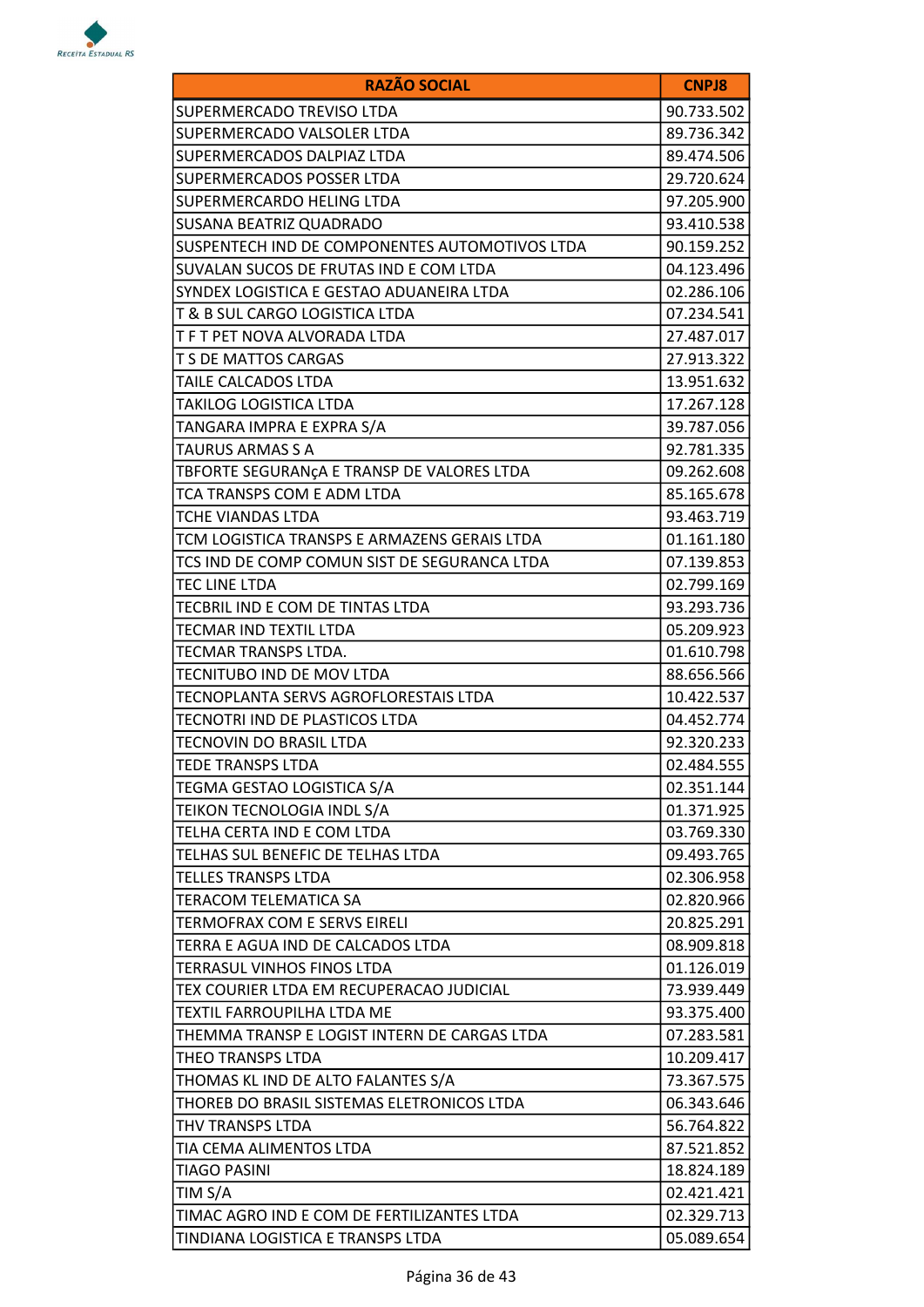

| <b>RAZÃO SOCIAL</b>                            | <b>CNPJ8</b> |
|------------------------------------------------|--------------|
| TIPTRONIC IND DE TECNOLOGIA ELETRONICA LTDA    | 03.449.799   |
| <b>TISSOT &amp; CIA LTDA</b>                   | 05.971.128   |
| TITO ENTREPOSTO DE PESCADOS LTDA ME            | 19.098.891   |
| TK SUL TRANSPS LTDA                            | 74.778.309   |
| TMSA TECNOLOGIA EM MOVIMENTACAO S A            | 92.782.705   |
| TNT MERCURIO CARGAS E ENCOM EXPRESSAS LTDA     | 95.591.723   |
| TODESCHINI S A IND E COM                       | 87.547.170   |
| TOMASI LOGISTICA LTDA                          | 03.279.710   |
| TONDO SA                                       | 88.618.285   |
| TONIN PLASTICOS E EMBALAGENS LTDA              | 09.619.497   |
| TOPFLEX DISTRIBUIDOR DE ALIMENTOS LTDA         | 12.019.862   |
| TORA TRANSPS INDUSTRIAIS LTDA                  | 20.468.310   |
| TORQUATO PONTES PESCADOS S/A                   | 94.873.981   |
| TOSCAN IND DE BEBIDAS LTDA                     | 93.226.645   |
| TOTALFLUX IND DE PROD QUIM LTDA                | 17.982.571   |
| TOYOTA DO BRASIL LTDA                          | 59.104.760   |
| TP TRANSPS RODOVS DE CARGAS LTDA EPP           | 21.754.070   |
| TQUIM TRANSPS LTDA                             | 44.689.768   |
| TRAMONTINA ELETRIK S A                         | 88.674.080   |
| TRAMONTINA FARROUPILHA S/A IND METALURGICA     | 87.834.883   |
| TRAMONTINA GARIBALDI S A IND METALURGICA       | 90.049.792   |
| TRAMONTINA MADEIRAS SA                         | 93.682.854   |
| TRAMONTINA S A CUTELARIA                       | 90.050.238   |
| TRAMONTINA TEEC SA                             | 01.554.846   |
| TRANS FARMA LOGISTICA PARA SAUDE EIRELI        | 18.976.884   |
| TRANS GABAR TRANSPS RODOVS DE CARGAS LTDA      | 00.134.079   |
| TRANS IGUACU EMPRESA DE TRANSPS RODOVS LTDA    | 76.595.503   |
| TRANS ILHEUS LTDA                              | 02.202.296   |
| TRANS ISAAK TURISMO LTDA                       | 76.664.986   |
| TRANS TRAVEL TRANSP COM LTDA                   | 72.378.805   |
| TRANSAL TRANSPA SALVAN LTDA                    | 00.214.121   |
| TRANSALL COM E TRANSPS LTDA                    | 90.720.632   |
| TRANSAUGUSTO TRANSP RODOV DE CARGAS LTDA       | 04.102.244   |
| TRANSAUTO TRANSPS ESPEC DE AUTOMOVEIS S/A      | 59.105.262   |
| TRANSAVRELLA TRANSPS LTDA EPP RECUPERACAO JUD  | 13.471.058   |
| TRANSBEN TRANSPS LTDA                          | 03.523.549   |
| TRANSBOESSIO TRANSPS RODOVS LTDA               | 07.938.826   |
| TRANSBRAGAGNOLO TRANSPS RODOVS DE CARGA LTDA   | 05.563.931   |
| TRANSCHERER LTDA                               | 03.485.431   |
| TRANSCONCRETOS TR ROD CARGA IND COM CONCR LTDA | 12.665.564   |
| TRANSEICH ASSESS E TRANSPS S/A                 | 88.246.251   |
| TRANSEMBA TRANSPORTES RODOV LTDA               | 78.749.090   |
| TRANSGP TRANSP RODOV DE CARGAS LTDA            | 11.048.206   |
| TRANSHOFF CARGAS LTDA                          | 12.147.861   |
| TRANSILVA TRANSPS E LOGISTICA LTDA             | 30.581.433   |
| TRANSLAGUNA TRANSP E LOGISTICA EIRELI          | 09.090.999   |
| TRANSLOGMED SUL ARMAZENAGEM E TRANSPS LTDA     | 26.089.319   |
| TRANSLUTE TRANSPS RODOVS LTDA                  | 57.012.098   |
| TRANSMARCO TRANSPORTES DE CARGA LTDA           | 88.973.334   |
| TRANSMARIA TRANSPORTES LTDA                    | 93.169.688   |
| TRANSMARQUES TRANSP RODOV DE CARGAS LTDA       | 01.618.261   |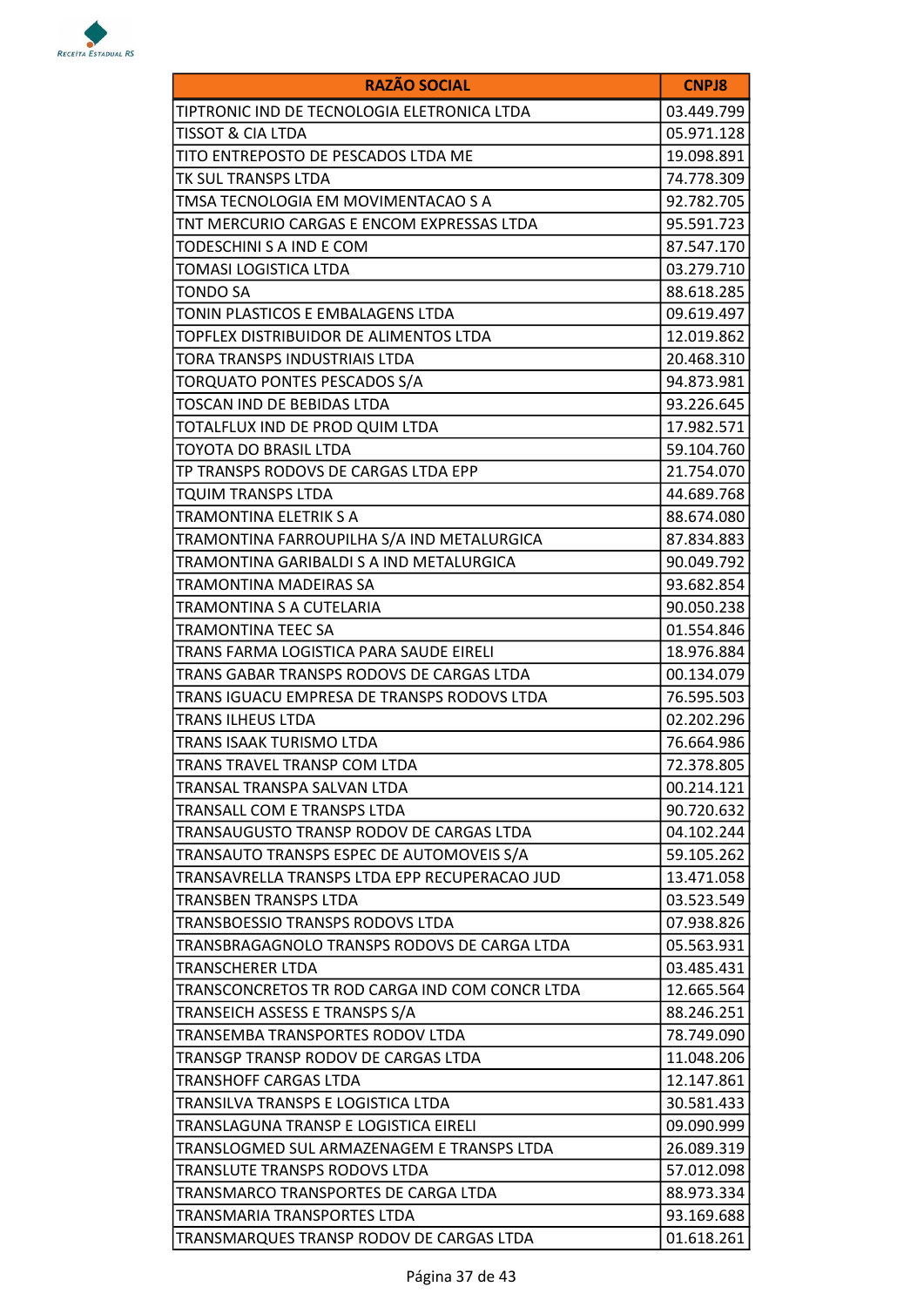

| <b>RAZÃO SOCIAL</b>                          | <b>CNPJ8</b> |
|----------------------------------------------|--------------|
| TRANSMASA TRANSPORTE E COM LTDA              | 00.460.927   |
| TRANSMATHIAS TRANSPS E LOGISTICA LTDA        | 09.381.950   |
| TRANSMILK SUL TRANSPS E LOGISTICA LTDA       | 12.928.868   |
| TRANSMMCM TRANSPS E ARMAZENS GERAIS LTDA EPP | 14.698.791   |
| TRANSMORGAN TRANSPS LTDA                     | 06.894.860   |
| TRANSNECHER COM TRANSPS E EMPREEND LTDA      | 07.556.817   |
| TRANSP FURLONG DO BRASIL S/A                 | 67.599.878   |
| TRANSP PERUZZOLO & TRES LTDA                 | 28.503.312   |
| TRANSP RODOV 1500 LTDA                       | 09.576.958   |
| TRANSPA AMERICANA LTDA                       | 43.244.631   |
| TRANSPA ARRIECHE DA SILVA LTDA               | 08.708.477   |
| TRANSPA AUGUSTA SP LTDA                      | 94.193.257   |
| TRANSPA BENTO GONCALVES LTDA                 | 02.599.908   |
| TRANSPA BOA VIAGEM LTDA                      | 02.574.772   |
| TRANSPA BRUNETTO IRMAOS LTDA                 | 13.150.272   |
| TRANSPA CALEGARIO LTDA                       | 17.126.429   |
| TRANSPA CRISLU LTDA                          | 04.097.030   |
| TRANSPA DA COSTA LTDA                        | 12.471.780   |
| TRANSPA E BORRACHARIA LEONHARDT LTDA         | 03.491.963   |
| TRANSPA KALINCA EIRELI                       | 94.571.072   |
| TRANSPA LOUCASINOS LTDA                      | 88.070.164   |
| TRANSPA MARIA EDUARDA LTDA                   | 07.395.369   |
| TRANSPA MUTERLE LTDA                         | 13.191.415   |
| TRANSPA OCIANI LTDA                          | 75.785.675   |
| TRANSPA SANA LTDA                            | 01.501.729   |
| TRANSPA TEMPO LTDA                           | 15.046.912   |
| TRANSPA THIESEN LTDA                         | 15.539.594   |
| TRANSPA TRANSBRASILIANA LTDA                 | 82.725.425   |
| TRANSPA TRANSFACHINI LTDA                    | 07.635.381   |
| TRANSPA TRANSLEONE LTDA                      | 83.739.946   |
| TRANSPA TRANSMIRO LTDA                       | 87.283.164   |
| <b>TRANSPA TRANSWSUL LTDA EPP</b>            | 08.294.622   |
| TRANSPA VELOZ LTDA                           | 07.540.132   |
| TRANSPA VERBA LTDA                           | 09.644.103   |
| TRANSPA VIA VALE LTDA                        | 13.318.961   |
| TRANSPAESE TRANSPS EIRELI                    | 86.933.033   |
| TRANSPAJOS TRANSPS LTDA                      | 74.055.062   |
| TRANSPIMAR LOGISTICA LTDA                    | 37.025.506   |
| TRANSPIO TRANSPORTES RODOV LTDA              | 93.186.476   |
| TRANSPODIESEL LTDA                           | 23.935.495   |
| TRANSPORTADORA BOMPRECO LTDA                 | 63.073.266   |
| TRANSPORTADORA FONSECA JUNIOR LTDA           | 92.189.596   |
| TRANSPORTADORA INACIO LTDA                   | 89.609.440   |
| TRANSPORTADORA MINUANO LTDA                  | 87.183.570   |
| TRANSPORTADORA PLIMOR LTDA                   | 88.085.485   |
| TRANSPORTADORA RAVANELLO LTDA                | 88.671.003   |
| TRANSPORTADORA SULISTA S/A                   | 76.104.397   |
| TRANSPORTADORA TROIAN LTDA                   | 93.229.318   |
| TRANSPORTE EXCELSIOR LTDA                    | 32.492.373   |
| TRANSPORTES BEBBER LTDA                      | 91.302.331   |
| TRANSPORTES BRISAS DO SUL LTDA               | 96.213.384   |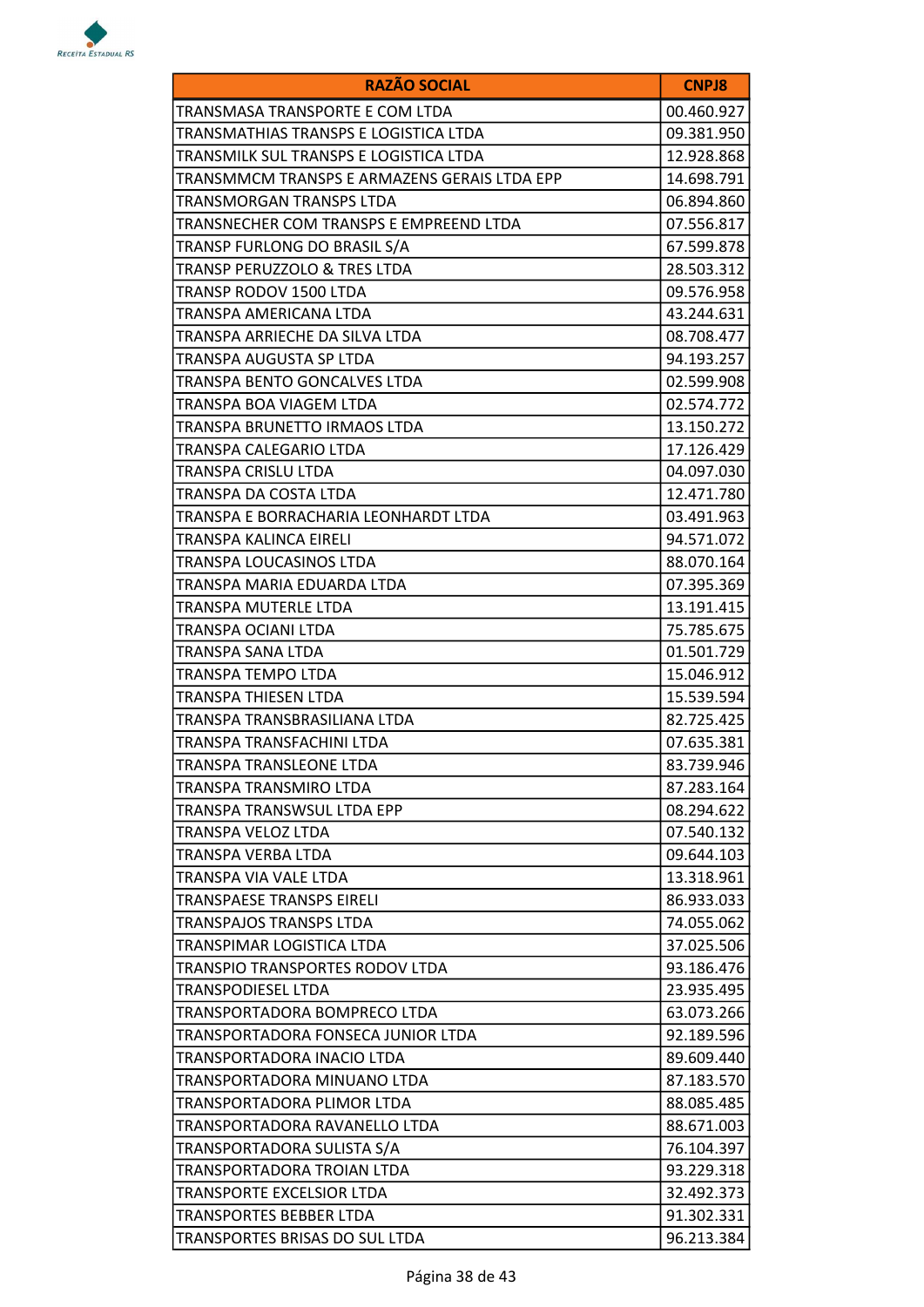

| <b>RAZÃO SOCIAL</b>                         | <b>CNPJ8</b> |
|---------------------------------------------|--------------|
| TRANSPORTES CAVALINHO LTDA                  | 88.473.731   |
| TRANSPORTES CRISTOFOLI LTDA                 | 88.670.104   |
| TRANSPORTES DUMAR LTDA                      | 87.712.055   |
| TRANSPORTES E COM DEUFEL LTDA               | 93.251.684   |
| TRANSPORTES E COM MARCON LTDA               | 92.715.705   |
| TRANSPORTES FOLNONI LTDA                    | 90.744.335   |
| TRANSPORTES GABARDO LTDA                    | 92.644.483   |
| TRANSPORTES JN LTDA                         | 92.329.911   |
| <b>TRANSPORTES LUFT LTDA</b>                | 87.689.402   |
| <b>TRANSPORTES MAHLER LTDA</b>              | 90.925.421   |
| TRANSPORTES MASO LTDA                       | 87.869.210   |
| <b>TRANSPORTES SPOLIER LTDA</b>             | 89.626.386   |
| TRANSPORTES TANGARA DO SUL LTDA             | 91.004.317   |
| TRANSPORTES TOMAZ LTDA                      | 91.239.988   |
| TRANSPORTES TRANS BERTIN LTDA               | 92.279.363   |
| TRANSPORTES TRANSLOVATO LTDA                | 89.823.918   |
| TRANSPORTES VALMOR LTDA                     | 90.991.571   |
| TRANSPS AKP LTDA                            | 01.930.496   |
| <b>TRANSPS BHG LTDA</b>                     | 09.140.556   |
| <b>TRANSPS BIANO EIRELI</b>                 | 93.937.035   |
| <b>TRANSPS CANETTI LTDA</b>                 | 11.435.511   |
| TRANSPS CARINE LTDA                         | 29.741.199   |
| TRANSPS DE ARROZ CAUSUARINAS LTDA           | 10.794.051   |
| TRANSPS DELLA VOLPE S/A COM E IND           | 61.139.432   |
| TRANSPS DILCARGO LTDA ME                    | 20.557.447   |
| TRANSPS E PART SOCIETARIA IRMAOS KROTH LTDA | 11.674.362   |
| TRANSPS ELEONOR O BECKER E FILHOS LTDA      | 97.211.676   |
| TRANSPS ESTRELAO LTDA                       | 01.742.264   |
| <b>TRANSPS FORROMECO LTDA</b>               | 08.585.894   |
| TRANSPS FURTADO & PORCIUNCULA LTDA          | 09.207.524   |
| TRANSPS GIANIZELLA LTDA ME                  | 01.919.294   |
| TRANSPS IRMAOS STEIN LTDA                   | 10.289.425   |
| <b>TRANSPS JOMAELEN EIRELI</b>              | 11.069.248   |
| <b>TRANSPS JR27 EIRELI</b>                  | 01.749.970   |
| TRANSPS KADI GARLET LTDA                    | 07.166.497   |
| TRANSPS KELLER LTDA                         | 17.116.494   |
| TRANSPS LUDOVICO TOZZO LTDA                 | 09.377.248   |
| <b>TRANSPS MELO GOMES LTDA</b>              | 17.932.610   |
| TRANSPS MOBILINE EIRELI                     | 03.341.775   |
| TRANSPS MURMAR LTDA                         | 02.684.774   |
| TRANSPS OURO NEGRO LTDA                     | 04.195.643   |
| TRANSPS PALIARINI LTDA                      | 03.052.915   |
| TRANSPS PESADOS MINAS SA                    | 17.215.039   |
| TRANSPS PRATAVERA EIRELI                    | 04.002.624   |
| <b>TRANSPS RAMBO LTDA ME</b>                | 85.281.764   |
| TRANSPS RODOVIA SUL LTDA                    | 90.863.325   |
| TRANSPS SANTA CRUZ LTDA                     | 11.364.642   |
| TRANSPS SANTA ISABEL EIRELI                 | 90.094.848   |
| TRANSPS SELGEMAY LTDA                       | 00.520.634   |
| <b>TRANSPS SPECHT LTDA ME</b>               | 19.366.505   |
| <b>TRANSPS TONIATO LTDA</b>                 | 29.291.184   |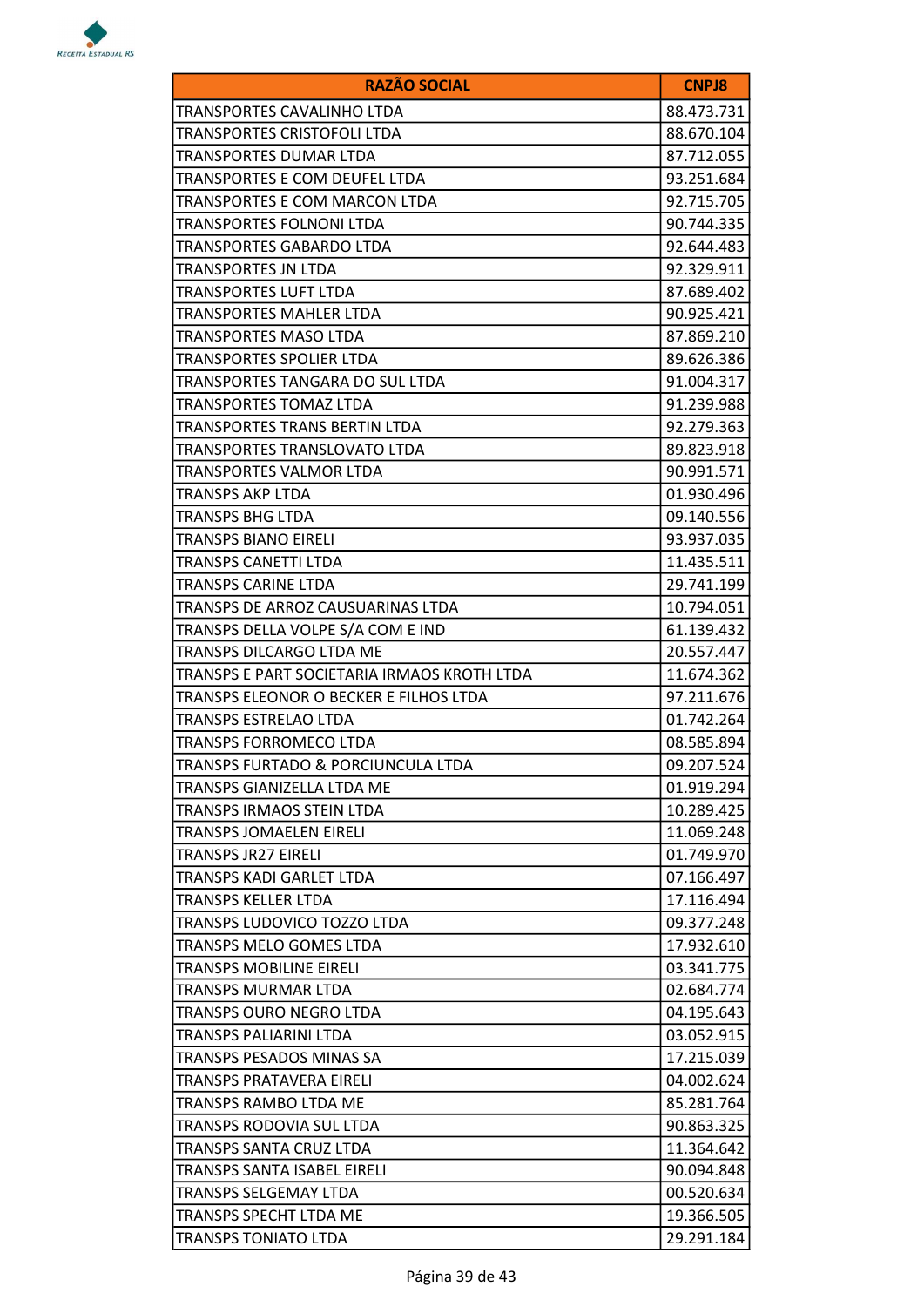

| <b>RAZÃO SOCIAL</b>                            | <b>CNPJ8</b> |
|------------------------------------------------|--------------|
| TRANSPS TRANSVIDAL LTDA                        | 05.220.925   |
| <b>TRANSPS TRZECIAK LTDA</b>                   | 12.028.222   |
| TRANSPS VALDECI EIRELI                         | 13.941.677   |
| <b>TRANSPS WARTHA EIRELI</b>                   | 01.784.706   |
| TRANSROVHAL TRANSPS LTDA                       | 08.808.475   |
| TRANSRUBBER LOGISTICA EIRELI                   | 31.508.913   |
| TRANSTEF TRANPORTES E LOGISTICA LTDA           | 15.269.919   |
| TRANSVERGARA LTDA ME                           | 28.006.707   |
| <b>TRANSWEST LTDA</b>                          | 05.414.492   |
| TRANSYOKI TRANSPS YOKI LTDA                    | 62.087.309   |
| TRANSZERO TRANSPA DE VEICULOS LTDA             | 59.107.938   |
| TRAZ RAPIDO TRANSPS MOVIM INTEGRADA LTDA       | 14.385.962   |
| TRD TRANSP RODOV DALFAN LTDA                   | 03.350.624   |
| TREICHEL & CIA LTDA                            | 93.437.051   |
| TRES MARCOS TRANSPS E AGRIC LTDA               | 10.383.317   |
| TRES R IND DE RECICLAGEM EIRELI                | 22.470.417   |
| TRES TENTOS AGROINDUSTRIAL S/A                 | 94.813.102   |
| <b>TREVO SUL TRANSPS EIRELI ME</b>             | 26.524.880   |
| TRICHES FERRO E ACO LTDA                       | 88.610.605   |
| TRIEL HT INDL E PARTICIPACOES S/A              | 89.422.042   |
| TRINDADE & SEHN LTDA ME                        | 13.531.752   |
| <b>TROCA TRANSPS EIRELI</b>                    | 00.193.687   |
| TROPICAL TRANSPS IPIRANGA LTDA                 | 42.310.177   |
| TSB LOGISTICA E TRANSP DE CARGAS EIRELI        | 17.590.760   |
| TTJB TRANSPS E LOGISTICA EIRELI                | 11.423.942   |
| TUMA TRANSPS E COM DE CEREAIS LTDA             | 01.394.646   |
| TURATTI & TURATTI LTDA                         | 09.639.440   |
| TURBO TRANSPS E LOGISTICA LTDA                 | 02.488.357   |
| <b>TURBOSUL TRANSPS LTDA</b>                   | 07.624.048   |
| TW TRANSPS E LOGISTICA LTDA                    | 89.317.697   |
| TXS TRANSPS EIRELI EPP                         | 20.945.755   |
| <b>TZ TRANSPS LTDA</b>                         | 15.388.297   |
| ULTRAMAR BIQUINIS LTDA ME                      | 15.199.677   |
| UNESUL DE TRANSPORTES LTDA                     | 92.667.948   |
| UNIAO DE VINHOS DO RIO GRANDE LTDA             | 89.962.310   |
| UNICASA IND DE MOV S/A                         | 90.441.460   |
| UNIDOCK S ASSESS E LOGISTICA DE MATS LTDA      | 00.233.065   |
| UNIFERTIL UNIVERSAL DE FERTILIZANTES LTDA      | 87.249.561   |
| UNIGAL TRANSPORTES E TURISMO LTDA              | 96.415.617   |
| UNIMOVEL IND DE MOV LTDA                       | 01.825.495   |
| UNION DISTILLERY MALTWHISKY DO BRASIL LTDA     | 87.846.432   |
| UNIONLOG TRANSPS LTDA                          | 20.919.807   |
| UNIVERSAL IND DE PLASTICOS LTDA                | 02.669.452   |
| UNIVERSUM DO BRASIL IND MOVELEIRA LTDA         | 87.215.281   |
| UNNA TRANSPS LTDA                              | 32.506.618   |
| UNYLASER INDÚSTRIA METALÚRGICA LTDA            | 05.897.063   |
| UPS DO BRASIL REMESSAS EXPRESSAS LTDA          | 74.155.052   |
| URANO IND DE BALANCAS E EQUIP ELETRONICOS LTDA | 88.979.042   |
| USAFLEX IND & COM S A                          | 86.900.925   |
| <b>USIMONTEC SUL LTDA</b>                      | 07.097.542   |
| USINA TEXTIL EIRELI ME                         | 27.875.823   |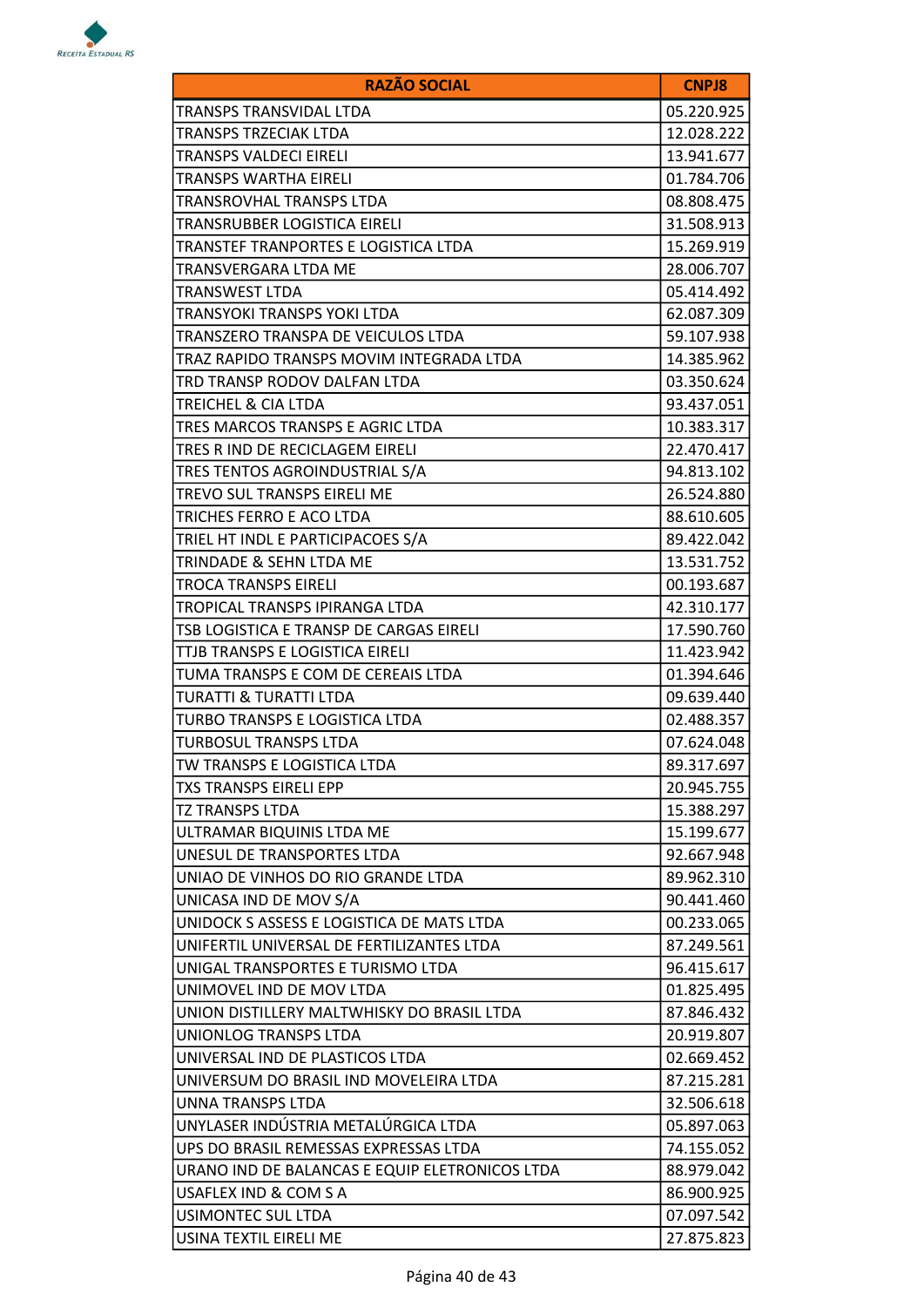

| <b>RAZÃO SOCIAL</b>                            | <b>CNPJ8</b> |
|------------------------------------------------|--------------|
| USINAS SID DE MINAS GERAIS S A USIMINAS        | 60.894.730   |
| VACCARO IND DE DERIVADOS VEGETAIS LTDA         | 19.777.075   |
| VACCARO TRANSPS E LOGISTICA LTDA               | 02.121.254   |
| VALCIR THIMOTEO DA COSTA                       | 11.343.275   |
| VALDEMAR CAVALHEIRO & CIA LTDA                 | 14.334.561   |
| VALDEMAR EDEGAR MOURA                          | 14.725.645   |
| VALENTE SUPERMERCADO LTDA                      | 07.492.318   |
| VALENTINA CALÇADOS LTDA                        | 05.623.884   |
| VALLONTANO VINHOS NOBRES LTDA                  | 03.256.279   |
| VALLOUREC SOLUCOES TUBULARES DO BRASIL SA      | 08.689.024   |
| VALUPI AGROALIMENTOS LTDA                      | 08.949.975   |
| VALVULAS E MICROFUSAO G4 LTDA ME               | 24.481.695   |
| VANZIN SCOPEL & CIA LTDA                       | 89.826.515   |
| VASCONCELLOS & LUZ LTDA                        | 03.796.859   |
| <b>VBR LOGISTICA LTDA</b>                      | 01.176.077   |
| VDA LOGÍSTICA E TRANSPS LTDA                   | 14.372.807   |
| VEDDER IND DE CALCADOS EIRELI                  | 32.259.072   |
| <b>VELOCE LOGISTICA S A</b>                    | 10.299.567   |
| <b>VELOCITTA TRANSPS LTDA</b>                  | 05.144.284   |
| VENDINHA LOGISTICA DE TRANSPS LTDA             | 24.853.033   |
| <b>VENETOSUL TRANSPORTES LTDA</b>              | 93.949.899   |
| VERDE LOURO AZEITES LTDA                       | 22.296.608   |
| VERGALHAO TRANSPS E LOGISTICA LTDA             | 07.694.498   |
| VERGARA TRANSPORTES LTDA                       | 94.417.128   |
| <b>VEROPESO TRANSPS EIRELI</b>                 | 29.547.793   |
| VETTA COM TRANSPS E EMPREEND LTDA              | 10.990.932   |
| VETTORE CARGAS E TRANSPS LTDA                  | 30.232.118   |
| <b>VHM VIDROS LTDA</b>                         | 14.800.964   |
| VIA EXPRESSO TRANSPS LTDA                      | 09.237.457   |
| VIA INOX VAR E DISTRIBUICAO DE UTILIDADES LTDA | 04.685.362   |
| VIA PORTALE TRANSPS E LOGISTICA LTDA           | 12.133.282   |
| VIACAO GIRATUR LTDA                            | 02.080.759   |
| VIACAO NOVA INTEGRACAO LTDA                    | 80.544.885   |
| VIACAO OURO E PRATA S A                        | 92.954.106   |
| VIACAO UNIAO SANTA CRUZ LTDA                   | 95.424.735   |
| VIAN IND DE PROD ALIMENT LTDA                  | 01.946.967   |
| VIASEMPRE TRANSP E LOGISTICA LTDA EPP          | 19.136.371   |
| VIAVETORIAL TELECOMUNICACOES LTDA              | 10.864.699   |
| VIBRA AGROINDUSTRIAL S/A                       | 93.586.303   |
| VICATO ALIMENTOS LTDA                          | 95.323.994   |
| <b>VICOLOG TRANSPS EIRELI</b>                  | 12.407.691   |
| VIDA NATURAL IND E COM DE CEREAIS LTDA         | 10.805.375   |
| VIDEOLAR INNOVA S/A                            | 04.229.761   |
| VIDROFIX IND E COM DE MASSA VIDRACEIRA LTDA    | 93.072.213   |
| <b>VIEMAR IND E COM LTDA</b>                   | 01.070.037   |
| VIGANO BASSO E CIA LTDA                        | 10.932.263   |
| VILA IMPERIAL IND E COM DE MOV LTDA            | 03.744.740   |
| VILSON RENATO DIAS VIANA                       | 93.191.138   |
| <b>VINHOS BAMPI LTDA</b>                       | 94.209.566   |
| <b>VINHOS BONIATTI LTDA</b>                    | 04.290.867   |
| VINHOS BORDOSUL LTDA ME                        | 19.486.500   |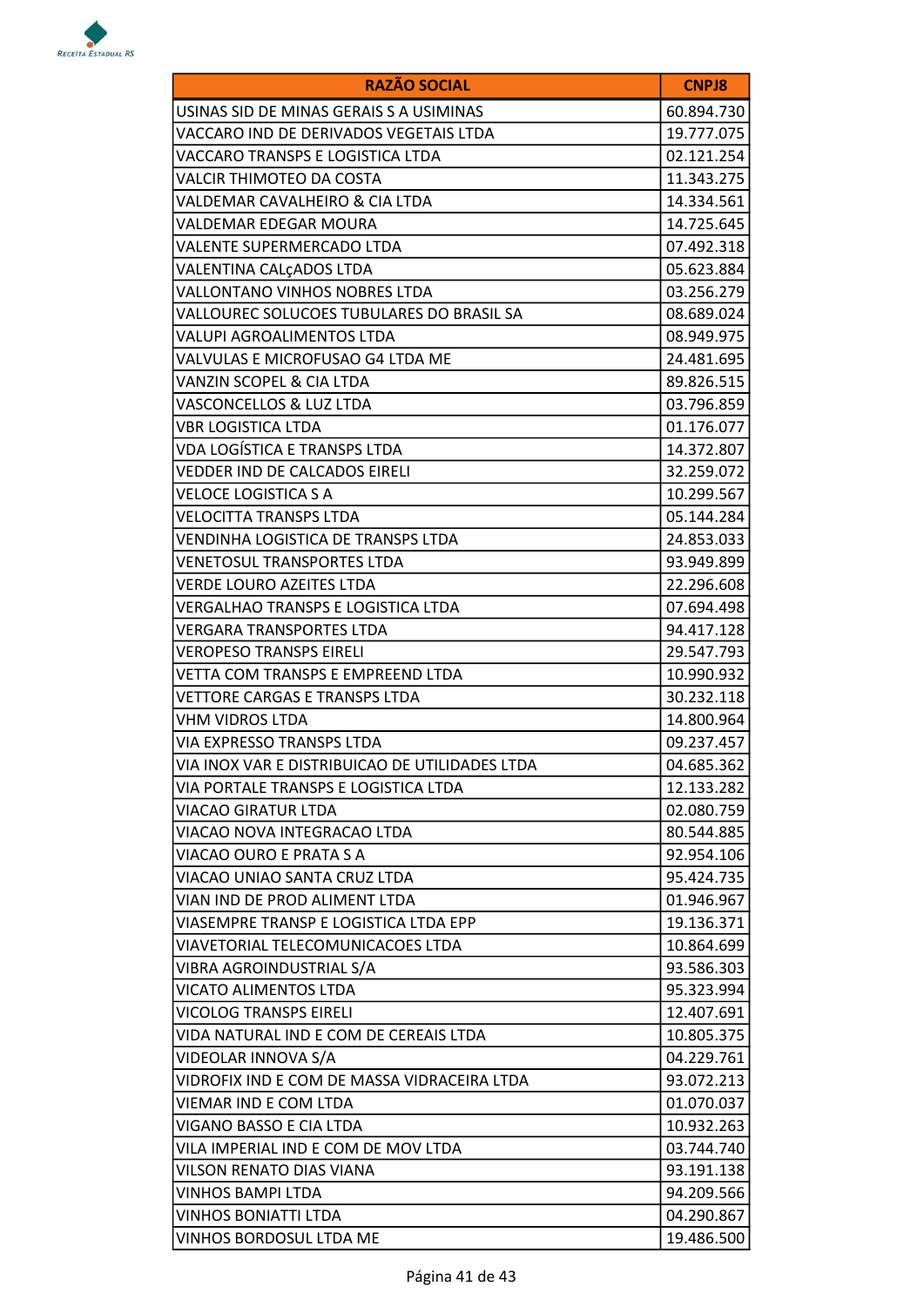

| <b>RAZÃO SOCIAL</b>                     | <b>CNPJ8</b> |
|-----------------------------------------|--------------|
| VINHOS CECCATTO LTDA EPP                | 92.384.775   |
| VINHOS COLLODA LTDA                     | 92.501.691   |
| VINHOS DAVERO IND E COM DE BEBIDAS LTDA | 94.560.935   |
| VINHOS DON GIUSEPP LTDA                 | 03.379.166   |
| VINHOS GUARESE LTDA                     | 00.345.870   |
| VINHOS MILANI LTDA ME                   | 90.627.936   |
| <b>VINHOS MOLARDI LTDA</b>              | 97.074.561   |
| VINHOS MONTE REALE LTDA                 | 87.843.033   |
| VINHOS PELIZZER LTDA                    | 03.019.395   |
| VINHOS R G BOLZAN LDTA                  | 02.907.408   |
| VINHOS SAO LIBERAL LTDA ME              | 03.527.791   |
| VINHOS SCOPEL LTDA                      | 87.842.514   |
| VINHOS VANISUL LTDA                     | 03.598.956   |
| VINHOS XANGRILA LTDA                    | 89.665.038   |
| VINICOLA 80 LTDA                        | 95.260.915   |
| VINICOLA ALMAUNICA LTDA                 | 10.312.319   |
| VINICOLA ANGELO LUVISON LTDA            | 09.193.197   |
| VINICOLA ARBUGERI LTDA                  | 03.747.311   |
| VINICOLA CAMPESTRE LTDA                 | 98.521.909   |
| VINICOLA CAPPELLETTI LTDA               | 07.809.128   |
| VINICOLA CARVALHO LTDA ME               | 93.823.268   |
| VINICOLA CASA MARTIN LTDA               | 05.117.025   |
| VINICOLA CASA MUTERLE LTDA              | 04.144.347   |
| VINICOLA CASA RODRIGUES LTDA            | 07.737.397   |
| VINICOLA DEL RICO LTDA                  | 03.809.164   |
| VINICOLA DEVENZ LTDA                    | 91.354.225   |
| VINICOLA DOM CANDIDO EIRELI             | 00.869.620   |
| VINICOLA DON EUGENIO LTDA               | 02.237.358   |
| VINICOLA DON GUERINO LTDA               | 19.949.307   |
| VINICOLA DOS PLATANOS LTDA              | 90.129.388   |
| VINICOLA GALIOTTO LTDA                  | 87.791.950   |
| VINICOLA GAZZARO LTDA EPP               | 74.102.500   |
| VINICOLA GEISSE LTDA                    | 89.831.788   |
| <b>VINICOLA GIACHELIN LTDA</b>          | 94.966.165   |
| VINICOLA GILIOLI EIRELI                 | 90.465.063   |
| VINICOLA GOES & VENTURINI LTDA          | 92.580.414   |
| <b>VINICOLA GOLIN LTDA</b>              | 91.613.158   |
| VINICOLA GRANJA DO SILENCIO LTDA        | 06.101.735   |
| VINICOLA GRUTINHA LTDA                  | 00.266.367   |
| VINICOLA HALBERTH LTDA                  | 87.810.677   |
| VINICOLA IRMAOS DAL BO LTDA             | 93.815.660   |
| VINICOLA LIDIO CARRARO LTDA             | 04.304.539   |
| VINICOLA LUZA LTDA                      | 00.942.855   |
| VINICOLA MENA KAO LTDA                  | 05.392.714   |
| VINICOLA MILANI SUL DO BRASIL LTDA      | 90.057.571   |
| VINICOLA MILANO LTDA                    | 91.368.704   |
| VINICOLA MIORANZA LTDA                  | 89.962.351   |
| VINICOLA MONTE LEMOS LTDA               | 88.836.689   |
| VINICOLA PAGLIOSA LTDA                  | 03.273.931   |
| VINICOLA PERINI LTDA                    | 91.319.392   |
| VINICOLA PIPA DE OURO EIRELI            | 89.967.038   |